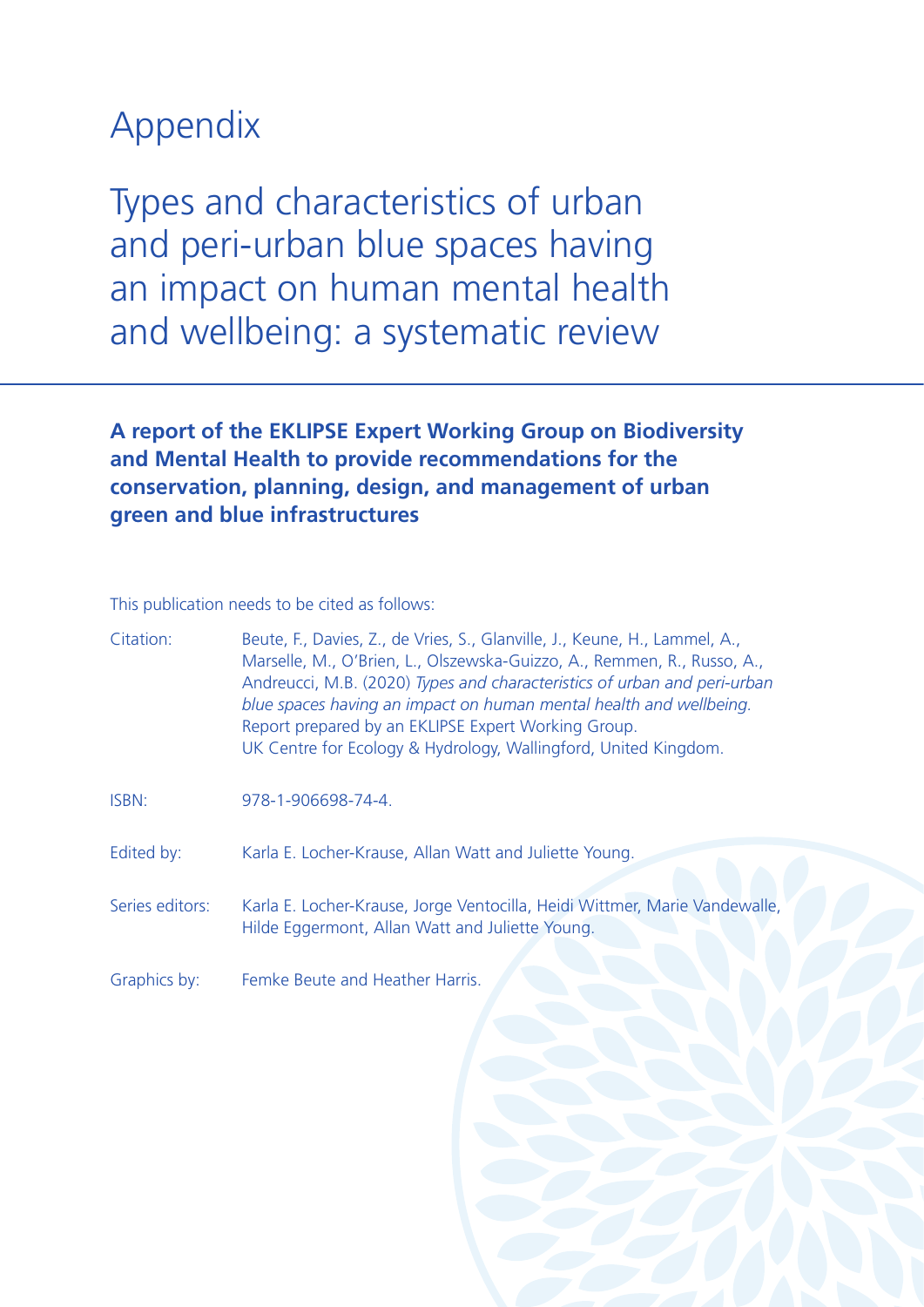## **Appendix I – Full search strategies (only available online)**

Database: Ovid MEDLINE ALL <1946 to November 28, 2018>

Interface / URL: OvidSP

Database coverage dates: 1946 to November 28, 2018

Search date: 29 November 2018

Retrieved records: 6774

Search strategy:

1 lakes/ or ponds/ or rivers/ (29562)

- 2 Wetlands/ (6364)
- 3 exp "oceans and seas"/ (32218)

4 (blue adj5 (space\$ or area\$1 or zone\$1 or corridor\$ or connector\$ or landscap\$ or environment\$1 or architecture\$ or infrastructure\$ or design\$)).ti,ab,kf. (1838)

5 bluespace\$.ti,ab,kf. (5)

6 (blue adj5 (urban\$ or neighbourhood\$ or neighborhood\$ or community or communities or city or cities or town or towns or suburb\$ or semiurban or periurban or semisuburban or residential or municipal or metropolitan or metropolis\$)).ti,ab,kf. (159)

7 ((sustainable adj3 drain\$) or water-sensitive urban design\$).ti,ab,kf. (122)

8 (water feature\$ or water mirror\$ or (water\$ adj3 sound\$) or water surface\$ or (water\$ adj3 (body or bodies)) or water fall\$ or waterfall\$ or falling water\$ or flowing water\$ or water park\$ or waterpark\$ or water way\$ or waterway\$ or waterscape\$ or water-scape\$ or waterside\$ or water-side\$ or water front\$ or waterfront\$ or water course\$ or watercourse\$ or watershed\$ or water shed\$).ti,ab,kf. (28153)

9 (water\$ adj5 (urban\$ or neighbourhood\$ or neighborhood\$ or community or communities or city or cities or town or towns or suburb\$ or semiurban or periurban or semisuburban or residential or municipal or metropolitan or metropolis\$)).ti,ab,kf. (10808)

10 (water\$ adj3 (expose\$ or exposure\$ or interact\$ or proximity or vicinity or vicinities or distance\$ or location\$1)).ti,ab,kf. (16701)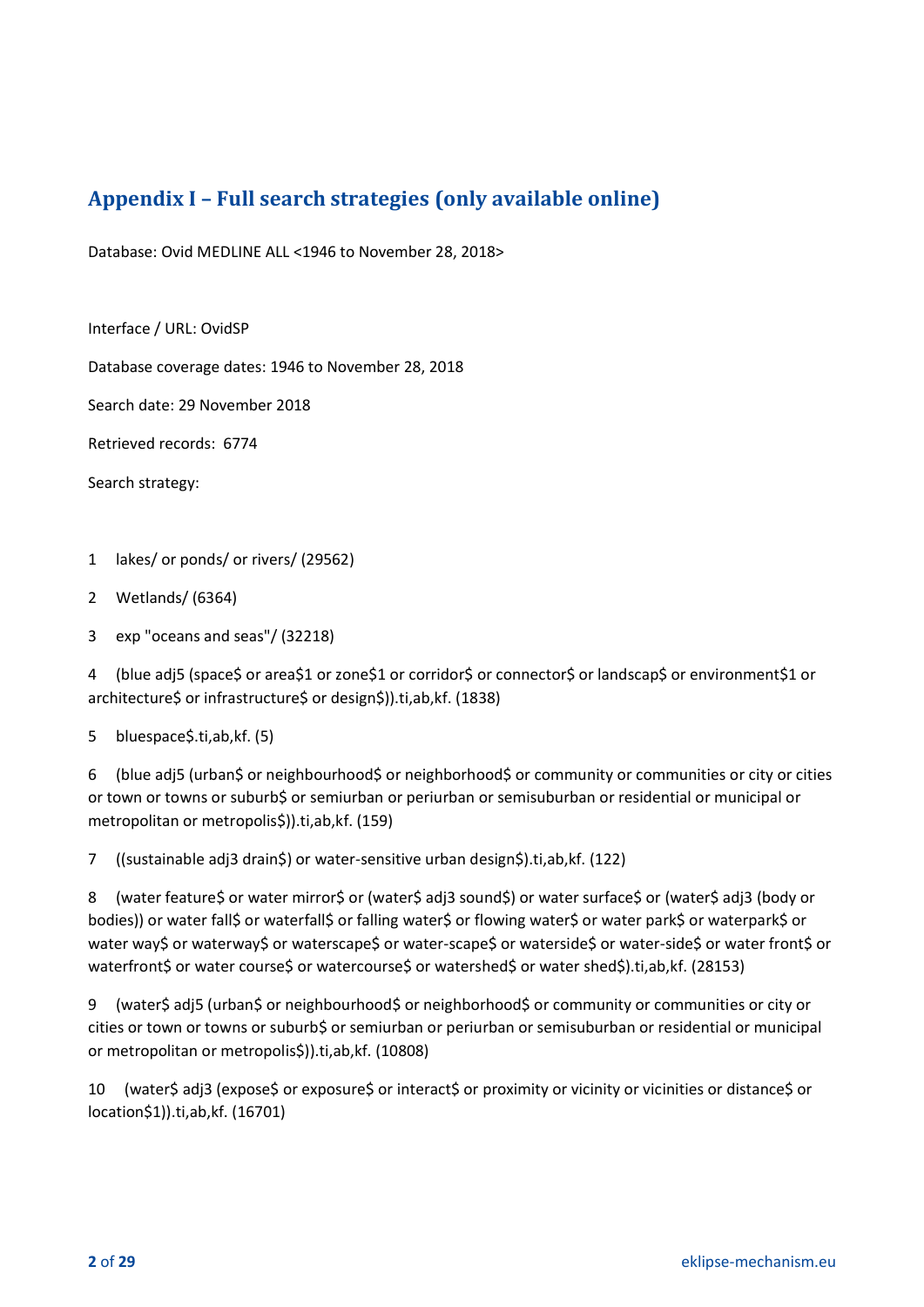11 (aquatic or subaquatic or beach or beaches or bog or bogs or brook or brooks or canal or canals or coast or coasts or coastal or creek\$1 or dock or docks or estuary or estuaries or fjord\$ or flood plain\$ or floodplain\$ or fountain\$).ti. (57830)

12 ((aquatic or subaquatic or beach or beaches or bog or bogs or brook or brooks or canal or canals or coast or coasts or coastal or creek\$1 or dock or docks or estuary or estuaries or fjord\$ or flood plain\$ or floodplain\$ or fountain\$) adj5 (urban\$ or neighbourhood\$ or neighborhood\$ or community or communities or city or cities or town or towns or suburb\$ or semiurban or periurban or semisuburban or residential or municipal or metropolitan or metropolis\$)).ab,kf. (4981)

13 ((aquatic or subaquatic or beach or beaches or bog or bogs or canal or canals or coast or coasts or coastal or creek\$1 or dock or docks or estuary or estuaries or fjord\$ or flood plain\$ or floodplain\$ or fountain\$) adj3 (expose\$ or exposure\$ or interact\$ or proximity or vicinity or vicinities or distance\$ or location\$1)).ab,kf. (2954)

14 (harbor or harbors or harbour or harbours or hydrographic or island\$1 or lagoon\$1 or lake or lakes or marina or marinas or marsh or marshes or marshland\$).ti. (44446)

15 ((harbor or harbors or harbour or harbours or hydrographic or island\$ or lagoon\$1 or lake or lakes or marina or marinas or marsh or marshes or marshland\$) adj5 (urban\$ or neighbourhood\$ or neighborhood\$ or community or communities or city or cities or town or towns or suburb\$ or semiurban or periurban or semisuburban or residential or municipal or metropolitan or metropolis\$)).ab,kf. (5330)

16 ((harbor or harbors or harbour or harbours or hrographic or island\$1 or lagoon\$1 or lake or lakes or marina or marinas or marsh or marshes or marshland\$) adj3 (expose\$ or exposure\$ or interact\$ or proximity or vicinity or vicinities or distance\$ or location\$1)).ab,kf. (1608)

17 (ocean\$1 or pond\$1 or pool or pools or port or ports or riparian or river or rivers or riverside or riverbank\$ or riverfront\$ or rockpool\$ or rock pool\$ or sea or seas or seashore\$ or stream or streams or wetland\$ or wet land\$).ti. (93123)

18 ((ocean\$1 or pond\$1 or pool or pools or port or ports or riparian or river or rivers or riverside or riverbank\$ or riverfront\$ or rockpool\$ or rock pool\$ or sea or seas or seashore\$ or stream or streams or wetland\$ or wet land\$) adj5 (urban\$ or neighbourhood\$ or neighborhood\$ or community or communities or city or cities or town or towns or suburb\$ or semiurban or periurban or semisuburban or residential or municipal or metropolitan or metropolis\$)).ab,kf. (6873)

19 ((ocean\$1 or pond\$1 or pool or pools or port or ports or riparian or river or rivers or riverside or riverbank\$ or riverfront\$ or rockpool\$ or rock pool\$ or sea or seas or seashore\$ or stream or streams or wetland\$ or wet land\$) adj3 (expose\$ or exposure\$ or interact\$ or proximity or vicinity or vicinities or distance\$ or location\$1)).ab,kf. (3936)

20 or/1-19 (271190)

- 21 Mental Health/ (32271)
- 22 exp mental disorders/ or mentally ill persons/ (1146247)
- 23 quality-adjusted life years/ or "quality of life"/ or "value of life"/ (181911)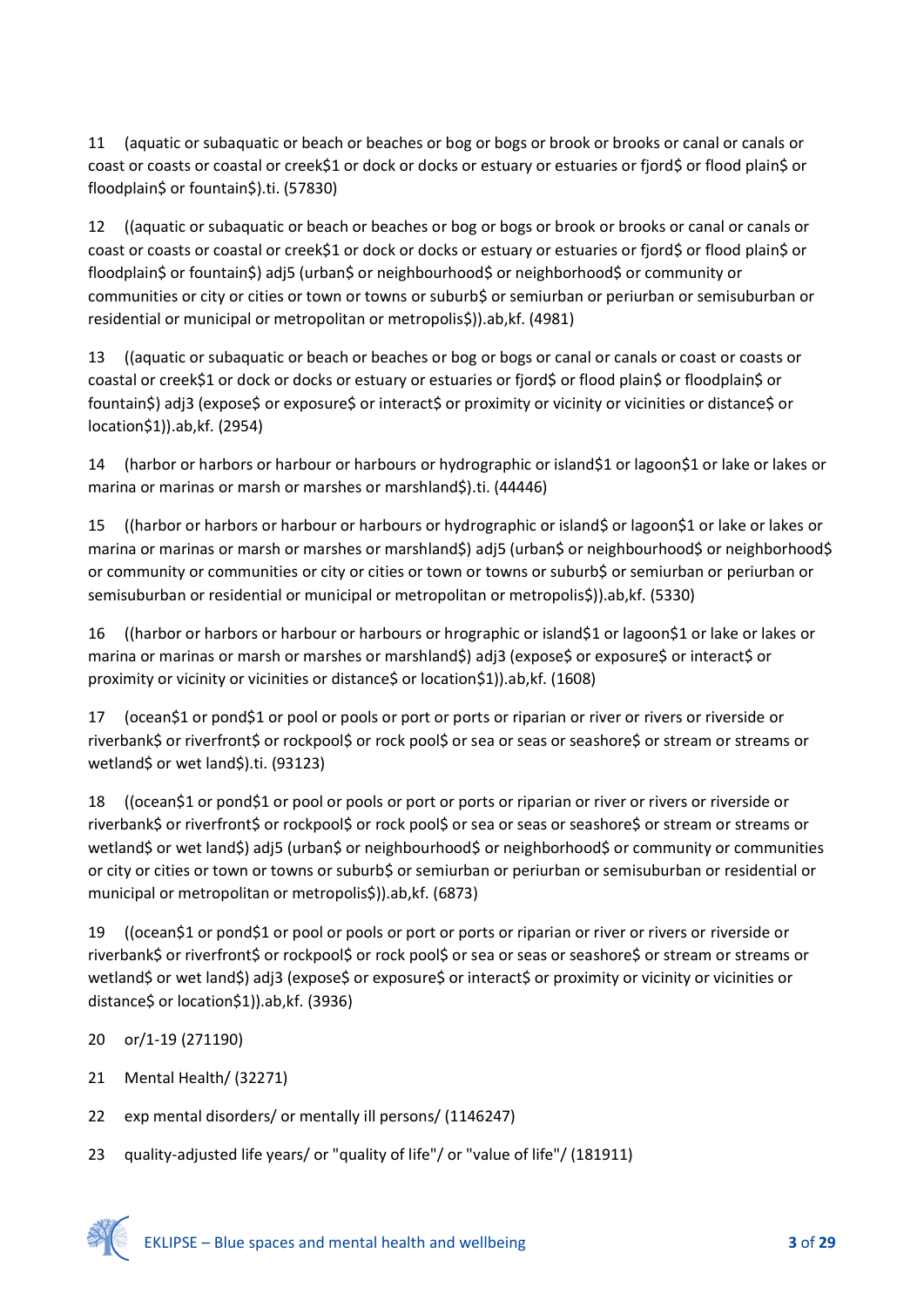24 aggression/ or delusions/ or depersonalization/ or depression/ or exp stress, psychological/ or mental fatigue/ or problem behavior/ or exp self-injurious behavior/ or anxiety/ (349331)

25 ((mental\$ or psychological\$ or psychiatric) adj3 (fatigue\$ or disease\$ or disorder\$ or illness\$ or diagnos\$ or wellbeing or well-being or hygiene or satisf\$ or stress\$ or wellness\$ or resilien\$)).ti,ab,kf. (173905)

26 ((mental or psychological or psychiatric) adj health).ti,ab,kf. (132084)

27 (wellbeing or well-being).ti. (13203)

28 (mentally ill or mentally unwell).ti,ab,kf. (7538)

29 ((psychological\$ or psychiatric or psychotherapeutic) adj3 (impact\$ or outcome\$1 or effect\$1 or benefit\$ or value\$)).ti,ab,kf. (22160)

30 (behavio?r\$ adj (disorder\$1 or illness\$1 or disease\$1)).ti,ab,kf. (10499)

31 (quality of life or quality adjusted life or QOL or QALY or QALYs or HRQOL).ti,ab,kf. (243814)

32 (disability adjusted life or DALY or DALYS).ti,ab,kf. (3197)

33 (utility adj3 (score\$1 or valu\$ or health\$ or cost\$ or measur\$ or disease\$ or mean or gain or gains or index\$)).ti,ab,kf. (13077)

34 (health state utilit\$ or utilities or HSUV\$1).ti,ab,kf. (6479)

35 addiction.ti,ab,kf. (41362)

36 (adhd or attention deficit or hyperactiv\$).ti,ab,kf. (59256)

37 (aggression or aggressive\$ or aggressivity).ti,ab,kf. (186450)

38 (dement\$ or amentia\$ or senile or senility or presenile or presenility or alzheimer\$).ti,ab,kf. (204321)

39 ((cognitiv\$ or cognition or neurocognit\$ or mental) adj3 (declin\$ or dysfunction\$ or impair\$ or disorder\$ or deteriorat\$ or function)).ti,ab,kf. (174524)

40 (neurodegenerative adj (illness\$ or disorder\$ or disease\$)).ti,ab,kf. (60439)

41 ((affective or body dysmorphic or cyclothymic or deficit or depersonalization or depersonalisation or depressive or developmental or dissociative or dysthymic or emotional or factitious or mood or obsessivecompulsive or panic or sleep\$) adj disorder\$1).ti,ab,kf. (104134)

42 (depression or depressive illness\$ or anxiety or anxieties or anxious\$ or agoraphobi\$ or phobia\$ or phobic).ti,ab,kf. (412258)

43 (amnesia or autism or autistic or bipolar or bi-polar or manic depressive or mania).ti,ab,kf. (115088)

44 (bore\$ out or boreout\$ or brown\$ out or brownout\$ or burn\$ out or burnout\$).ti,ab,kf. (9982)

45 (emotional adj3 (wellbeing or well-being or regulat\$)).ti,ab,kf. (7916)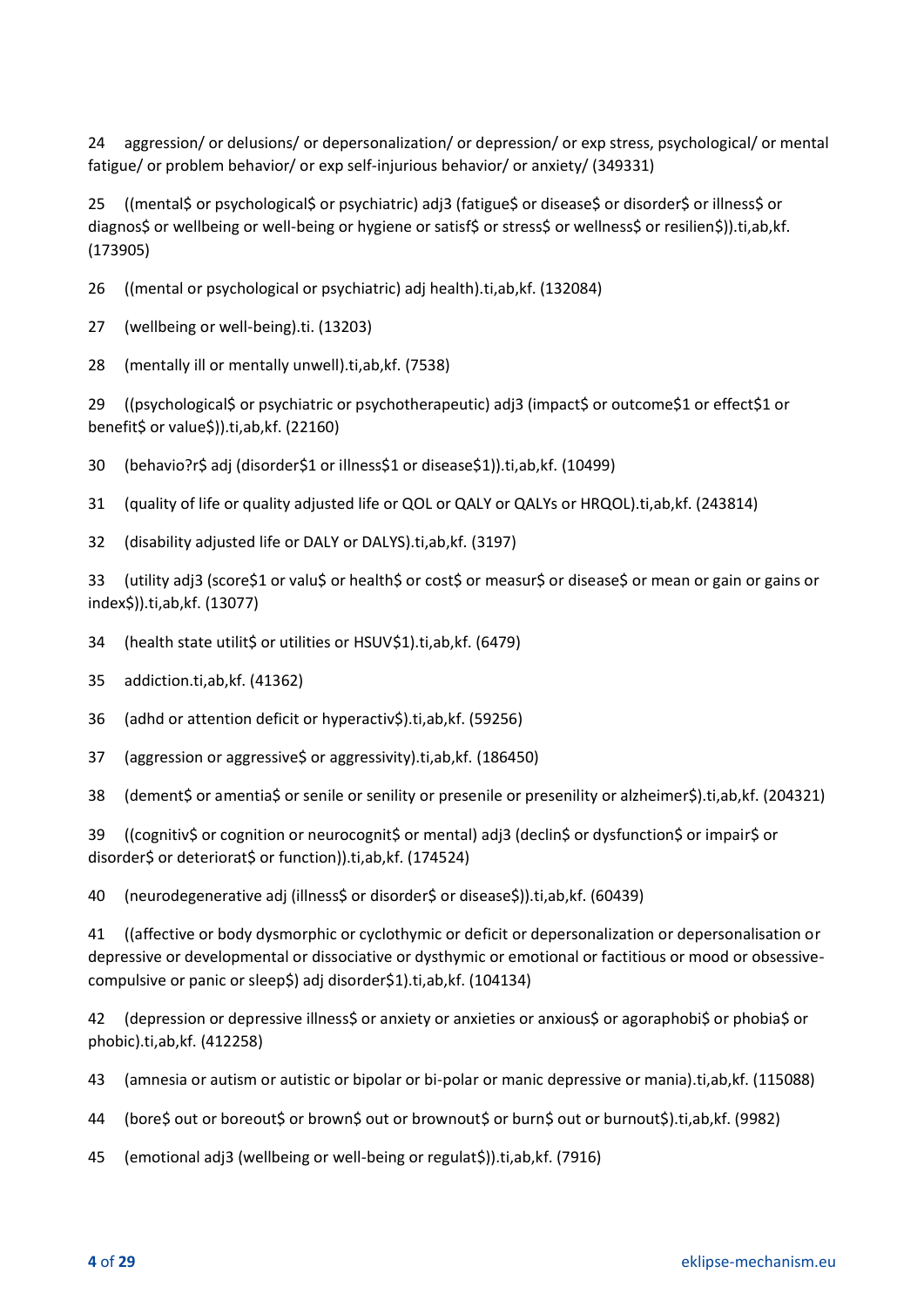46 (happiness or peace of mind or serenity or relaxing or relaxation).ti,ab,kf. (124226)

47 (attention restoration or restorative or restorativeness).ti,ab,kf. (19971)

48 (insomnia or insomniac\$ or sleep quality or somatisation or somatization or somatoform).ti,ab,kf. (34964)

49 mental aging.ti,ab,kf. (33)

50 ((belonging\$ or coherence) adj3 sense).ti,ab,kf. (2743)

51 (subjective wellbeing or subjective well-being or vitality).ti,ab,kf. (13719)

52 (paranoia or psychosis or psychotic or schizophreni\$ or suicide\$ or suicidal).ti,ab,kf. (217351)

53 (stress adj3 (disorder\$1 or illness\$ or trauma\$ or posttrauma\$ or acute or chronic\$ or episod\$ or emotional or occupational or psychologic\$ or recover\$ or reduc\$)).ti,ab,kf. (99481)

- 54 salutogenetic\$.ti,ab,kf. (70)
- 55 or/21-54 (2493722)
- 56 20 and 55 (7788)
- 57 exp animals/ not humans/ (4519948)
- 58 (news or comment or editorial or letter or case reports).pt. or case report.ti. (3615358)
- 59 56 not (57 or 58) (5754)
- 60 remove duplicates from 59 (5749)

61 (blue adj5 (space\$ or area\$1 or zone\$1 or corridor\$ or connector\$ or landscap\$ or environment\$1 or architecture\$ or infrastructure\$ or design\$)).ti,ab,kf. (1838)

62 bluespace\$.ti,ab,kf. (5)

63 (blue adj5 (urban\$ or neighbourhood\$ or neighborhood\$ or community or communities or city or cities or town or towns or suburb\$ or semiurban or periurban or semisuburban or residential or municipal or metropolitan or metropolis\$)).ti,ab,kf. (159)

64 ((sustainable adj3 drain\$) or water-sensitive urban design\$).ti,ab,kf. (122)

65 (water feature\$ or water mirror\$ or (water\$ adj3 sound\$) or water surface\$ or (water\$ adj3 (body or bodies)) or water fall\$ or waterfall\$ or falling water\$ or flowing water\$ or water park\$ or waterpark\$ or water way\$ or waterway\$ or waterscape\$ or water-scape\$ or waterside\$ or water-side\$ or water front\$ or waterfront\$ or water course\$ or watercourse\$ or watershed\$ or water shed\$).ti,ab,kf. (28153)

66 (water\$ adj5 (urban\$ or neighbourhood\$ or neighborhood\$ or community or communities or city or cities or town or towns or suburb\$ or semiurban or periurban or semisuburban or residential or municipal or metropolitan or metropolis\$)).ti,ab,kf. (10808)

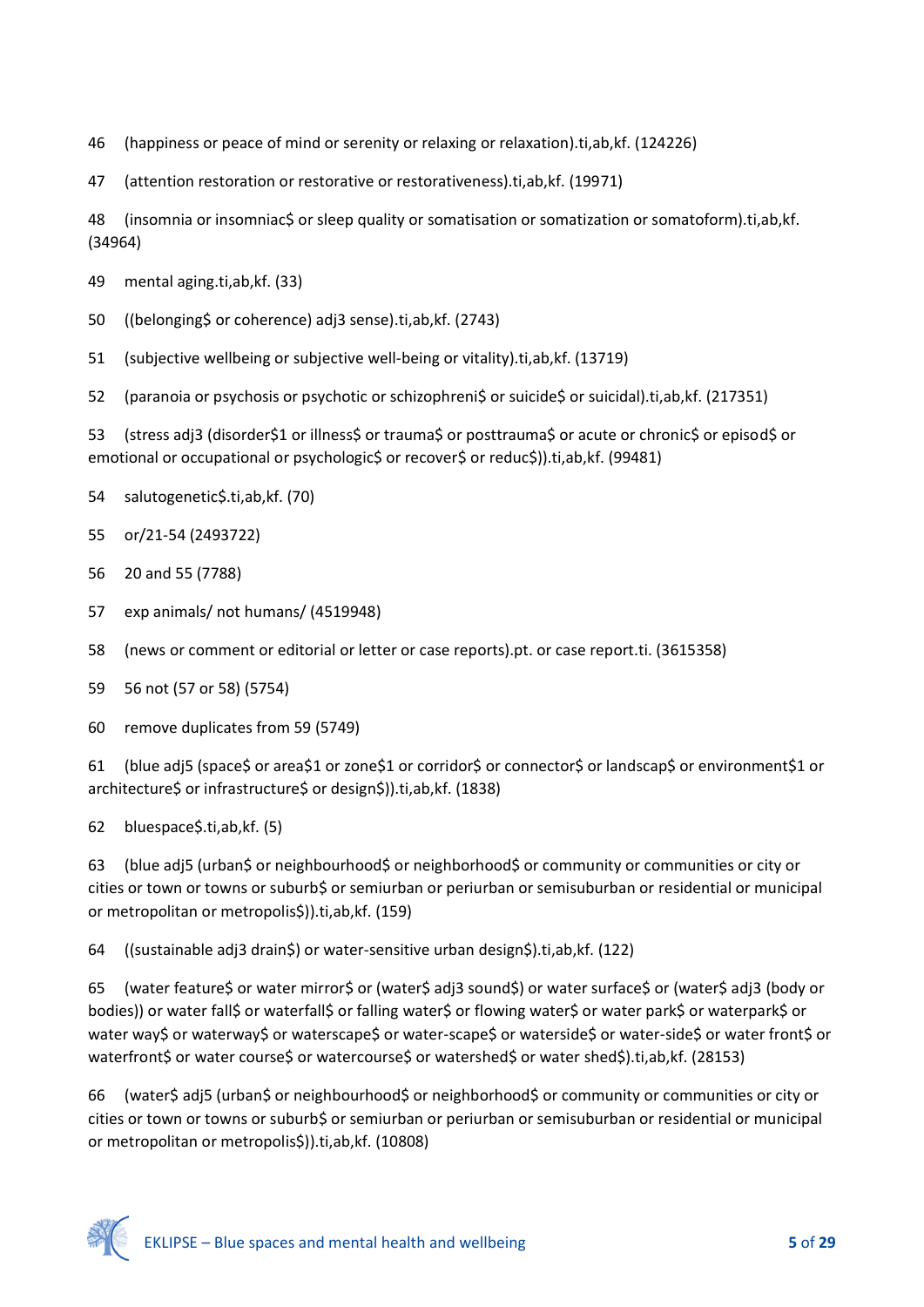67 (water\$ adj3 (expose\$ or exposure\$ or interact\$ or proximity or vicinity or vicinities or distance\$ or location\$1)).ti,ab,kf. (16701)

68 (aquatic or subaquatic or beach or beaches or bog or bogs or brook or brooks or canal or canals or coast or coasts or coastal or creek\$1 or dock or docks or estuary or estuaries or fjord\$ or flood plain\$ or floodplain\$ or fountain\$ or freshwater or saltwater).ti,ab,kf. (210867)

69 (harbor or harbors or harbour or harbours or hydrographic or island\$1 or lagoon\$1 or lake or lakes or marina or marinas or marsh or marshes or marshland\$).ti,ab,kf. (159214)

70 (ocean\$1 or pond\$1 or pool or pools or port or ports or riparian or river or rivers or riverside or riverbank\$ or riverfront\$ or rockpool\$ or rock pool\$ or sea or seas or seashore\$ or stream or streams or wetland\$ or wet land\$).ti,ab,kf. (338507)

- 71 (mental or psychological or wellbeing or well being or restoration).ti. (170457)
- 72 or/61-70 (672118)
- 73 71 and 72 (2293)
- 74 73 not (57 or 58) (1929)
- 75 remove duplicates from 74 (1928)
- 76 60 or 75 (7309)
- 77 limit 76 to english language (6774)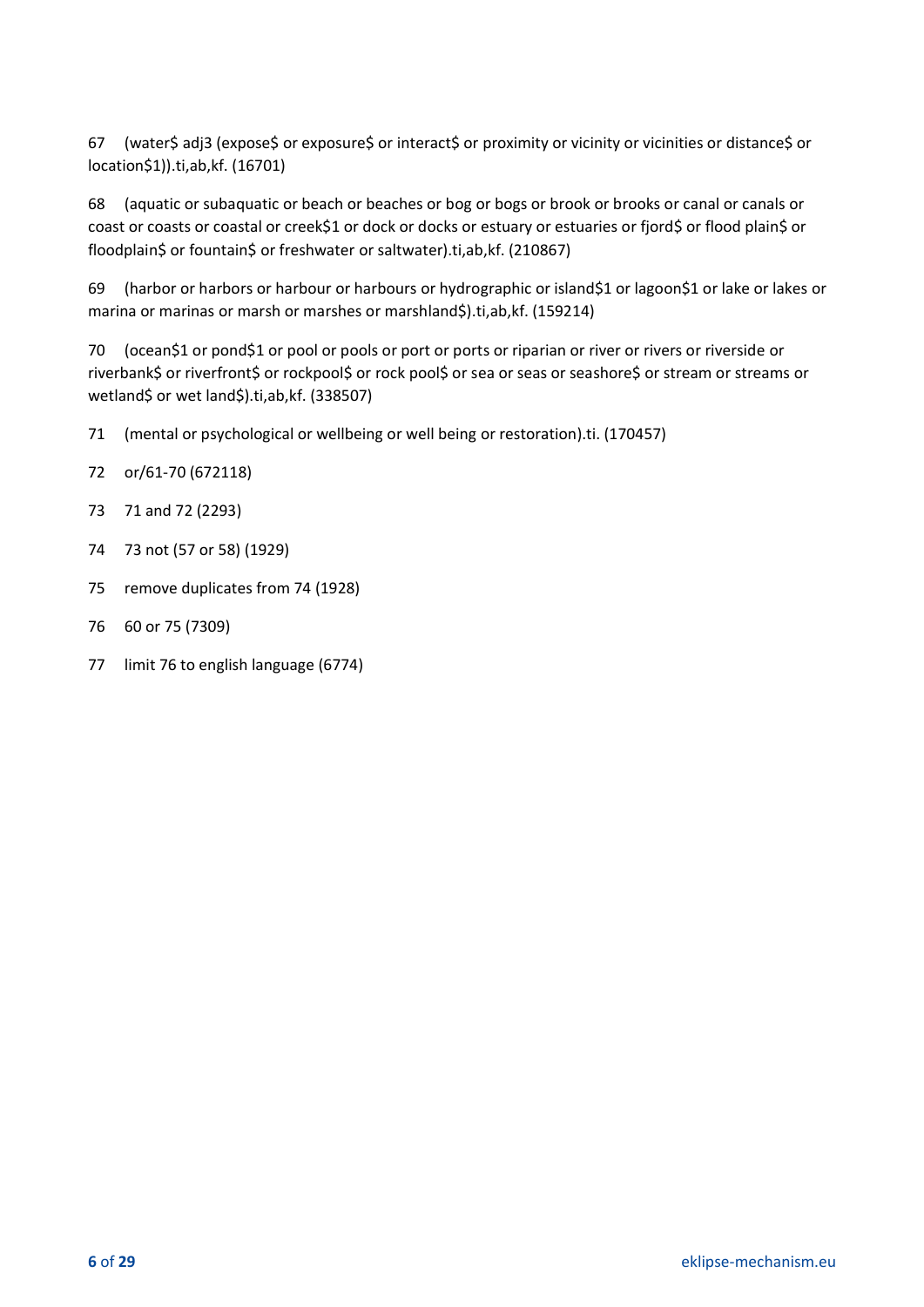## Database: Web of Science – citation indexes only

Interface / URL: http://apps.webofknowledge.com.

Database coverage dates: Timespan=1900-2018

Search date: 29 November 2018

Retrieved records: 20099

Search strategy:

| #40 | 20,099    | (#38) AND LANGUAGE: (English) AND DOCUMENT TYPES: (Article)<br>Refined by: [excluding] WEB OF SCIENCE CATEGORIES: (GEOSCIENCES<br>MULTIDISCIPLINARY OR CHEMISTRY PHYSICAL OR GEOGRAPHY PHYSICAL OR FISHERIES<br>$\mathcal{L}$<br>Indexes=SCI-EXPANDED, SSCI, A&HCI Timespan=1900-2018                                                                                                                                                                                                                                                                                                                                                                                                                                                                                                                                                  |  |
|-----|-----------|----------------------------------------------------------------------------------------------------------------------------------------------------------------------------------------------------------------------------------------------------------------------------------------------------------------------------------------------------------------------------------------------------------------------------------------------------------------------------------------------------------------------------------------------------------------------------------------------------------------------------------------------------------------------------------------------------------------------------------------------------------------------------------------------------------------------------------------|--|
| #39 | 24,160    | (#38) AND LANGUAGE: (English) AND DOCUMENT TYPES: (Article)<br>Indexes=SCI-EXPANDED, SSCI, A&HCI Timespan=1900-2018                                                                                                                                                                                                                                                                                                                                                                                                                                                                                                                                                                                                                                                                                                                    |  |
| #38 | 27,133    | #37 OR #32<br>Indexes=SCI-EXPANDED, SSCI, A&HCI Timespan=1900-2018                                                                                                                                                                                                                                                                                                                                                                                                                                                                                                                                                                                                                                                                                                                                                                     |  |
| #37 | 7,037     | #36 AND #35<br>Indexes=SCI-EXPANDED, SSCI, A&HCI Timespan=1900-2018                                                                                                                                                                                                                                                                                                                                                                                                                                                                                                                                                                                                                                                                                                                                                                    |  |
| #36 | 2,041,520 | #34 OR #33<br>Indexes=SCI-EXPANDED, SSCI, A&HCI Timespan=1900-2018                                                                                                                                                                                                                                                                                                                                                                                                                                                                                                                                                                                                                                                                                                                                                                     |  |
| #35 | 257,476   | TI=("mental" OR "psychological" OR "wellbeing" OR "well being" OR "restoration")<br>Indexes=SCI-EXPANDED, SSCI, A&HCI Timespan=1900-2018                                                                                                                                                                                                                                                                                                                                                                                                                                                                                                                                                                                                                                                                                               |  |
| #34 | 1,941,585 | TS=("aquatic" OR "subaquatic" OR "beach" OR "beaches" OR "bog" OR "bogs" OR<br>"canal" OR "canals" OR "coast" OR "coasts" OR "coastal" OR "creek\$" OR "dock"<br>OR "docks" OR "estuary" OR "estuaries" OR "fjord\$" OR "flood plain\$" OR<br>"floodplain\$" OR "fountain\$" OR "harbOR "OR "harbors" OR "harbour" OR<br>"harbours" OR "hydrographic" OR "island\$" OR "lagoon\$" OR "lake" OR "lakes"<br>OR "marina" OR "marinas" OR "marsh" OR "marshes" OR "marshland\$" OR<br>"ocean\$" OR "pond\$" OR "pool" OR "pools" OR "port" OR "ports" OR "riparian"<br>OR "river" OR "rivers" OR "riverside" OR "riverbank\$" OR "riverfront\$" OR<br>"rockpool\$" OR "rock pool\$" OR "sea" OR "seas" OR "seashore\$" OR "stream" OR<br>"streams" OR "wetland\$" OR "wet land\$")<br>Indexes=SCI-EXPANDED, SSCI, A&HCI Timespan=1900-2018 |  |
| #33 | 179,710   | #7 OR #6 OR #5 OR #4 OR #3 OR #2 OR #1<br>Indexes=SCI-EXPANDED, SSCI, A&HCI Timespan=1900-2018                                                                                                                                                                                                                                                                                                                                                                                                                                                                                                                                                                                                                                                                                                                                         |  |
| #32 | 20,618    | #31 AND #17<br>Indexes=SCI-EXPANDED, SSCI, A&HCI Timespan=1900-2018                                                                                                                                                                                                                                                                                                                                                                                                                                                                                                                                                                                                                                                                                                                                                                    |  |
| #31 | 2,690,825 | #30 OR #29 OR #28 OR #27 OR #26 OR #25 OR #24 OR #23 OR #22 OR #21 OR #20<br>OR #19 OR #18<br>Indexes=SCI-EXPANDED, SSCI, A&HCI Timespan=1900-2018                                                                                                                                                                                                                                                                                                                                                                                                                                                                                                                                                                                                                                                                                     |  |

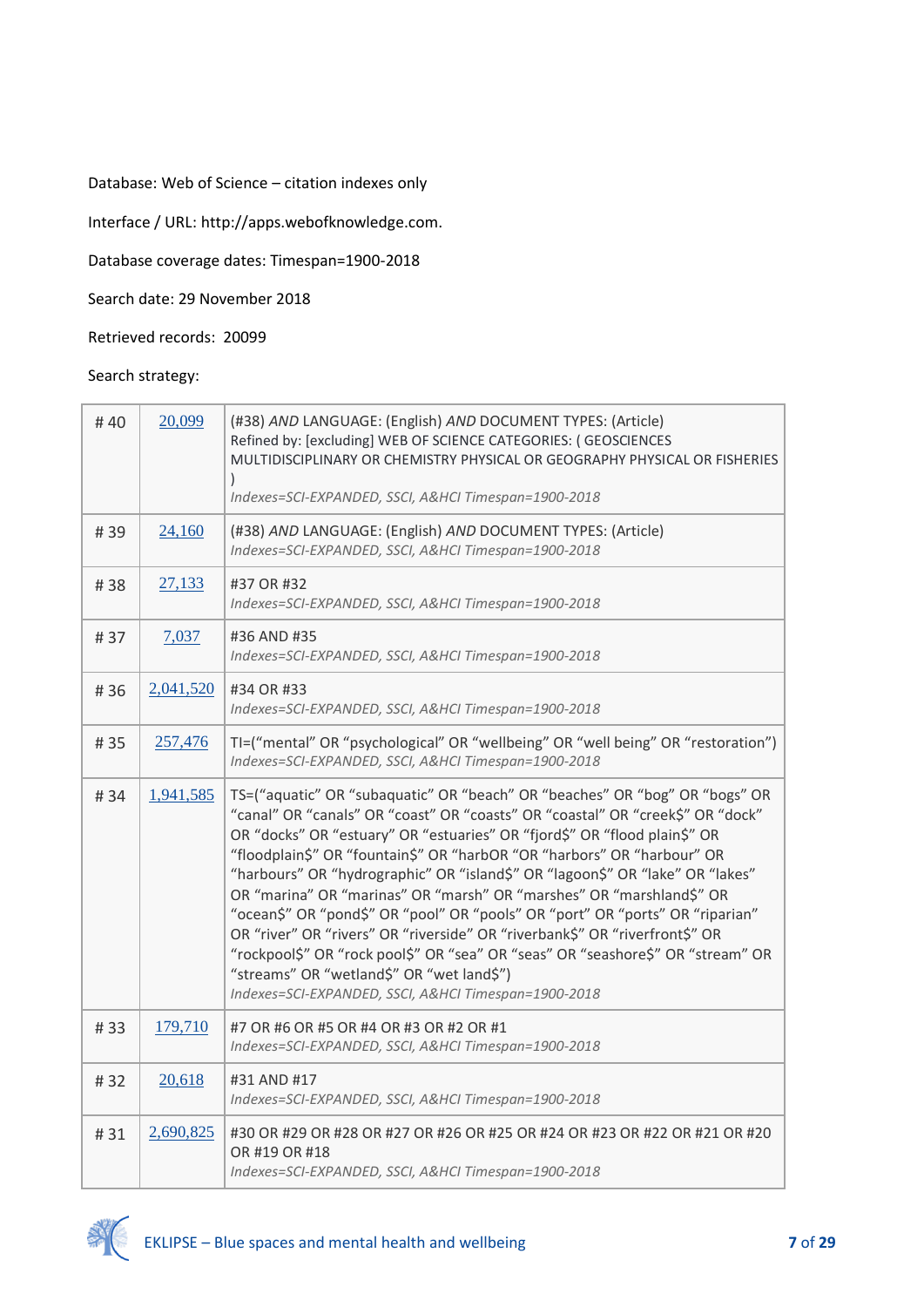| #30  | 150,789 | TS=("stress" NEAR/3 ("disorder\$" OR "illness\$" OR "trauma*" OR "posttrauma*"<br>OR "acute" OR "chronic\$" OR "episode\$" OR "emotional" OR "occupational" OR<br>"psychologic*" OR "recover*" OR "reduc*"))<br>Indexes=SCI-EXPANDED, SSCI, A&HCI Timespan=1900-2018                                                                                                                                                                                                                                                                                                                                                                                                                                                                                                                                      |  |
|------|---------|-----------------------------------------------------------------------------------------------------------------------------------------------------------------------------------------------------------------------------------------------------------------------------------------------------------------------------------------------------------------------------------------------------------------------------------------------------------------------------------------------------------------------------------------------------------------------------------------------------------------------------------------------------------------------------------------------------------------------------------------------------------------------------------------------------------|--|
| #29  | 309,086 | TS=("subjective wellbeing" OR "subjective well-being" OR "vitality" OR "paranoia"<br>OR "psychosis" OR "psychotic" OR "schizophreni\$" OR "suicide\$" OR "suicidal" OR<br>salutogenetic\$)<br>Indexes=SCI-EXPANDED, SSCI, A&HCI Timespan=1900-2018                                                                                                                                                                                                                                                                                                                                                                                                                                                                                                                                                        |  |
| #28  | 4,489   | TS=(("belonging\$" OR "coherence") NEAR/3 "sense")<br>Indexes=SCI-EXPANDED, SSCI, A&HCI Timespan=1900-2018                                                                                                                                                                                                                                                                                                                                                                                                                                                                                                                                                                                                                                                                                                |  |
| # 27 | 440,111 | TS=("happiness" OR ("peace" NEAR/3 "mind") OR "serenity" OR "relaxing" OR<br>"relaxation" OR "attention restoration" OR "restorative" OR "restorativeness" OR<br>"insomnia" OR "insomniac\$" OR "sleep quality" OR "somatisation" OR<br>"somatization" OR "somatoform" OR "mental aging")<br>Indexes=SCI-EXPANDED, SSCI, A&HCI Timespan=1900-2018                                                                                                                                                                                                                                                                                                                                                                                                                                                         |  |
| #26  | 9,724   | TS=("emotional" NEAR/3 ("wellbeing" OR "well-being" OR "regulat*"))<br>Indexes=SCI-EXPANDED, SSCI, A&HCI Timespan=1900-2018                                                                                                                                                                                                                                                                                                                                                                                                                                                                                                                                                                                                                                                                               |  |
| #25  | 951,655 | TS=(affective DISORDER\$ OR body dysmorphic DISORDER\$ OR cyclothymic<br>DISORDER\$ OR deficit DISORDER\$ OR depersonalization DISORDER\$ OR<br>depersonalisation DISORDER\$ OR depressive DISORDER\$ OR developmental<br>DISORDER\$ OR dissociative DISORDER\$ OR dysthymic DISORDER\$ OR emotional<br>DISORDER\$ OR factitious DISORDER\$ OR mood DISORDER\$ OR obsessive-<br>compulsive DISORDER\$ OR panic DISORDER\$ OR sleep DISORDER\$ OR depression<br>OR depressive illness\$ OR anxiety OR anxieties OR anxious* OR agoraphobi\$ OR<br>phobia\$ OR phobic OR amnesia OR autism OR autistic OR bipolar OR bi-polar OR<br>manic depressive OR mania OR bore\$ out OR boreout\$ OR brown\$ out OR<br>brownout\$ OR burn* out OR burnout\$)<br>Indexes=SCI-EXPANDED, SSCI, A&HCI Timespan=1900-2018 |  |
| #24  | 67,260  | TS=("neurodegenerative" NEAR/1 ("illness\$" OR "disorder\$" OR "disease\$"))<br>Indexes=SCI-EXPANDED, SSCI, A&HCI Timespan=1900-2018                                                                                                                                                                                                                                                                                                                                                                                                                                                                                                                                                                                                                                                                      |  |
| #23  | 207,634 | TS=(("cognitive*" OR "cognition" OR "neurocognit*" OR "mental") NEAR/3<br>("declin*" OR "dysfunction*" OR "impair*" OR "disorder*" OR "deteriorate*" OR<br>"function"))<br>Indexes=SCI-EXPANDED, SSCI, A&HCI Timespan=1900-2018                                                                                                                                                                                                                                                                                                                                                                                                                                                                                                                                                                           |  |
| # 22 | 602,085 | TS=("health state utilit\$" OR "utilities" OR "HSUV\$" OR "addiction" OR "adhd" OR<br>"attention deficit" OR "hyperactive" OR "aggression" OR "aggressive\$" OR<br>"aggressivity" OR "dement*" OR "amentia\$" OR "senile" OR "senility" OR<br>"presenile" OR "presenility" OR "alzheimer\$")<br>Indexes=SCI-EXPANDED, SSCI, A&HCI Timespan=1900-2018                                                                                                                                                                                                                                                                                                                                                                                                                                                      |  |
| #21  | 21,063  | TS=("utility" NEAR/3 ("score\$" OR "valu*" OR "health\$" OR "cost\$" OR<br>"measure*" OR "disease\$" OR "mean" OR "gain" OR "gains" OR "index*"))<br>Indexes=SCI-EXPANDED, SSCI, A&HCI Timespan=1900-2018                                                                                                                                                                                                                                                                                                                                                                                                                                                                                                                                                                                                 |  |
| # 20 | 325,859 | TS=(("quality" NEAR/2 "life") OR "quality adjusted Life" OR "QOL" OR "QALY" OR<br>"QALYs" OR "HRQOL" OR "disability adjusted life" OR "DALY" OR "DALYS")<br>Indexes=SCI-EXPANDED, SSCI, A&HCI Timespan=1900-2018                                                                                                                                                                                                                                                                                                                                                                                                                                                                                                                                                                                          |  |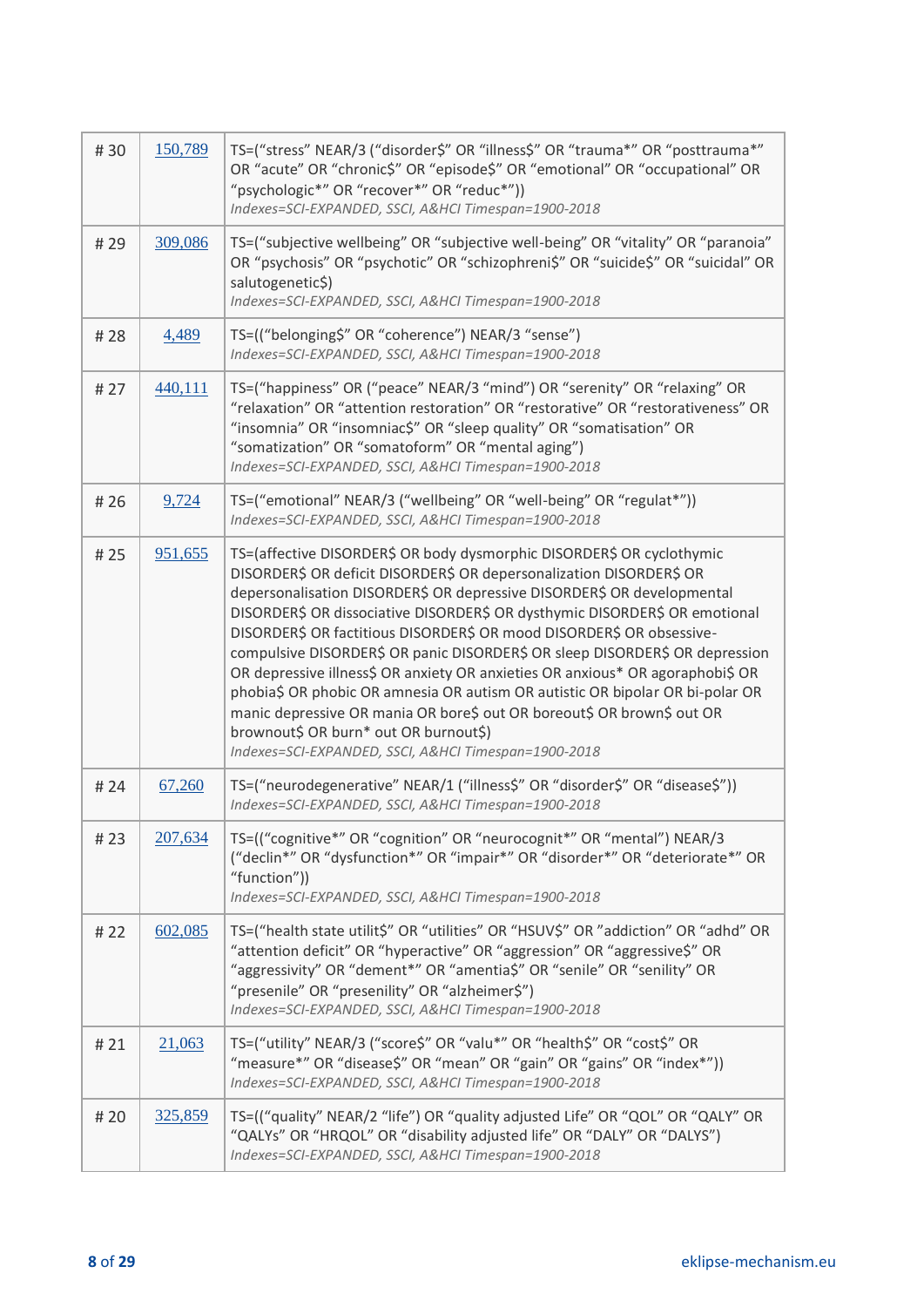| #19 | 31,153  | TS=((("psychological\$" OR "psychiatric" OR "psychotherapeutic") NEAR/3<br>("impact\$" OR "outcome\$" OR "effect\$" OR "benefit\$" OR "value\$")) OR<br>("behavio?r\$" NEAR/1 ("disorder\$" OR "illness\$" OR "disease\$")))<br>Indexes=SCI-EXPANDED, SSCI, A&HCI Timespan=1900-2018                                                                                                                                                                                                                                                                                                                                                          |  |
|-----|---------|-----------------------------------------------------------------------------------------------------------------------------------------------------------------------------------------------------------------------------------------------------------------------------------------------------------------------------------------------------------------------------------------------------------------------------------------------------------------------------------------------------------------------------------------------------------------------------------------------------------------------------------------------|--|
| #18 | 396,383 | TS=((mental\$ OR psychological\$ OR psychiatric) NEAR/3 (fatigue\$ OR disease\$ OR<br>disorder\$ OR illness\$ OR diagnos* OR wellbeing OR well-being OR hygiene OR<br>satisfy* OR stress* OR wellness\$ OR resilien\$) OR ((mental OR psychological OR<br>psychiatric) NEAR/1 health) OR(wellbeing OR well-being OR mentally ill OR<br>mentally unwell))<br>Indexes=SCI-EXPANDED, SSCI, A&HCI Timespan=1900-2018                                                                                                                                                                                                                              |  |
| #17 | 984,435 | #16 OR #15 OR #14 OR #13 OR #12 OR #11 OR #10 OR #9 OR #8 OR #7 OR #6 OR<br>#5 OR #4 OR #3 OR #2 OR #1<br>Indexes=SCI-EXPANDED, SSCI, A&HCI Timespan=1900-2018                                                                                                                                                                                                                                                                                                                                                                                                                                                                                |  |
| #16 | 22,883  | AB=(("ocean\$" OR "pond\$" OR "pool" OR "pools" OR "port" OR "ports" OR<br>"riparian" OR "river" OR "rivers" OR "riverside" OR "riverbank\$" OR "riverfront\$"<br>OR "rockpool\$" OR "rock pool\$" OR "sea" OR "seas" OR "seashore\$" OR "stream"<br>OR "streams" OR "wetland\$" OR "wet land\$") NEAR/3 ("expose\$" OR "exposure\$"<br>OR "interact*" OR "proximity" OR "vicinity" OR "vicinities" OR "distance\$" OR<br>"location\$"))<br>Indexes=SCI-EXPANDED, SSCI, A&HCI Timespan=1900-2018                                                                                                                                              |  |
| #15 | 23,637  | AB=(("ocean\$" OR "pond\$" OR "pool" OR "pools" OR "port" OR "ports" OR<br>"riparian" OR "river" OR "rivers" OR "riverside" OR "riverbank\$" OR "riverfront\$"<br>OR "rockpool\$" OR "rock pool\$" OR "sea" OR "seas" OR "seashore\$" OR "stream"<br>OR "streams" OR "wetland\$" OR "wet land\$") NEAR/5 ("urban*" OR<br>"neighbourhood\$" OR "neighborhood\$" OR "community" OR "communities" OR<br>"city" OR "cities" OR "town" OR "towns" OR "suburb*" OR "semiurban" OR<br>"periurban" OR "semisuburban" OR "residential" OR "municipal" OR<br>"metropolitan" OR "metropolis\$"))<br>Indexes=SCI-EXPANDED, SSCI, A&HCI Timespan=1900-2018 |  |
| #14 | 461,135 | TI=("ocean\$" OR "pond\$" OR "pool" OR "pools" OR "port" OR "ports" OR<br>"riparian" OR "river" OR "rivers" OR "riverside" OR "riverbank\$" OR "riverfront\$"<br>OR "rockpool\$" OR "rock pool\$" OR "sea" OR "seas" OR "seashore\$" OR "stream"<br>OR "streams" OR "wetland\$" OR "wet land\$")<br>Indexes=SCI-EXPANDED, SSCI, A&HCI Timespan=1900-2018                                                                                                                                                                                                                                                                                      |  |
| #13 | 8,349   | AB=(("harbOR" OR "harbors" OR "harbour" OR "harbours" OR "hYDrographic" OR<br>"island\$" OR "lagoon\$" OR "lake" OR "lakes" OR "marina" OR "marinas" OR<br>"marsh" OR "marshes" OR "marshland\$") NEAR/3 ("expose\$" OR "exposure\$" OR<br>"interact*" OR "proximity" OR "vicinity" OR "vicinities" OR "distance\$" OR<br>"location\$"))<br>Indexes=SCI-EXPANDED, SSCI, A&HCI Timespan=1900-2018                                                                                                                                                                                                                                              |  |
| #12 | 15,300  | AB=(("harbOR" OR "harbors" OR "harbour" OR "harbours" OR "hydrographic" OR<br>"island\$" OR "lagoon\$" OR "lake" OR "lakes" OR "marina" OR "marinas" OR<br>"marsh" OR "marshes" OR "marshland\$") NEAR/5 ("urban*" OR<br>"neighbourhood\$" OR "neighborhood\$" OR "community" OR "communities" OR<br>"city" OR "cities" OR "town" OR "towns" OR "suburb*" OR "semiurban" OR<br>"periurban" OR "semisuburban" OR "residential" OR "municipal" OR<br>"metropolitan" OR "metropolis\$"))<br>Indexes=SCI-EXPANDED, SSCI, A&HCI Timespan=1900-2018                                                                                                 |  |

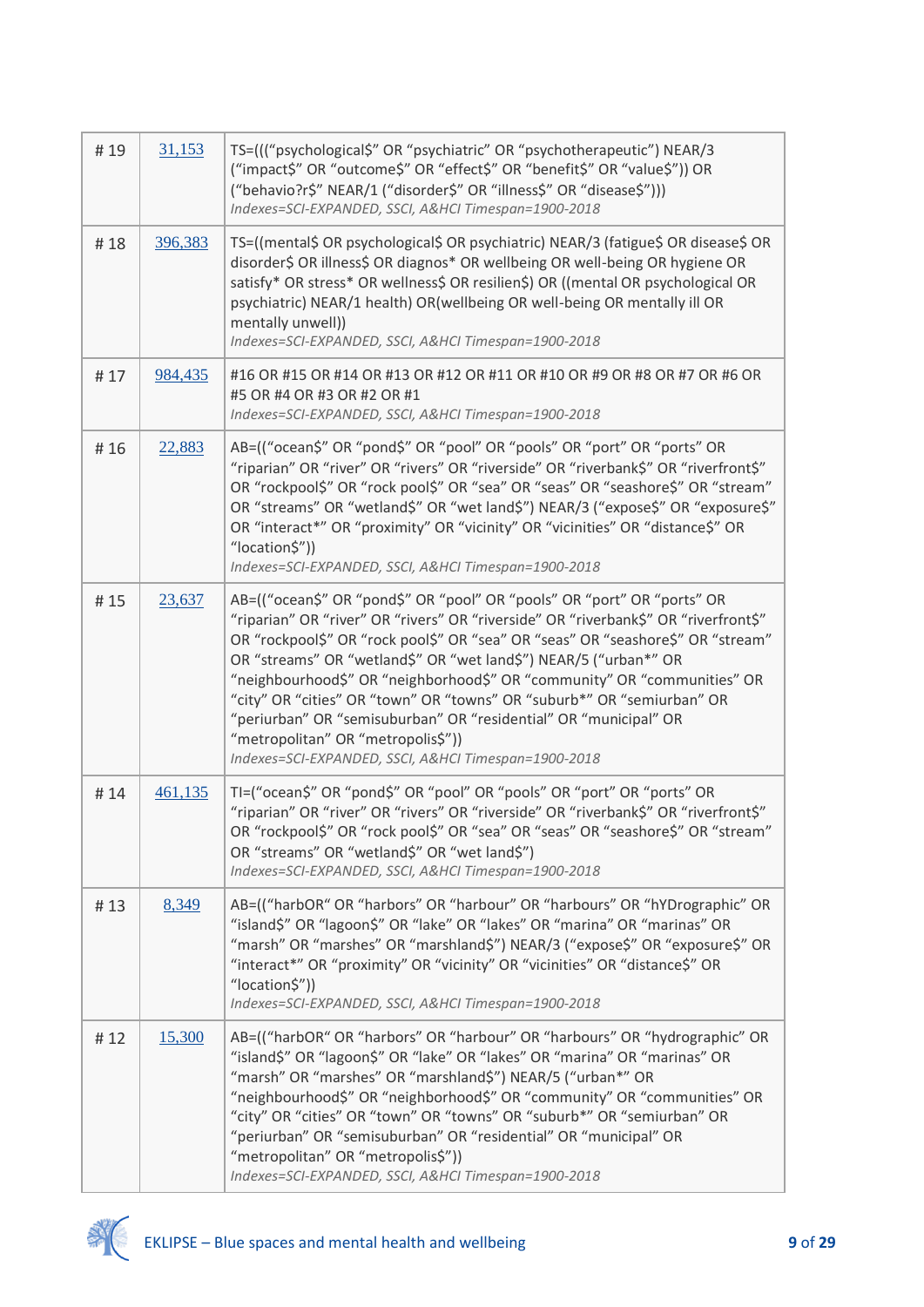| #11 | 202,543 | TI=("harbOR" OR "harbors" OR "harbour" OR "harbours" OR "hydrographic" OR<br>"island\$" OR "lagoon\$" OR "lake" OR "lakes" OR "marina" OR "marinas" OR<br>"marsh" OR "marshes" OR "marshland\$")<br>Indexes=SCI-EXPANDED, SSCI, A&HCI Timespan=1900-2018                                                                                                                                                                                                                                                                                                                                                                                          |  |
|-----|---------|---------------------------------------------------------------------------------------------------------------------------------------------------------------------------------------------------------------------------------------------------------------------------------------------------------------------------------------------------------------------------------------------------------------------------------------------------------------------------------------------------------------------------------------------------------------------------------------------------------------------------------------------------|--|
| #10 | 11,259  | AB=(("aquatic" OR "subaquatic" OR "beach" OR "beaches" OR "bog" OR "bogs" OR<br>"canal" OR "canals" OR "coast" OR "coasts" OR "coastal" OR "creek\$" OR "dock"<br>OR "docks" OR "estuary" OR "estuaries" OR "fjord\$" OR "flood plain\$" OR<br>"floodplain\$" OR "fountain\$") NEAR/3 ("expose\$" OR "exposure\$" OR "interact*"<br>OR "proximity" OR "vicinity" OR "vicinities" OR "distance\$" OR "location\$"))<br>Indexes=SCI-EXPANDED, SSCI, A&HCI Timespan=1900-2018                                                                                                                                                                        |  |
| #9  | 17,112  | AB=(("aquatic" OR "subaquatic" OR "beach" OR "beaches" OR "bog" OR "bogs" OR<br>"brook" OR "brooks" OR "canal" OR "canals" OR "coast" OR "coasts" OR "coastal"<br>OR "creek\$" OR "dock" OR "docks" OR "estuary" OR "estuaries" OR "fjord\$" OR<br>"flood plain\$" OR "floodplain\$" OR "fountain\$") NEAR/5 ("urban*" OR<br>"neighbourhood\$" OR "neighborhood\$" OR "community" OR "communities" OR<br>"city" OR "cities" OR "town" OR "towns" OR "suburb*" OR "semiurban" OR<br>"periurban" OR "semisuburban" OR "residential" OR "municipal" OR<br>"metropolitan" OR "metropolis\$"))<br>Indexes=SCI-EXPANDED, SSCI, A&HCI Timespan=1900-2018 |  |
| # 8 | 187,926 | TI=("aquatic" OR "subaquatic" OR "beach" OR "beaches" OR "bog" OR "bogs" OR<br>"brook" OR "brooks" OR "canal" OR "canals" OR "coast" OR "coasts" OR "coastal"<br>OR "creek\$" OR "dock" OR "docks" OR "estuary" OR "estuaries" OR "fjord\$" OR<br>"flood plain\$" OR "floodplain\$" OR "fountain\$")<br>Indexes=SCI-EXPANDED, SSCI, A&HCI Timespan=1900-2018                                                                                                                                                                                                                                                                                      |  |
| #7  | 50,773  | TS=("water\$" NEAR/3("expose\$" OR "exposure\$" OR "interact*" OR "proximity"<br>OR "vicinity" OR "vicinities" OR "distance\$" OR "location\$"))<br>Indexes=SCI-EXPANDED, SSCI, A&HCI Timespan=1900-2018                                                                                                                                                                                                                                                                                                                                                                                                                                          |  |
| #6  | 32,104  | TS=("water\$" NEAR/5 ("urban*" OR "neighbourhood\$" OR "neighborhood\$" OR<br>"community" OR "communities" OR "city" OR "cities" OR "town" OR "towns" OR<br>"suburb*" OR "semiurban" OR "periurban" OR "semisuburban" OR "residential"<br>OR "municipal" OR "metropolitan" OR "metropolis\$"))<br>Indexes=SCI-EXPANDED, SSCI, A&HCI Timespan=1900-2018                                                                                                                                                                                                                                                                                            |  |
| #5  | 98,687  | TS=("water feature\$" OR "water mirror\$" OR ("water\$" NEAR/3 "sound\$") OR<br>"water surface\$" OR ("water\$" NEAR/3 ("body" OR "bodies")) OR "water fall\$" OR<br>"waterfall\$" OR "falling water\$" OR "flowing water\$" OR "water park\$" OR<br>"waterpark\$" OR "water way\$" OR "waterway\$" OR "waterscape\$" OR "water-<br>scape\$" OR "waterside\$" OR "water side\$" OR "water front\$" OR "waterfront\$"<br>OR "water course\$" OR "watercourse\$" OR "watershed\$" OR "water shed\$")<br>Indexes=SCI-EXPANDED, SSCI, A&HCI Timespan=1900-2018                                                                                        |  |
| #4  | 480     | TS=(("sustainable" NEAR/3 "drain*") OR "water-sensitive urban design\$")<br>Indexes=SCI-EXPANDED, SSCI, A&HCI Timespan=1900-2018                                                                                                                                                                                                                                                                                                                                                                                                                                                                                                                  |  |
| #3  | 558     | TS=("blue" NEAR/5 ("urban*" OR "neighbourhood\$" OR "neighborhood\$" OR<br>"community" OR "communities" OR "city" OR "cities" OR "town" OR "towns" OR<br>"suburb*" OR "semiurban" OR "periurban" OR "semisuburban" OR "residential"<br>OR "municipal" OR "metropolitan" OR "metropolis\$"))<br>Indexes=SCI-EXPANDED, SSCI, A&HCI Timespan=1900-2018                                                                                                                                                                                                                                                                                               |  |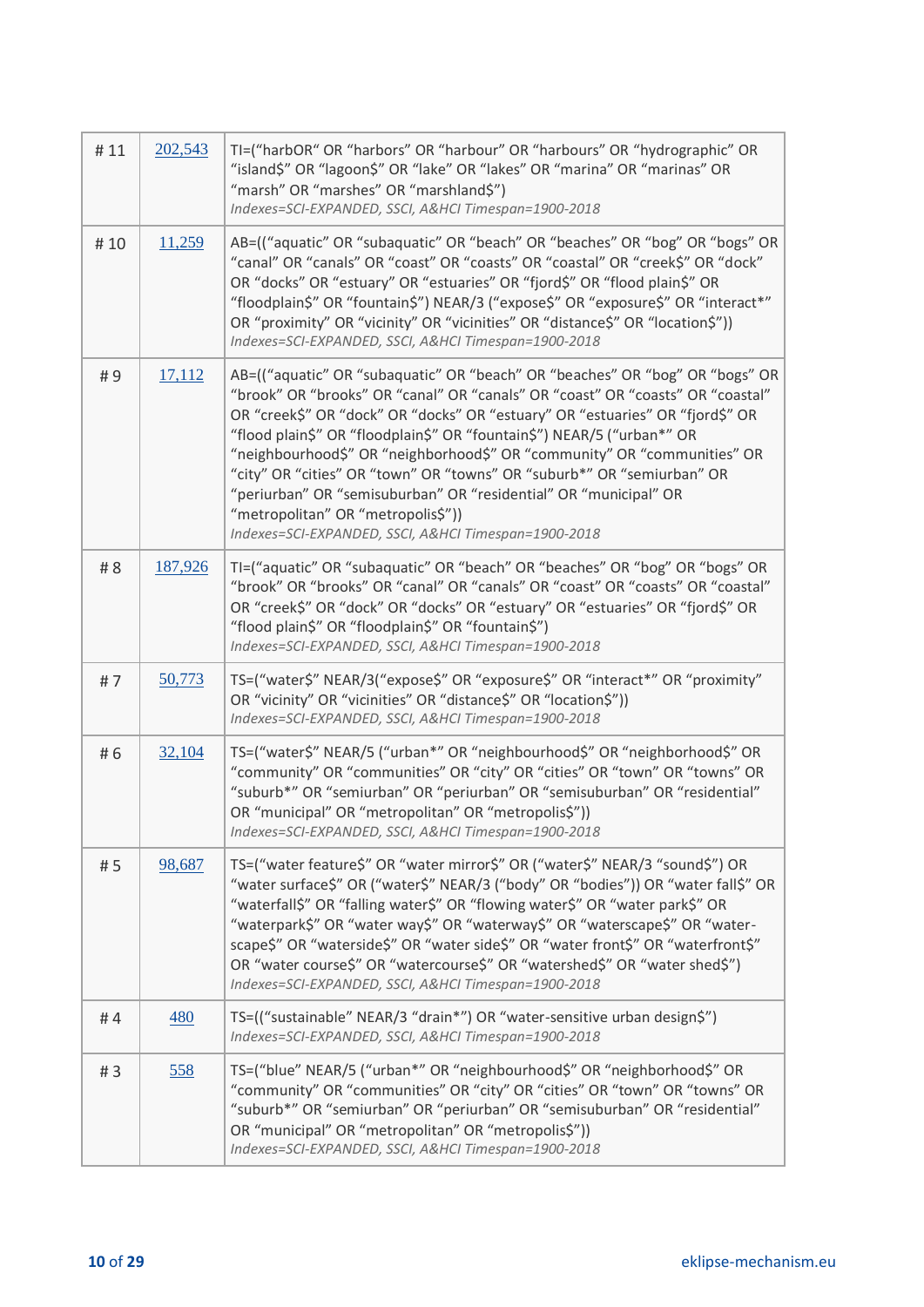| #2 | 10    | TS=("bluespace\$")<br>Indexes=SCI-EXPANDED, SSCI, A&HCI Timespan=1900-2018                                                                                                                                            |
|----|-------|-----------------------------------------------------------------------------------------------------------------------------------------------------------------------------------------------------------------------|
| #1 | 4,579 | TS=(blue NEAR/5 (space\$ OR area\$ OR zone\$ OR corridor\$ OR connector\$ OR<br>landscap* OR environment* OR architecture\$ OR infrastructure\$ OR design\$))<br>Indexes=SCI-EXPANDED, SSCI, A&HCI Timespan=1900-2018 |

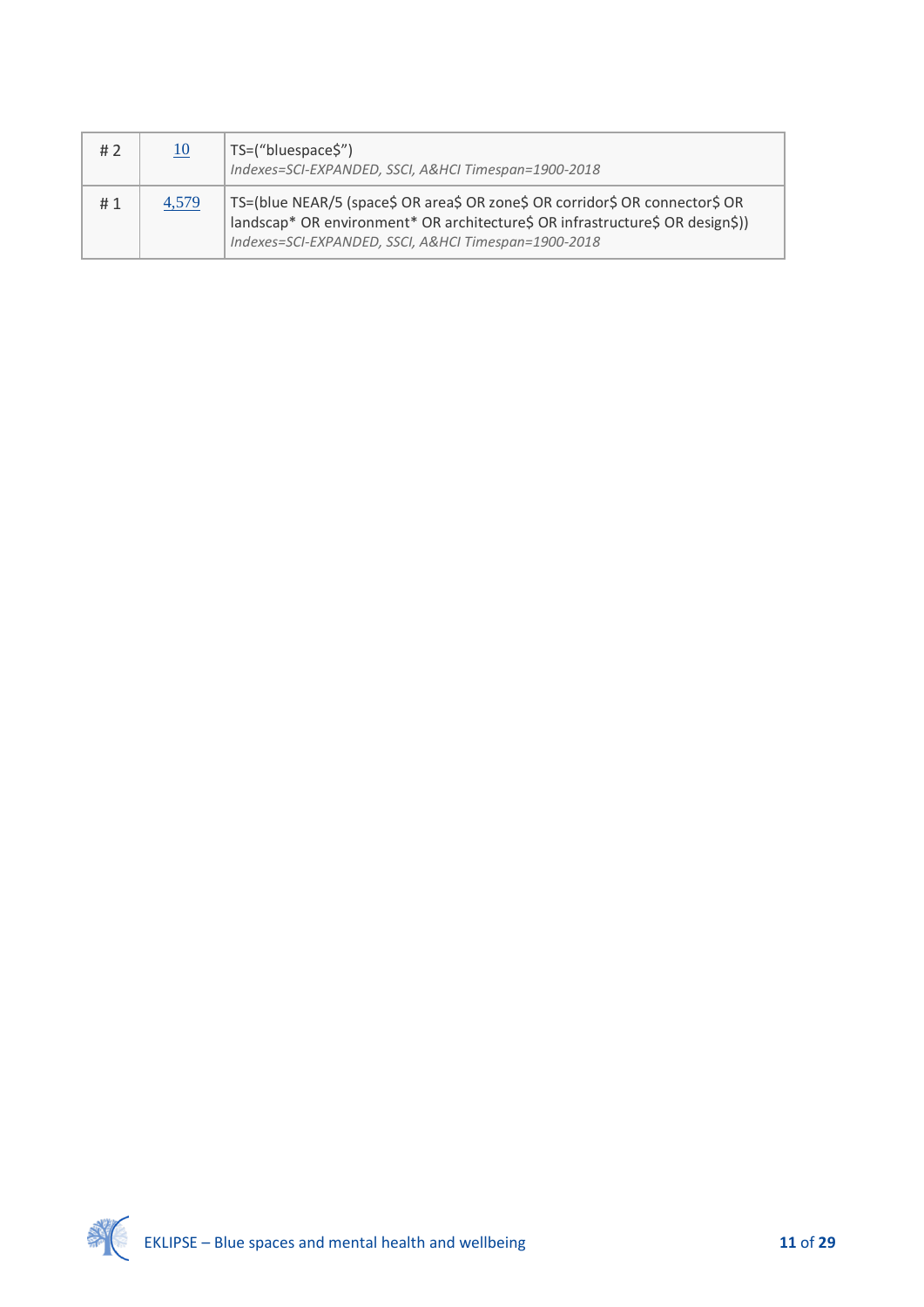| <b>Database: Scopus</b> |  |
|-------------------------|--|
|-------------------------|--|

Interface / URL: www.scopus.com Database coverage dates: Search date: 7 February 2019 Retrieved records: 47 Search strategy

| 1 ((((ABS(("ocean*" OR "pond*" OR "pool" OR "pools" OR "port" OR "ports<br>2 <sup>"</sup> OR "riparian" OR "river" OR "rivers" OR "riverside" OR "riverbank*" OR "ri<br>verfront*" OR "rockpool*" OR "rock                                                                                                                                | 47<br>document<br>results |
|-------------------------------------------------------------------------------------------------------------------------------------------------------------------------------------------------------------------------------------------------------------------------------------------------------------------------------------------|---------------------------|
| pool*" OR "sea" OR "seas" OR "seashore*" OR "stream" OR "streams" OR "<br>wetland*" OR "wet                                                                                                                                                                                                                                               |                           |
| land*") W/3 ("expose*" OR "exposure*" OR "interact*" OR "proximity" OR "<br>vicinity" OR "vicinities" OR "distance*" OR "location*" ) ) ) OR (ABS (("ocean*<br>" OR "pond*" OR "pool" OR "pools" OR "port" OR "ports" OR "riparian" OR<br>"river" OR "rivers" OR "riverside" OR "riverbank*" OR "riverfront*" OR "rockp<br>ool*" OR "rock |                           |
| pool*" OR "sea" OR "seas" OR "seashore*" OR "stream" OR "streams" OR "<br>wetland*" OR "wet                                                                                                                                                                                                                                               |                           |
| land*") W/5 ("urban*" OR "neighbourhood*" OR "neighborhood*" OR "com<br>munity" OR "communities" OR "city" OR "cities" OR "town" OR "towns" OR<br>"suburb*" OR "semiurban" OR "periurban" OR "semisuburban" OR "residentia                                                                                                                |                           |
| I" OR "municipal" OR "metropolitan" OR "metropolis*" ) ) ) OR (TITLE ("ocean<br>*" OR "pond*" OR "pool" OR "pools" OR "port" OR "ports" OR "riparian" OR<br>"river" OR "rivers" OR "riverside" OR "riverbank*" OR "riverfront*" OR "rock                                                                                                  |                           |
| pool*" OR "rock<br>pool*" OR "sea" OR "seas" OR "seashore*" OR "stream" OR "streams" OR "<br>wetland*" OR "wet                                                                                                                                                                                                                            |                           |
| land*")) OR (ABS (("harbOR" OR "harbors" OR "harbour" OR "harbours" OR<br>"hYDrographic" OR "island*" OR "lagoon*" OR "lake" OR "lakes" OR "marina<br>" OR "marinas" OR "marsh" OR "marshes" OR "marshland*" ) W/3 ("expose*                                                                                                              |                           |
| " OR "exposure*" OR "interact*" OR "proximity" OR "vicinity" OR "vicinities"<br>OR "distance*" OR "location*"))) OR (ABS (("harbor" OR "harbors" OR "har<br>bour" OR "harbours" OR "hydrographic" OR "island*" OR "lagoon*" OR "lake                                                                                                      |                           |
| " OR "lakes" OR "marina" OR "marinas" OR "marsh" OR "marshes" OR "mars<br>hland*") W/5 ("urban*" OR "neighbourhood*" OR "neighborhood*" OR "co<br>mmunity" OR "communities" OR "city" OR "cities" OR "town" OR "towns" O                                                                                                                  |                           |
| R "suburb*" OR "semiurban" OR "periurban" OR "semisuburban" OR "residen<br>tial" OR "municipal" OR "metropolitan" OR "metropolis*" ) ) ) OR (TITLE ("har<br>bor" OR "harbors" OR "harbour" OR "harbours" OR "hydrographic" OR "islan                                                                                                      |                           |
| d*" OR "lagoon*" OR "lake" OR "lakes" OR "marina" OR "marinas" OR "mars<br>h" OR "marshes" OR "marshland*")) OR (ABS (("aquatic" OR "subaquatic"                                                                                                                                                                                          |                           |
| OR "beach" OR "beaches" OR "bog" OR "bogs" OR "canal" OR "canals" OR "<br>coast" OR "coasts" OR "coastal" OR "creek*" OR "dock" OR "docks" OR "est<br>uary" OR "estuaries" OR "fjord*" OR "flood                                                                                                                                          |                           |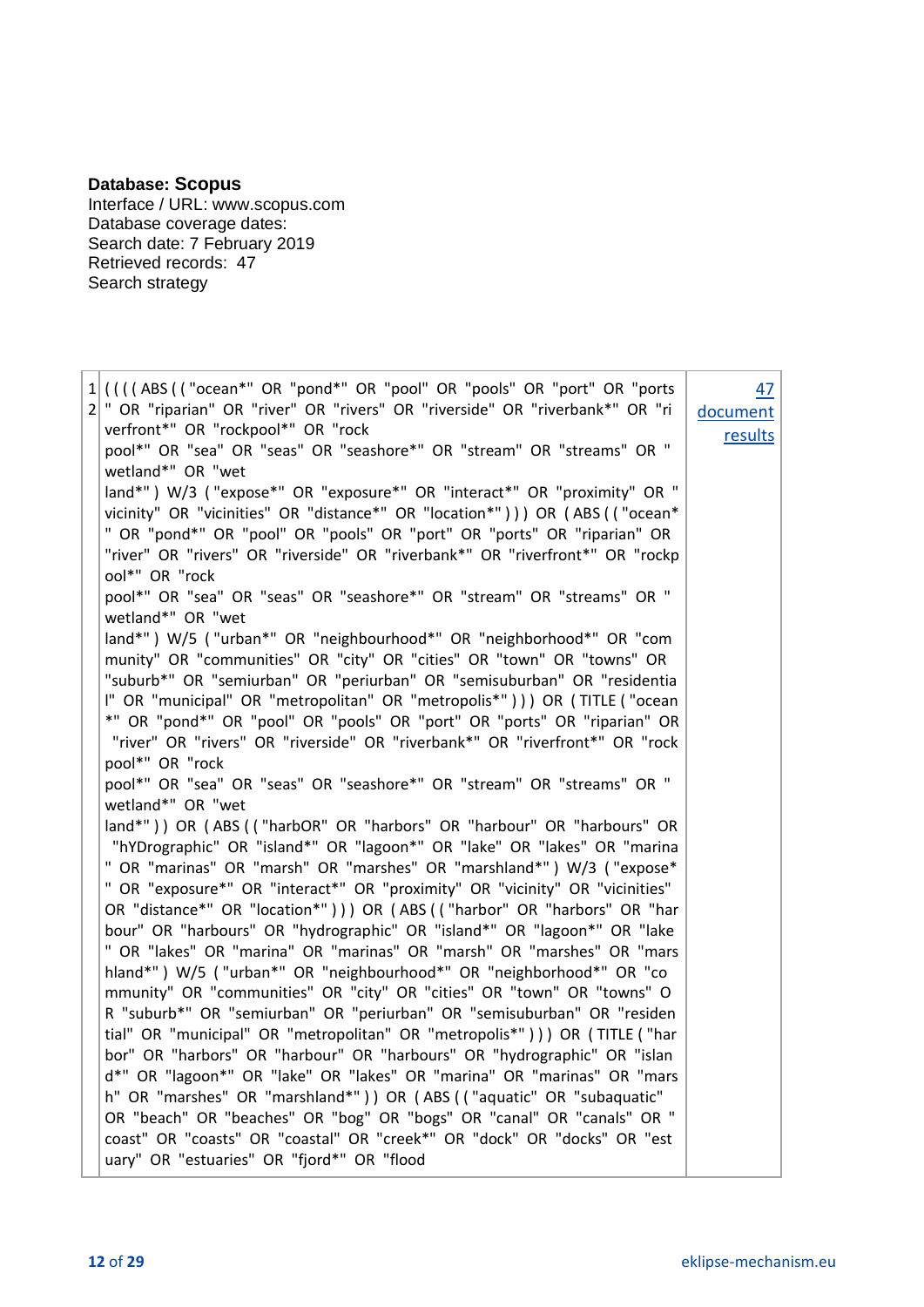|                                             | plain*" OR "floodplain*" OR "fountain*") W/3 ("expose*" OR "exposure*" O     |  |
|---------------------------------------------|------------------------------------------------------------------------------|--|
|                                             | R "interact*" OR "proximity" OR "vicinity" OR "vicinities" OR "distance*" OR |  |
|                                             | "location*"))) OR (ABS (("aquatic" OR "subaquatic" OR "beach" OR "beache     |  |
|                                             | s" OR "bog" OR "bogs" OR "brook" OR "brooks" OR "canal" OR "canals" OR       |  |
|                                             | "coast" OR "coasts" OR "coastal" OR "creek*" OR "dock" OR "docks" OR "est    |  |
|                                             | uary" OR "estuaries" OR "fjord*" OR "flood                                   |  |
|                                             | plain*" OR "floodplain*" OR "fountain*") W/5 ("urban*" OR "neighbourhood     |  |
|                                             | *" OR "neighborhood*" OR "community" OR "communities" OR "city" OR "cit      |  |
|                                             | ies" OR "town" OR "towns" OR "suburb*" OR "semiurban" OR "periurban" O       |  |
|                                             | R "semisuburban" OR "residential" OR "municipal" OR "metropolitan" OR "m     |  |
|                                             | etropolis*"))) OR (TITLE ("aquatic" OR "subaquatic" OR "beach" OR "beache    |  |
|                                             | s" OR "bog" OR "bogs" OR "brook" OR "brooks" OR "canal" OR "canals" OR       |  |
|                                             | "coast" OR "coasts" OR "coastal" OR "creek*" OR "dock" OR "docks" OR "est    |  |
|                                             | uary" OR "estuaries" OR "fjord*" OR "flood                                   |  |
|                                             | plain*" OR "floodplain*" OR "fountain*" ) ) OR (TITLE-ABS-                   |  |
|                                             | KEY ("water*" W/3 ("expose*" OR "exposure*" OR "interact*" OR "proximity     |  |
|                                             | " OR "vicinity" OR "vicinities" OR "distance*" OR "location*" ) ) OR (TITLE- |  |
| ABS-                                        |                                                                              |  |
|                                             | KEY ("water*" W/5 ("urban*" OR "neighbourhood*" OR "neighborhood*" OR        |  |
|                                             | "community" OR "communities" OR "city" OR "cities" OR "town" OR "towns"      |  |
|                                             | OR "suburb*" OR "semiurban" OR "periurban" OR "semisuburban" OR "resid       |  |
|                                             | ential" OR "municipal" OR "metropolitan" OR "metropolis*" ) ) ) OR (TITLE-   |  |
| ABS-KEY ("water feature*" OR "water         |                                                                              |  |
|                                             | mirror*" OR ("water*" W/3 "sound*") OR "water                                |  |
|                                             | surface*" OR ("water*" W/3 ("body" OR "bodies")) OR "water                   |  |
|                                             | fall*" OR "waterfall*" OR "falling water*" OR "flowing water*" OR "water     |  |
| park*" OR "waterpark*" OR "water            |                                                                              |  |
|                                             | way*" OR "waterway*" OR "waterscape*" OR "water-                             |  |
|                                             | scape*" OR "waterside*" OR "water side*" OR "water                           |  |
| front*" OR "waterfront*" OR "water          |                                                                              |  |
|                                             | course*" OR "watercourse*" OR "watershed*" OR "water                         |  |
|                                             | shed*")) OR (TITLE-ABS-KEY (("sustainable" W/3 "drain*") OR "water-          |  |
| sensitive urban design*" ) ) OR (TITLE-ABS- |                                                                              |  |
|                                             | KEY ("blue" W/5 ("urban*" OR "neighbourhood*" OR "neighborhood*" OR "c       |  |
|                                             | ommunity" OR "communities" OR "city" OR "cities" OR "town" OR "towns"        |  |
|                                             | OR "suburb*" OR "semiurban" OR "periurban" OR "semisuburban" OR "reside      |  |
|                                             | ntial" OR "municipal" OR "metropolitan" OR "metropolis*" ) ) ) OR (TITLE-    |  |
| ABS-KEY ("bluespace*")) OR (TITLE-ABS-      |                                                                              |  |
|                                             | KEY (blue W/5 (space* OR area* OR zone* OR corridor* OR connector* OR        |  |
|                                             | landscap* OR environment* OR architecture* OR infrastructure* OR design*     |  |
| ) ) ) ) AND ( (TITLE-ABS-                   |                                                                              |  |
|                                             | KEY ("stress" W/3 ("disorder*" OR "illness*" OR "trauma*" OR "posttrauma*    |  |
|                                             | " OR "acute" OR "chronic*" OR "episode*" OR "emotional" OR "occupational     |  |
|                                             | " OR "psychologic*" OR "recover*" OR "reduc*" ) ) ) OR (TITLE-ABS-           |  |
|                                             | KEY ("subjective wellbeing" OR "subjective well-                             |  |
|                                             | being" OR "vitality" OR "paranoia" OR "psychosis" OR "psychotic" OR "schizo  |  |
|                                             | phreni*" OR "suicide*" OR "suicidal" OR salutogenetic*)) OR (TITLE-ABS-      |  |
|                                             | KEY (("belonging*" OR "coherence") W/3 "sense")) OR (TITLE-ABS-              |  |
|                                             | KEY ("happiness" OR ("peace" W/3 "mind") OR "serenity" OR "relaxing" OR      |  |
| "relaxation" OR "attention                  |                                                                              |  |

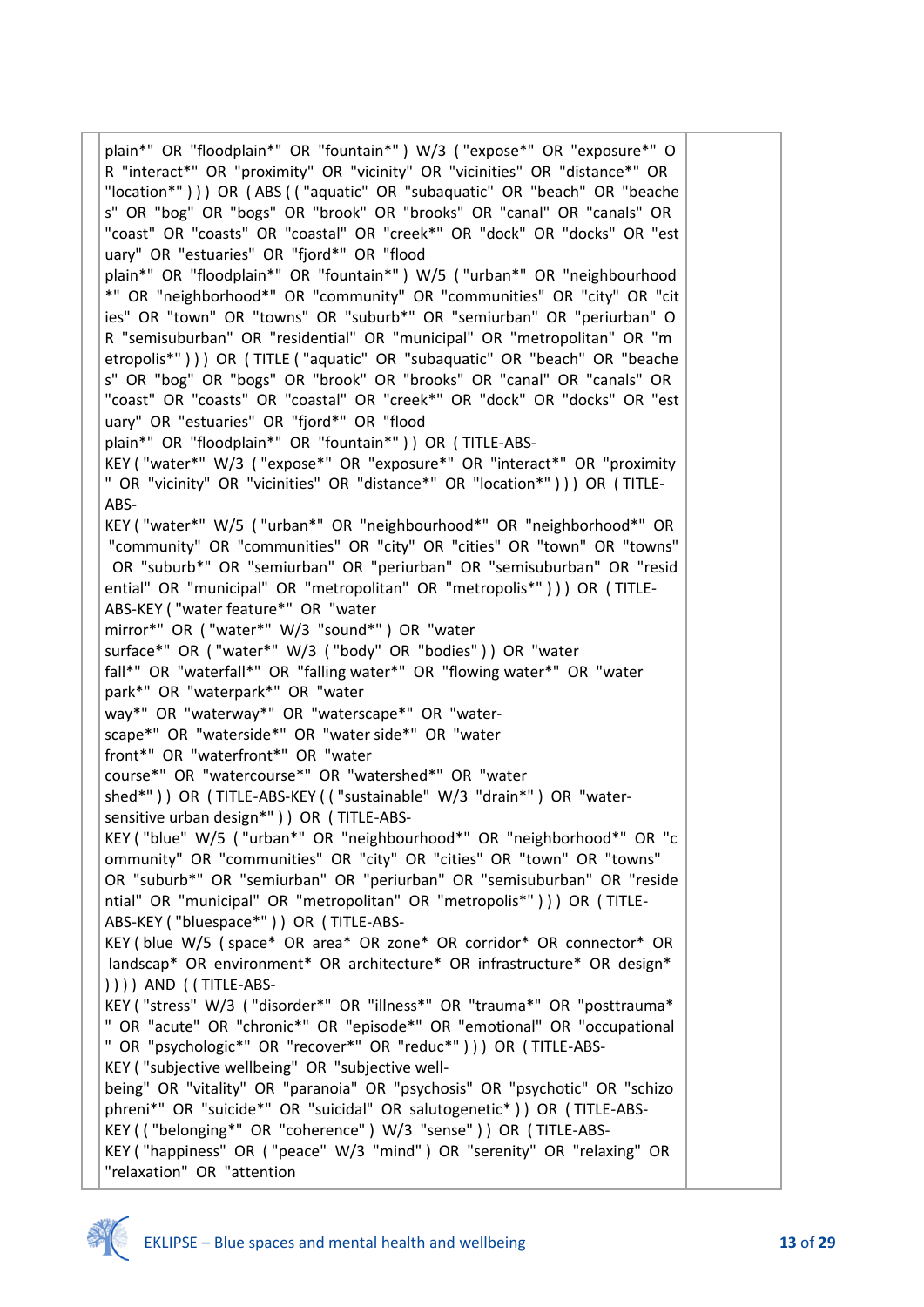| restoration" OR "restorative" OR "restorativeness" OR "insomnia" OR "insomn<br>iac*" OR "sleep                                                            |  |
|-----------------------------------------------------------------------------------------------------------------------------------------------------------|--|
| quality" OR "somatisation" OR "somatization" OR "somatoform" OR "mental                                                                                   |  |
| aging")) OR (TITLE-ABS-KEY ("emotional" W/3 ("wellbeing" OR "well-<br>being" OR "regulat*"))) OR (TITLE-ABS-KEY ("affective DISORDER*" OR "body           |  |
| dysmorphic DISORDER*" OR "cyclothymic DISORDER*" OR "deficit                                                                                              |  |
| DISORDER*" OR "depersonalization DISORDER*" OR "depersonalisation<br>DISORDER*" OR "depressive DISORDER*" OR "developmental                               |  |
| DISORDER*" OR "dissociative DISORDER*" OR "dysthymic                                                                                                      |  |
| DISORDER*" OR "emotional DISORDER*" OR "factitious DISORDER*" OR "mood<br>DISORDER*" OR "obsessive-compulsive DISORDER*" OR "panic                        |  |
| DISORDER*" OR "sleep DISORDER*" OR "depression" OR "depressive                                                                                            |  |
| illness*" OR "anxiety" OR "anxieties" OR "anxious*" OR "agoraphobi*" OR "p                                                                                |  |
| hobia*" OR "phobic" OR "amnesia" OR "autism" OR "autistic" OR "bipolar" O<br>R "bi-polar" OR "manic depressive" OR "mania" OR "bore*                      |  |
| out" OR "boreout*" OR "brown* out" OR "brownout*" OR "burn*                                                                                               |  |
| out" OR "burnout*" ) ) OR (TITLE-ABS-<br>KEY ("neurodegenerative" W/1 ("illness*" OR "disorder*" OR "disease*")))                                         |  |
| OR (TITLE-ABS-                                                                                                                                            |  |
| KEY (("cognitive*" OR "cognition" OR "neurocognit*" OR "mental") W/3 ("d<br>eclin*" OR "dysfunction*" OR "impair*" OR "disorder*" OR "deteriorate*" OR    |  |
| "function" ) ) ) OR ( TITLE-ABS-KEY ( "health state                                                                                                       |  |
| utilit*" OR "utilities" OR "HSUV*" OR "addiction" OR "adhd" OR "attention<br>deficit" OR "hyperactive" OR "aggression" OR "aggressive*" OR "aggressivity" |  |
| OR "dement*" OR "amentia*" OR "senile" OR "senility" OR "presenile" OR "p                                                                                 |  |
| resenility" OR "alzheimer*" ) ) OR (TITLE-ABS-<br>KEY ("utility" W/3 ("score*" OR "valu*" OR "health*" OR "cost*" OR "measu                               |  |
| re*" OR "disease*" OR "mean" OR "gain" OR "gains" OR "index*" ) ) ) OR (TI                                                                                |  |
| TLE-ABS-KEY (("quality" W/2 "life") OR "quality adjusted<br>Life" OR "QOL" OR "QALY" OR "QALYs" OR "HRQOL" OR "disability adjusted                        |  |
| life" OR "DALY" OR "DALYS" ) ) OR (TITLE-ABS-                                                                                                             |  |
| KEY ((("psychological*" OR "psychiatric" OR "psychotherapeutic") W/3 ("imp                                                                                |  |
| act*" OR "outcome*" OR "effect*" OR "benefit*" OR "value*")) OR ("behavi<br>o?r*" W/1 ("disorder*" OR "illness*" OR "disease*")))) OR (TITLE-ABS-         |  |
| KEY ((mental* OR psychological* OR psychiatric) W/3 (fatigue* OR disease*                                                                                 |  |
| OR disorder* OR illness* OR diagnos* OR wellbeing OR well-<br>being OR hygiene OR satisfy* OR stress* OR wellness* OR resilien*) OR ((                    |  |
| mental OR psychological OR psychiatric) W/1 health) OR (wellbeing OR well                                                                                 |  |
| -being OR mentally AND ill OR mentally AND unwell () ) ) ) OR ((((TITLE-<br>ABS-                                                                          |  |
| KEY ("water*" W/3 ("expose*" OR "exposure*" OR "interact*" OR "proximity                                                                                  |  |
| " OR "vicinity" OR "vicinities" OR "distance*" OR "location*" ) ) ) OR (TITLE-<br>ABS-                                                                    |  |
| KEY ("water*" W/5 ("urban*" OR "neighbourhood*" OR "neighborhood*" OR                                                                                     |  |
| "community" OR "communities" OR "city" OR "cities" OR "town" OR "towns"<br>OR "suburb*" OR "semiurban" OR "periurban" OR "semisuburban" OR "resid         |  |
| ential" OR "municipal" OR "metropolitan" OR "metropolis*" ) ) ) OR (TITLE-                                                                                |  |
| ABS-KEY ("water feature*" OR "water<br>mirror*" OR ("water*" W/3 "sound*") OR "water                                                                      |  |
| surface*" OR ("water*" W/3 ("body" OR "bodies")) OR "water                                                                                                |  |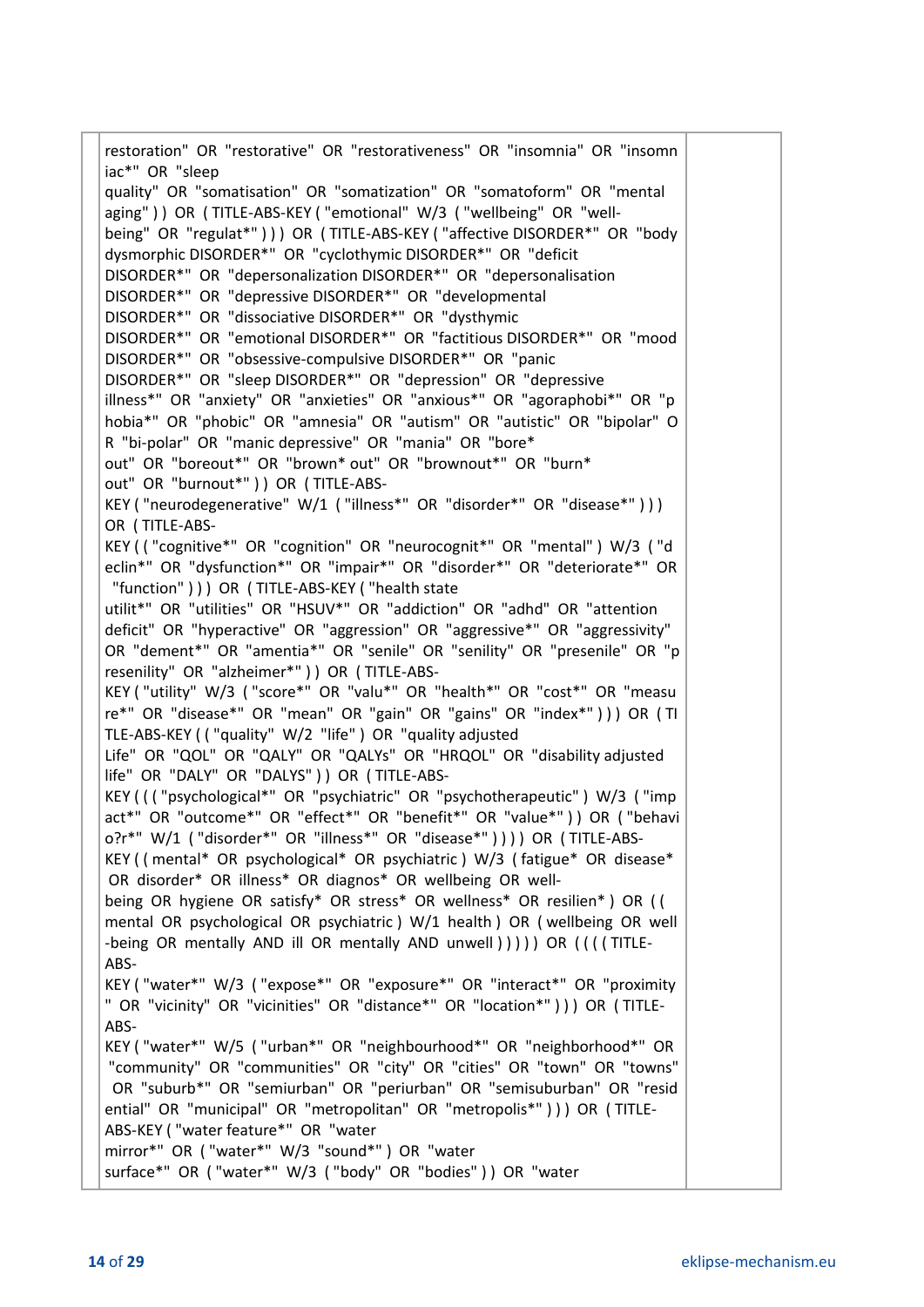|          | fall*" OR "waterfall*" OR "falling water*" OR "flowing water*" OR "water<br>park*" OR "waterpark*" OR "water<br>way*" OR "waterway*" OR "waterscape*" OR "water-<br>scape*" OR "waterside*" OR "water side*" OR "water<br>front*" OR "waterfront*" OR "water<br>course*" OR "watercourse*" OR "watershed*" OR "water<br>shed*")) OR (TITLE-ABS-KEY (("sustainable" W/3 "drain*") OR "water-<br>sensitive urban design*" ) ) OR (TITLE-ABS-<br>KEY ("blue" W/5 ("urban*" OR "neighbourhood*" OR "neighborhood*" OR "c<br>ommunity" OR "communities" OR "city" OR "cities" OR "town" OR "towns"<br>OR "suburb*" OR "semiurban" OR "periurban" OR "semisuburban" OR "reside<br>ntial" OR "municipal" OR "metropolitan" OR "metropolis*" ) ) ) OR ( TITLE-<br>ABS-KEY ("bluespace*")) OR (TITLE-ABS-<br>KEY (blue W/5 (space* OR area* OR zone* OR corridor* OR connector* OR<br>landscap* OR environment* OR architecture* OR infrastructure* OR design*<br>) ) ) OR ( TITLE-ABS-<br>KEY ("aquatic" OR "subaquatic" OR "beach" OR "beaches" OR "bog" OR "bog<br>s" OR "canal" OR "canals" OR "coast" OR "coasts" OR "coastal" OR "creek*"<br>OR "dock" OR "docks" OR "estuary" OR "estuaries" OR "fjord*" OR "flood<br>plain*" OR "floodplain*" OR "fountain*" OR "harbor<br>" OR "harbors" OR "harbour" OR "harbours" OR "hydrographic" OR "island*"<br>OR "lagoon*" OR "lake" OR "lakes" OR "marina" OR "marinas" OR "marsh"<br>OR "marshes" OR "marshland*" OR "ocean*" OR "pond*" OR "pool" OR "po<br>ols" OR "port" OR "ports" OR "riparian" OR "river" OR "rivers" OR "riverside<br>" OR "riverbank*" OR "riverfront*" OR "rockpool*" OR "rock<br>pool*" OR "sea" OR "seas" OR "seashore*" OR "stream" OR "streams" OR "<br>wetland*" OR "wet<br>land*"))) AND (TITLE ("mental" OR "psychological" OR "wellbeing" OR "well<br>being" OR "restoration" ) ) ) AND (SRCTITLE ("Landscape and Urban<br>Planning" ) ) AND ( LIMIT-TO ( DOCTYPE, "ar" ) ) AND ( LIMIT-<br>TO (LANGUAGE, "English") ) View Less |                               |
|----------|-------------------------------------------------------------------------------------------------------------------------------------------------------------------------------------------------------------------------------------------------------------------------------------------------------------------------------------------------------------------------------------------------------------------------------------------------------------------------------------------------------------------------------------------------------------------------------------------------------------------------------------------------------------------------------------------------------------------------------------------------------------------------------------------------------------------------------------------------------------------------------------------------------------------------------------------------------------------------------------------------------------------------------------------------------------------------------------------------------------------------------------------------------------------------------------------------------------------------------------------------------------------------------------------------------------------------------------------------------------------------------------------------------------------------------------------------------------------------------------------------------------------------------------------------------------------------------------------------------------------------------------------------------------------------------------------------------------------------------------------------------------------------------------------------------------------------------------------------------------------------------------------------------------------------------------------------------------------------------------------------------------|-------------------------------|
| $1\vert$ | 1 SRCTITLE ("Landscape and Urban Planning")                                                                                                                                                                                                                                                                                                                                                                                                                                                                                                                                                                                                                                                                                                                                                                                                                                                                                                                                                                                                                                                                                                                                                                                                                                                                                                                                                                                                                                                                                                                                                                                                                                                                                                                                                                                                                                                                                                                                                                 | 3,655<br>document<br>results  |
|          | 1 (((ABS (("ocean*" OR "pond*" OR "pool" OR "pools" OR "port" OR "ports"<br>0 OR "riparian" OR "river" OR "rivers" OR "riverside" OR "riverbank*" OR "rive<br>rfront*" OR "rockpool*" OR "rock<br>pool*" OR "sea" OR "seas" OR "seashore*" OR "stream" OR "streams" OR "<br>wetland*" OR "wet<br>land*") W/3 ("expose*" OR "exposure*" OR "interact*" OR "proximity" OR "<br>vicinity" OR "vicinities" OR "distance*" OR "location*" ) ) ) OR (ABS ( ("ocean*<br>" OR "pond*" OR "pool" OR "pools" OR "port" OR "ports" OR "riparian" OR<br>"river" OR "rivers" OR "riverside" OR "riverbank*" OR "riverfront*" OR "rockp<br>ool*" OR "rock<br>pool*" OR "sea" OR "seas" OR "seashore*" OR "stream" OR "streams" OR "<br>wetland*" OR "wet<br>land*") W/5 ("urban*" OR "neighbourhood*" OR "neighborhood*" OR "com<br>munity" OR "communities" OR "city" OR "cities" OR "town" OR "towns" OR                                                                                                                                                                                                                                                                                                                                                                                                                                                                                                                                                                                                                                                                                                                                                                                                                                                                                                                                                                                                                                                                                                                | 35,700<br>document<br>results |

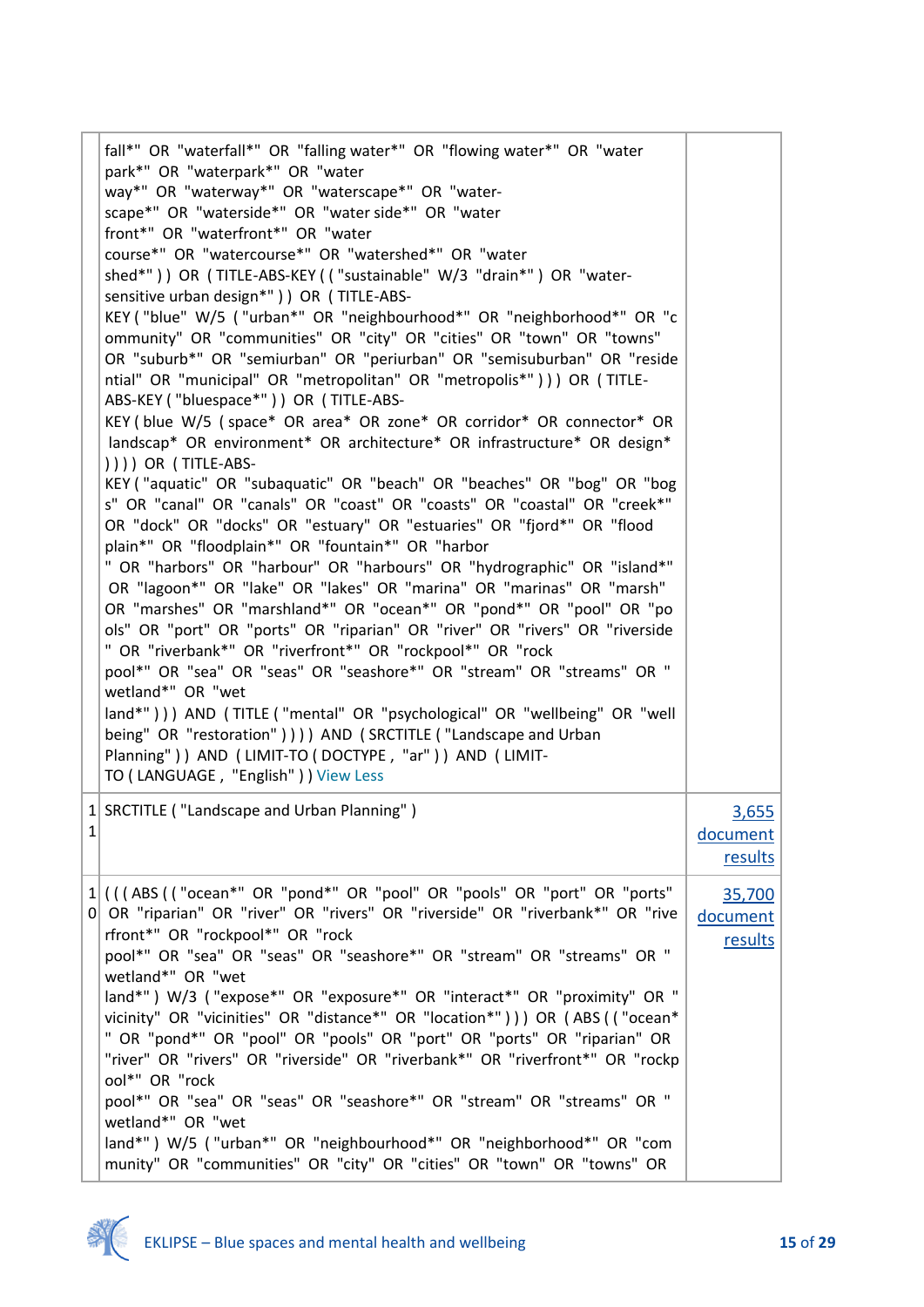| I" OR "municipal" OR "metropolitan" OR "metropolis*" ) ) OR (TITLE ("ocean                                        |  |
|-------------------------------------------------------------------------------------------------------------------|--|
| *" OR "pond*" OR "pool" OR "pools" OR "port" OR "ports" OR "riparian" OR                                          |  |
| "river" OR "rivers" OR "riverside" OR "riverbank*" OR "riverfront*" OR "rock                                      |  |
| pool*" OR "rock                                                                                                   |  |
| pool*" OR "sea" OR "seas" OR "seashore*" OR "stream" OR "streams" OR "                                            |  |
| wetland*" OR "wet                                                                                                 |  |
| land*")) OR (ABS (("harbOR" OR "harbors" OR "harbour" OR "harbours" OR                                            |  |
| "hYDrographic" OR "island*" OR "lagoon*" OR "lake" OR "lakes" OR "marina                                          |  |
| " OR "marinas" OR "marsh" OR "marshes" OR "marshland*") W/3 ("expose*                                             |  |
| " OR "exposure*" OR "interact*" OR "proximity" OR "vicinity" OR "vicinities"                                      |  |
| OR "distance*" OR "location*" ) ) OR (ABS (("harbor" OR "harbors" OR "har                                         |  |
| bour" OR "harbours" OR "hydrographic" OR "island*" OR "lagoon*" OR "lake                                          |  |
| " OR "lakes" OR "marina" OR "marinas" OR "marsh" OR "marshes" OR "mars                                            |  |
| hland*") W/5 ("urban*" OR "neighbourhood*" OR "neighborhood*" OR "co                                              |  |
| mmunity" OR "communities" OR "city" OR "cities" OR "town" OR "towns" O                                            |  |
| R "suburb*" OR "semiurban" OR "periurban" OR "semisuburban" OR "residen                                           |  |
| tial" OR "municipal" OR "metropolitan" OR "metropolis*" ) ) ) OR (TITLE ("har                                     |  |
| bor" OR "harbors" OR "harbour" OR "harbours" OR "hydrographic" OR "islan                                          |  |
| d*" OR "lagoon*" OR "lake" OR "lakes" OR "marina" OR "marinas" OR "mars                                           |  |
| h" OR "marshes" OR "marshland*" ) ) OR (ABS (("aquatic" OR "subaquatic"                                           |  |
| OR "beach" OR "beaches" OR "bog" OR "bogs" OR "canal" OR "canals" OR "                                            |  |
| coast" OR "coasts" OR "coastal" OR "creek*" OR "dock" OR "docks" OR "est                                          |  |
| uary" OR "estuaries" OR "fjord*" OR "flood                                                                        |  |
| plain*" OR "floodplain*" OR "fountain*") W/3 ("expose*" OR "exposure*" O                                          |  |
| R "interact*" OR "proximity" OR "vicinity" OR "vicinities" OR "distance*" OR                                      |  |
| "location*"))) OR (ABS(("aquatic" OR "subaquatic" OR "beach" OR "beache                                           |  |
| s" OR "bog" OR "bogs" OR "brook" OR "brooks" OR "canal" OR "canals" OR                                            |  |
| "coast" OR "coasts" OR "coastal" OR "creek*" OR "dock" OR "docks" OR "est                                         |  |
| uary" OR "estuaries" OR "fjord*" OR "flood                                                                        |  |
| plain*" OR "floodplain*" OR "fountain*") W/5 ("urban*" OR "neighbourhood                                          |  |
| *" OR "neighborhood*" OR "community" OR "communities" OR "city" OR "cit                                           |  |
| ies" OR "town" OR "towns" OR "suburb*" OR "semiurban" OR "periurban" O                                            |  |
| R "semisuburban" OR "residential" OR "municipal" OR "metropolitan" OR "m                                          |  |
| etropolis*"))) OR (TITLE ("aquatic" OR "subaquatic" OR "beach" OR "beache                                         |  |
| s" OR "bog" OR "bogs" OR "brook" OR "brooks" OR "canal" OR "canals" OR                                            |  |
| "coast" OR "coasts" OR "coastal" OR "creek*" OR "dock" OR "docks" OR "est                                         |  |
| uary" OR "estuaries" OR "fjord*" OR "flood                                                                        |  |
| plain*" OR "floodplain*" OR "fountain*" ) ) OR (TITLE-ABS-                                                        |  |
| KEY ("water*" W/3 ("expose*" OR "exposure*" OR "interact*" OR "proximity                                          |  |
| " OR "vicinity" OR "vicinities" OR "distance*" OR "location*" ) ) ) OR (TITLE-                                    |  |
| ABS-                                                                                                              |  |
| KEY ("water*" W/5 ("urban*" OR "neighbourhood*" OR "neighborhood*" OR                                             |  |
| "community" OR "communities" OR "city" OR "cities" OR "town" OR "towns"                                           |  |
| OR "suburb*" OR "semiurban" OR "periurban" OR "semisuburban" OR "resid                                            |  |
| ential" OR "municipal" OR "metropolitan" OR "metropolis*" ) ) ) OR (TITLE-<br>ABS-KEY ("water feature*" OR "water |  |
| mirror*" OR ("water*" W/3 "sound*") OR "water                                                                     |  |
| surface*" OR ("water*" W/3 ("body" OR "bodies")) OR "water                                                        |  |
| fall*" OR "waterfall*" OR "falling water*" OR "flowing water*" OR "water                                          |  |
|                                                                                                                   |  |

"suburb\*" OR "semiurban" OR "periurban" OR "semisuburban" OR "residentia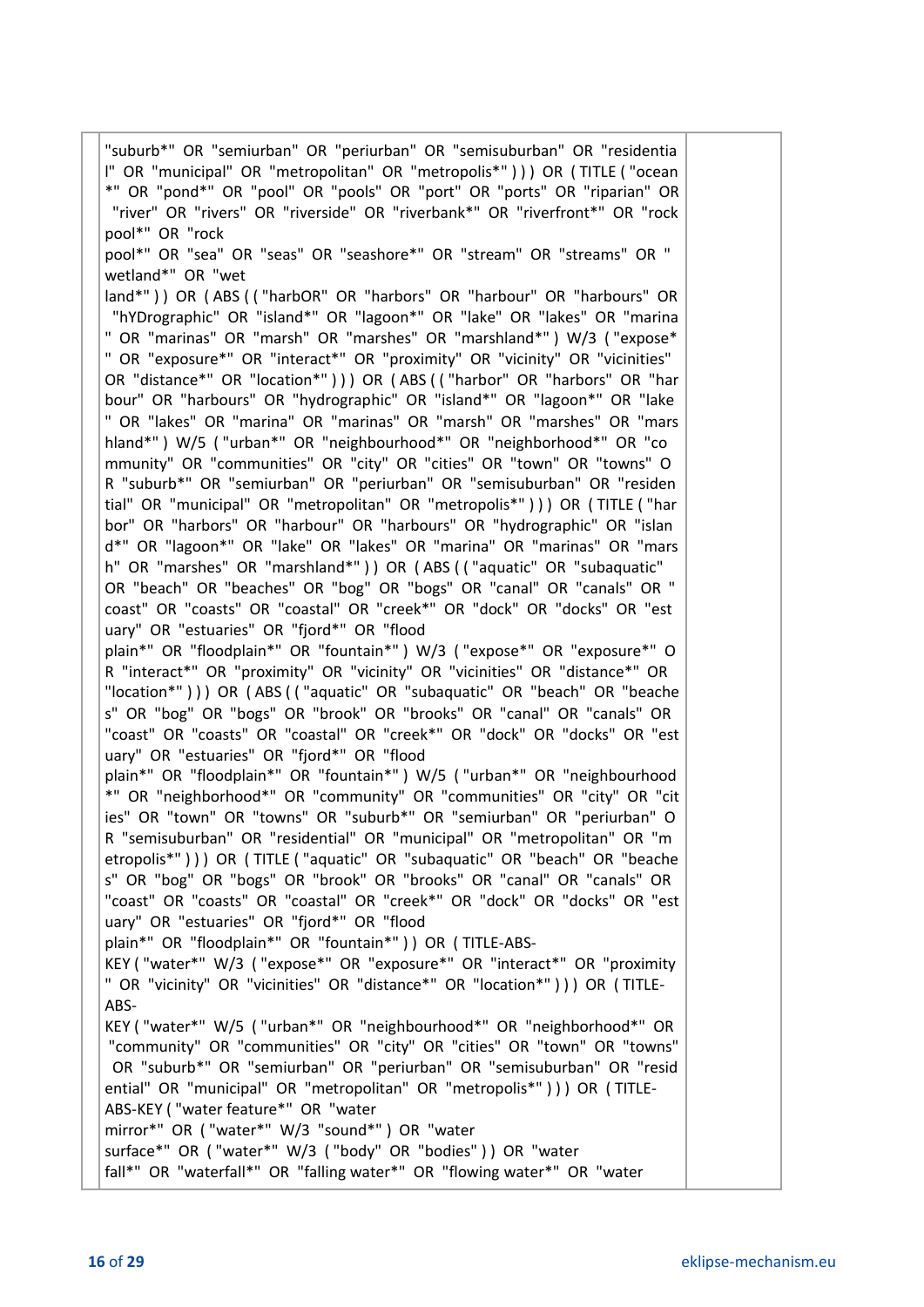| park*" OR "waterpark*" OR "water                                                                                                                |  |
|-------------------------------------------------------------------------------------------------------------------------------------------------|--|
| way*" OR "waterway*" OR "waterscape*" OR "water-                                                                                                |  |
| scape*" OR "waterside*" OR "water side*" OR "water                                                                                              |  |
| front*" OR "waterfront*" OR "water                                                                                                              |  |
| course*" OR "watercourse*" OR "watershed*" OR "water                                                                                            |  |
| shed*")) OR (TITLE-ABS-KEY (("sustainable" W/3 "drain*") OR "water-                                                                             |  |
| sensitive urban design*" ) ) OR (TITLE-ABS-                                                                                                     |  |
| KEY ("blue" W/5 ("urban*" OR "neighbourhood*" OR "neighborhood*" OR "c                                                                          |  |
| ommunity" OR "communities" OR "city" OR "cities" OR "town" OR "towns"                                                                           |  |
| OR "suburb*" OR "semiurban" OR "periurban" OR "semisuburban" OR "reside                                                                         |  |
| ntial" OR "municipal" OR "metropolitan" OR "metropolis*" ) ) ) OR (TITLE-                                                                       |  |
| ABS-KEY ("bluespace*")) OR (TITLE-ABS-                                                                                                          |  |
| KEY (blue W/5 (space* OR area* OR zone* OR corridor* OR connector* OR                                                                           |  |
| landscap* OR environment* OR architecture* OR infrastructure* OR design*                                                                        |  |
| ())) AND ((TITLE-ABS-                                                                                                                           |  |
| KEY ("stress" W/3 ("disorder*" OR "illness*" OR "trauma*" OR "posttrauma*                                                                       |  |
| " OR "acute" OR "chronic*" OR "episode*" OR "emotional" OR "occupational                                                                        |  |
| " OR "psychologic*" OR "recover*" OR "reduc*" ) ) ) OR (TITLE-ABS-                                                                              |  |
| KEY ("subjective wellbeing" OR "subjective well-                                                                                                |  |
| being" OR "vitality" OR "paranoia" OR "psychosis" OR "psychotic" OR "schizo                                                                     |  |
| phreni*" OR "suicide*" OR "suicidal" OR salutogenetic*)) OR (TITLE-ABS-                                                                         |  |
| KEY (("belonging*" OR "coherence") W/3 "sense")) OR (TITLE-ABS-                                                                                 |  |
| KEY ("happiness" OR ("peace" W/3 "mind") OR "serenity" OR "relaxing" OR                                                                         |  |
| "relaxation" OR "attention                                                                                                                      |  |
| restoration" OR "restorative" OR "restorativeness" OR "insomnia" OR "insomn                                                                     |  |
| iac*" OR "sleep                                                                                                                                 |  |
| quality" OR "somatisation" OR "somatization" OR "somatoform" OR "mental                                                                         |  |
| aging")) OR (TITLE-ABS-KEY ("emotional" W/3 ("wellbeing" OR "well-<br>being" OR "regulat*"))) OR (TITLE-ABS-KEY ("affective DISORDER*" OR "body |  |
| dysmorphic DISORDER*" OR "cyclothymic DISORDER*" OR "deficit                                                                                    |  |
| DISORDER*" OR "depersonalization DISORDER*" OR "depersonalisation                                                                               |  |
| DISORDER*" OR "depressive DISORDER*" OR "developmental                                                                                          |  |
| DISORDER*" OR "dissociative DISORDER*" OR "dysthymic                                                                                            |  |
| DISORDER*" OR "emotional DISORDER*" OR "factitious DISORDER*" OR "mood                                                                          |  |
| DISORDER*" OR "obsessive-compulsive DISORDER*" OR "panic                                                                                        |  |
| DISORDER*" OR "sleep DISORDER*" OR "depression" OR "depressive                                                                                  |  |
| illness*" OR "anxiety" OR "anxieties" OR "anxious*" OR "agoraphobi*" OR "p                                                                      |  |
| hobia*" OR "phobic" OR "amnesia" OR "autism" OR "autistic" OR "bipolar" O                                                                       |  |
| R "bi-polar" OR "manic depressive" OR "mania" OR "bore*                                                                                         |  |
| out" OR "boreout*" OR "brown* out" OR "brownout*" OR "burn*                                                                                     |  |
| out" OR "burnout*" ) ) OR (TITLE-ABS-                                                                                                           |  |
| KEY ("neurodegenerative" W/1 ("illness*" OR "disorder*" OR "disease*")))                                                                        |  |
| OR (TITLE-ABS-                                                                                                                                  |  |
| KEY (("cognitive*" OR "cognition" OR "neurocognit*" OR "mental") W/3 ("d                                                                        |  |
| eclin*" OR "dysfunction*" OR "impair*" OR "disorder*" OR "deteriorate*" OR                                                                      |  |
| "function" ) ) ) OR ( TITLE-ABS-KEY ( "health state                                                                                             |  |
| utilit*" OR "utilities" OR "HSUV*" OR "addiction" OR "adhd" OR "attention                                                                       |  |
| deficit" OR "hyperactive" OR "aggression" OR "aggressive*" OR "aggressivity"                                                                    |  |
| OR "dement*" OR "amentia*" OR "senile" OR "senility" OR "presenile" OR "p                                                                       |  |
| resenility" OR "alzheimer*" ) ) OR (TITLE-ABS-                                                                                                  |  |

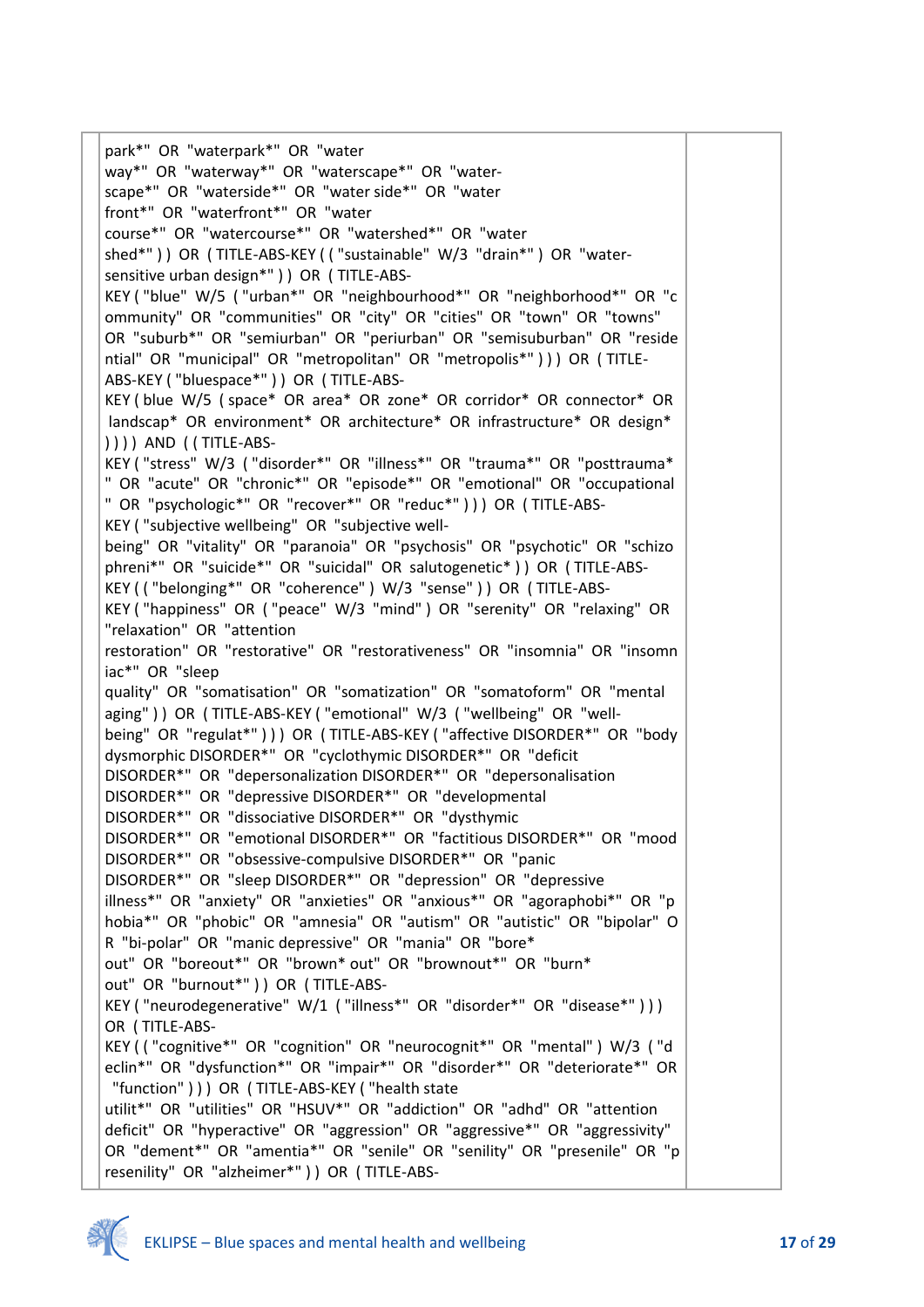KEY ( "utility" W/3 ( "score\*" OR "valu\*" OR "health\*" OR "cost\*" OR "measu re\*" OR "disease\*" OR "mean" OR "gain" OR "gains" OR "index\*" ) ) ) OR ( TI TLE-ABS-KEY ( ( "quality" W/2 "life" ) OR "quality adjusted Life" OR "QOL" OR "QALY" OR "QALYs" OR "HRQOL" OR "disability adjusted life" OR "DALY" OR "DALYS" ) ) OR ( TITLE-ABS-KEY ( ( ( "psychological\*" OR "psychiatric" OR "psychotherapeutic" ) W/3 ( "imp act\*" OR "outcome\*" OR "effect\*" OR "benefit\*" OR "value\*")) OR ("behavi o?r\*" W/1 ( "disorder\*" OR "illness\*" OR "disease\*" ) ) ) ) OR ( TITLE-ABS-KEY ( ( mental\* OR psychological\* OR psychiatric ) W/3 ( fatigue\* OR disease\* OR disorder\* OR illness\* OR diagnos\* OR wellbeing OR wellbeing OR hygiene OR satisfy\* OR stress\* OR wellness\* OR resilien\* ) OR ( ( mental OR psychological OR psychiatric ) W/1 health ) OR ( wellbeing OR well -being OR mentally AND ill OR mentally AND unwell ) ) ) ) OR ( ( ( ( TITLE-ABS-KEY ( "water\*" W/3 ( "expose\*" OR "exposure\*" OR "interact\*" OR "proximity " OR "vicinity" OR "vicinities" OR "distance\*" OR "location\*" ) ) ) OR ( TITLE-ABS-KEY ( "water\*" W/5 ( "urban\*" OR "neighbourhood\*" OR "neighborhood\*" OR "community" OR "communities" OR "city" OR "cities" OR "town" OR "towns" OR "suburb\*" OR "semiurban" OR "periurban" OR "semisuburban" OR "resid ential" OR "municipal" OR "metropolitan" OR "metropolis\*" ) ) ) OR (TITLE-ABS-KEY ( "water feature\*" OR "water mirror\*" OR ( "water\*" W/3 "sound\*" ) OR "water surface\*" OR ( "water\*" W/3 ( "body" OR "bodies" ) ) OR "water fall\*" OR "waterfall\*" OR "falling water\*" OR "flowing water\*" OR "water park\*" OR "waterpark\*" OR "water way\*" OR "waterway\*" OR "waterscape\*" OR "waterscape\*" OR "waterside\*" OR "water side\*" OR "water front\*" OR "waterfront\*" OR "water course\*" OR "watercourse\*" OR "watershed\*" OR "water shed\*" ) ) OR ( TITLE-ABS-KEY ( ( "sustainable" W/3 "drain\*" ) OR "watersensitive urban design\*" ) ) OR (TITLE-ABS-KEY ( "blue" W/5 ( "urban\*" OR "neighbourhood\*" OR "neighborhood\*" OR "c ommunity" OR "communities" OR "city" OR "cities" OR "town" OR "towns" OR "suburb\*" OR "semiurban" OR "periurban" OR "semisuburban" OR "reside ntial" OR "municipal" OR "metropolitan" OR "metropolis\*" ) ) ) OR ( TITLE-ABS-KEY ( "bluespace\*" ) ) OR ( TITLE-ABS-KEY ( blue W/5 ( space\* OR area\* OR zone\* OR corridor\* OR connector\* OR landscap\* OR environment\* OR architecture\* OR infrastructure\* OR design\* ) ) ) ) OR ( TITLE-ABS-KEY ( "aquatic" OR "subaquatic" OR "beach" OR "beaches" OR "bog" OR "bog s" OR "canal" OR "canals" OR "coast" OR "coasts" OR "coastal" OR "creek\*" OR "dock" OR "docks" OR "estuary" OR "estuaries" OR "fjord\*" OR "flood plain\*" OR "floodplain\*" OR "fountain\*" OR "harbor " OR "harbors" OR "harbour" OR "harbours" OR "hydrographic" OR "island\*" OR "lagoon\*" OR "lake" OR "lakes" OR "marina" OR "marinas" OR "marsh" OR "marshes" OR "marshland\*" OR "ocean\*" OR "pond\*" OR "pool" OR "po ols" OR "port" OR "ports" OR "riparian" OR "river" OR "rivers" OR "riverside " OR "riverbank\*" OR "riverfront\*" OR "rockpool\*" OR "rock pool\*" OR "sea" OR "seas" OR "seashore\*" OR "stream" OR "streams" OR "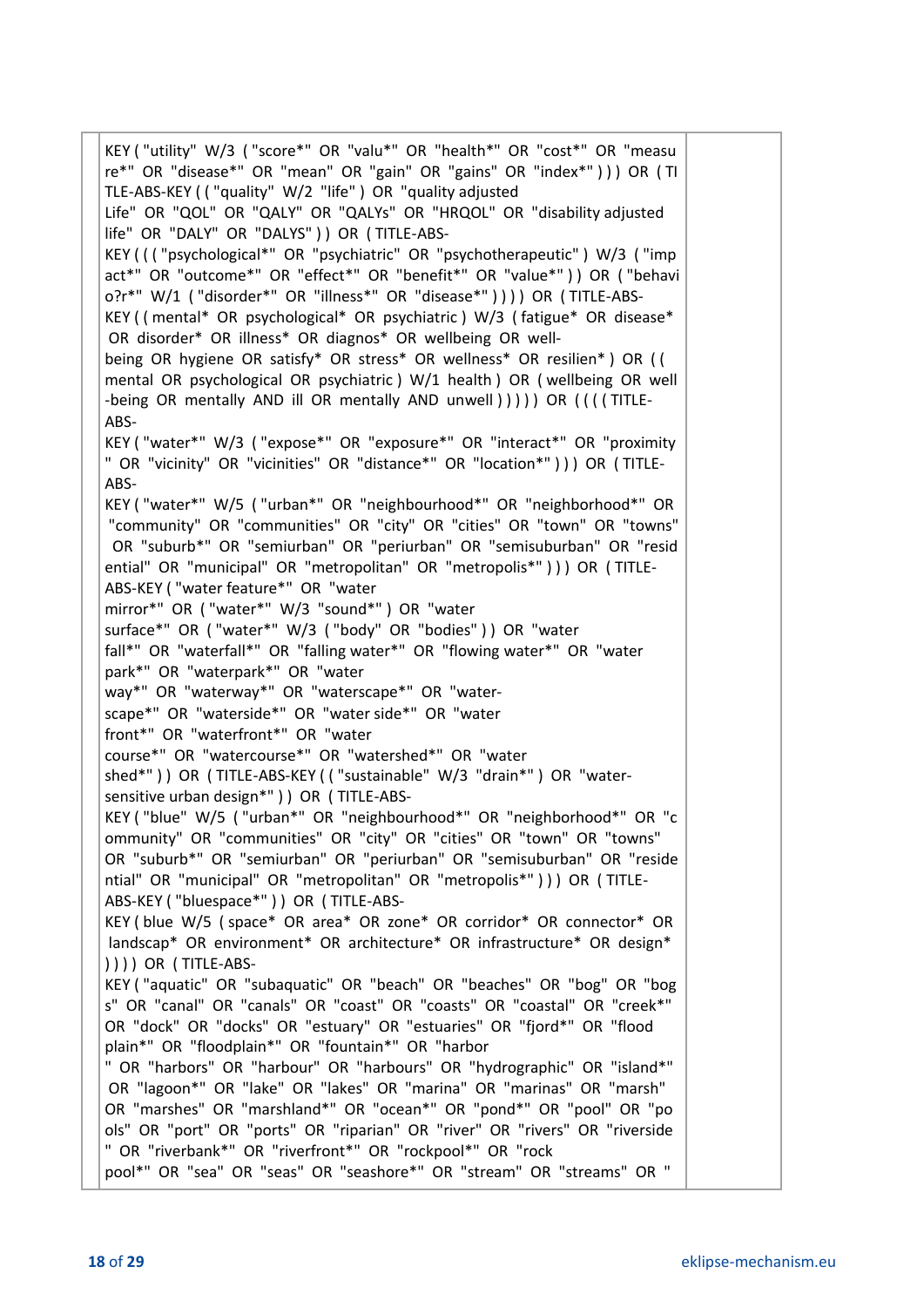| wetland*" OR "wet<br>land*"))) AND (TITLE ("mental" OR "psychological" OR "wellbeing" OR "well<br>being" OR "restoration" ) ) ) AND (LIMIT-TO (DOCTYPE, "ar" ) ) AND (LIMIT-<br>TO (LANGUAGE, "English") ) View Less                                                                                                                                                                                                                                                                                                                                                                                                                                                                                                                                                                                                                                                                                                                                                                                                                                                                                                                                                                                                                                                                                                  |                               |
|-----------------------------------------------------------------------------------------------------------------------------------------------------------------------------------------------------------------------------------------------------------------------------------------------------------------------------------------------------------------------------------------------------------------------------------------------------------------------------------------------------------------------------------------------------------------------------------------------------------------------------------------------------------------------------------------------------------------------------------------------------------------------------------------------------------------------------------------------------------------------------------------------------------------------------------------------------------------------------------------------------------------------------------------------------------------------------------------------------------------------------------------------------------------------------------------------------------------------------------------------------------------------------------------------------------------------|-------------------------------|
| 9 (((ABS (("ocean*" OR "pond*" OR "pool" OR "pools" OR "port" OR "ports"<br>OR "riparian" OR "river" OR "rivers" OR "riverside" OR "riverbank*" OR "rive<br>rfront*" OR "rockpool*" OR "rock<br>pool*" OR "sea" OR "seas" OR "seashore*" OR "stream" OR "streams" OR "<br>wetland*" OR "wet                                                                                                                                                                                                                                                                                                                                                                                                                                                                                                                                                                                                                                                                                                                                                                                                                                                                                                                                                                                                                           | 51,746<br>document<br>results |
| land*") W/3 ("expose*" OR "exposure*" OR "interact*" OR "proximity" OR "<br>vicinity" OR "vicinities" OR "distance*" OR "location*" ) ) ) OR (ABS (("ocean*<br>" OR "pond*" OR "pool" OR "pools" OR "port" OR "ports" OR "riparian" OR<br>"river" OR "rivers" OR "riverside" OR "riverbank*" OR "riverfront*" OR "rockp<br>ool*" OR "rock                                                                                                                                                                                                                                                                                                                                                                                                                                                                                                                                                                                                                                                                                                                                                                                                                                                                                                                                                                             |                               |
| pool*" OR "sea" OR "seas" OR "seashore*" OR "stream" OR "streams" OR "<br>wetland*" OR "wet                                                                                                                                                                                                                                                                                                                                                                                                                                                                                                                                                                                                                                                                                                                                                                                                                                                                                                                                                                                                                                                                                                                                                                                                                           |                               |
| land*") W/5 ("urban*" OR "neighbourhood*" OR "neighborhood*" OR "com<br>munity" OR "communities" OR "city" OR "cities" OR "town" OR "towns" OR<br>"suburb*" OR "semiurban" OR "periurban" OR "semisuburban" OR "residentia<br>I" OR "municipal" OR "metropolitan" OR "metropolis*" ) ) ) OR (TITLE ("ocean<br>*" OR "pond*" OR "pool" OR "pools" OR "port" OR "ports" OR "riparian" OR<br>"river" OR "rivers" OR "riverside" OR "riverbank*" OR "riverfront*" OR "rock<br>pool*" OR "rock                                                                                                                                                                                                                                                                                                                                                                                                                                                                                                                                                                                                                                                                                                                                                                                                                             |                               |
| pool*" OR "sea" OR "seas" OR "seashore*" OR "stream" OR "streams" OR "                                                                                                                                                                                                                                                                                                                                                                                                                                                                                                                                                                                                                                                                                                                                                                                                                                                                                                                                                                                                                                                                                                                                                                                                                                                |                               |
| wetland*" OR "wet<br>land*")) OR (ABS (("harbOR" OR "harbors" OR "harbour" OR "harbours" OR<br>"hYDrographic" OR "island*" OR "lagoon*" OR "lake" OR "lakes" OR "marina<br>" OR "marinas" OR "marsh" OR "marshes" OR "marshland*" ) W/3 ("expose*<br>" OR "exposure*" OR "interact*" OR "proximity" OR "vicinity" OR "vicinities"<br>OR "distance*" OR "location*"))) OR (ABS (("harbor" OR "harbors" OR "har<br>bour" OR "harbours" OR "hydrographic" OR "island*" OR "lagoon*" OR "lake<br>" OR "lakes" OR "marina" OR "marinas" OR "marsh" OR "marshes" OR "mars<br>hland*") W/5 ("urban*" OR "neighbourhood*" OR "neighborhood*" OR "co<br>mmunity" OR "communities" OR "city" OR "cities" OR "town" OR "towns" O<br>R "suburb*" OR "semiurban" OR "periurban" OR "semisuburban" OR "residen<br>tial" OR "municipal" OR "metropolitan" OR "metropolis*" ) ) OR (TITLE ("har<br>bor" OR "harbors" OR "harbour" OR "harbours" OR "hydrographic" OR "islan<br>d*" OR "lagoon*" OR "lake" OR "lakes" OR "marina" OR "marinas" OR "mars<br>h" OR "marshes" OR "marshland*" ) ) OR (ABS (("aquatic" OR "subaquatic"<br>OR "beach" OR "beaches" OR "bog" OR "bogs" OR "canal" OR "canals" OR "<br>coast" OR "coasts" OR "coastal" OR "creek*" OR "dock" OR "docks" OR "est<br>uary" OR "estuaries" OR "fjord*" OR "flood |                               |
| plain*" OR "floodplain*" OR "fountain*") W/3 ("expose*" OR "exposure*" O<br>R "interact*" OR "proximity" OR "vicinity" OR "vicinities" OR "distance*" OR<br>"location*"))) OR (ABS (("aquatic" OR "subaquatic" OR "beach" OR "beache<br>s" OR "bog" OR "bogs" OR "brook" OR "brooks" OR "canal" OR "canals" OR<br>"coast" OR "coasts" OR "coastal" OR "creek*" OR "dock" OR "docks" OR "est                                                                                                                                                                                                                                                                                                                                                                                                                                                                                                                                                                                                                                                                                                                                                                                                                                                                                                                           |                               |
| uary" OR "estuaries" OR "fjord*" OR "flood<br>plain*" OR "floodplain*" OR "fountain*") W/5 ("urban*" OR "neighbourhood                                                                                                                                                                                                                                                                                                                                                                                                                                                                                                                                                                                                                                                                                                                                                                                                                                                                                                                                                                                                                                                                                                                                                                                                |                               |

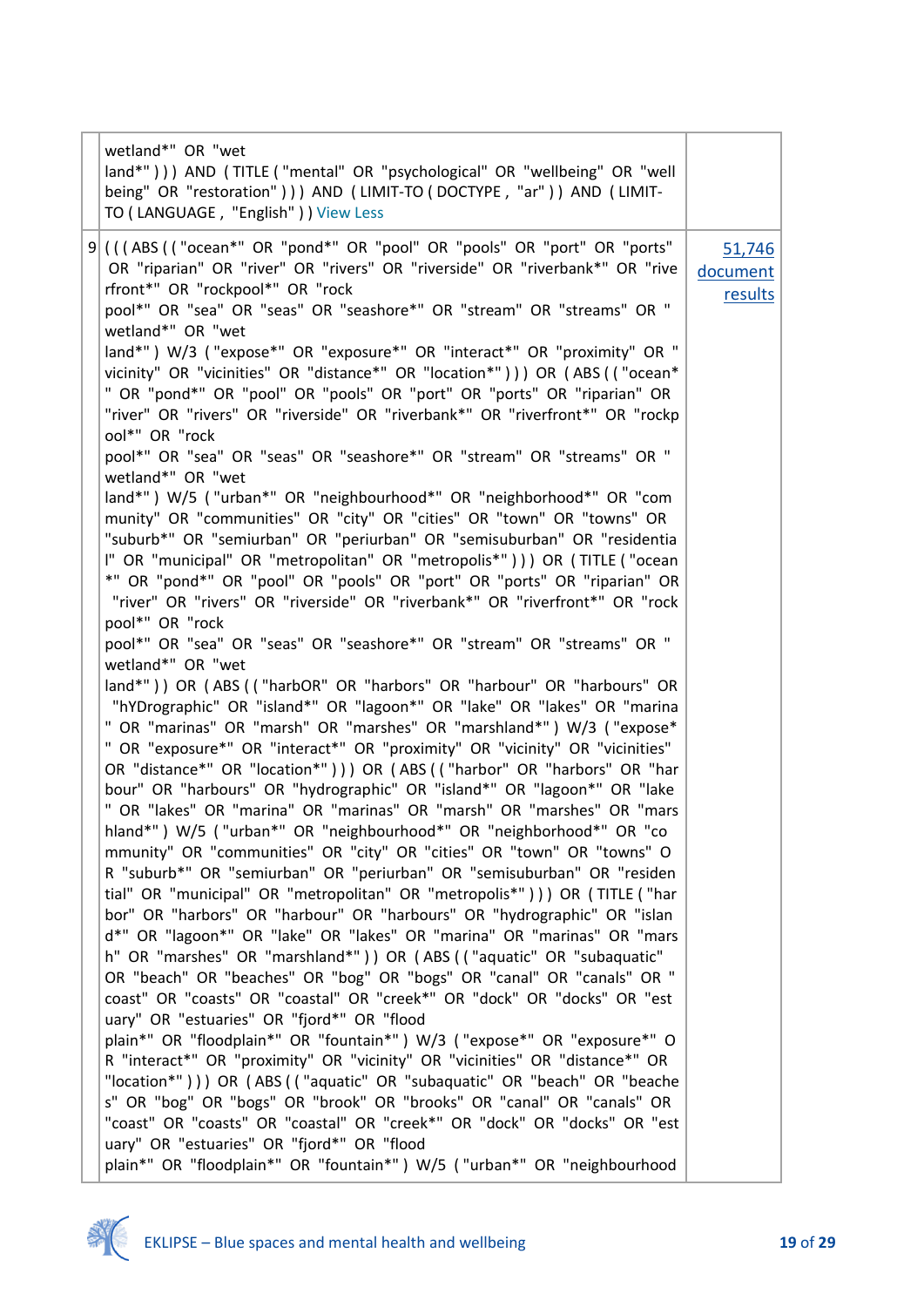| *" OR "neighborhood*" OR "community" OR "communities" OR "city" OR "cit<br>ies" OR "town" OR "towns" OR "suburb*" OR "semiurban" OR "periurban" O<br>R "semisuburban" OR "residential" OR "municipal" OR "metropolitan" OR "m<br>etropolis*"))) OR (TITLE ("aquatic" OR "subaquatic" OR "beach" OR "beache<br>s" OR "bog" OR "bogs" OR "brook" OR "brooks" OR "canal" OR "canals" OR<br>"coast" OR "coasts" OR "coastal" OR "creek*" OR "dock" OR "docks" OR "est<br>uary" OR "estuaries" OR "fjord*" OR "flood<br>plain*" OR "floodplain*" OR "fountain*" ) ) OR (TITLE-ABS- |  |
|-------------------------------------------------------------------------------------------------------------------------------------------------------------------------------------------------------------------------------------------------------------------------------------------------------------------------------------------------------------------------------------------------------------------------------------------------------------------------------------------------------------------------------------------------------------------------------|--|
| KEY ("water*" W/3 ("expose*" OR "exposure*" OR "interact*" OR "proximity<br>" OR "vicinity" OR "vicinities" OR "distance*" OR "location*" ) ) ) OR (TITLE-<br>ABS-                                                                                                                                                                                                                                                                                                                                                                                                            |  |
| KEY ("water*" W/5 ("urban*" OR "neighbourhood*" OR "neighborhood*" OR<br>"community" OR "communities" OR "city" OR "cities" OR "town" OR "towns"<br>OR "suburb*" OR "semiurban" OR "periurban" OR "semisuburban" OR "resid<br>ential" OR "municipal" OR "metropolitan" OR "metropolis*" ) ) ) OR (TITLE-<br>ABS-KEY ("water feature*" OR "water                                                                                                                                                                                                                               |  |
| mirror*" OR ("water*" W/3 "sound*") OR "water                                                                                                                                                                                                                                                                                                                                                                                                                                                                                                                                 |  |
| surface*" OR ("water*" W/3 ("body" OR "bodies")) OR "water                                                                                                                                                                                                                                                                                                                                                                                                                                                                                                                    |  |
| fall*" OR "waterfall*" OR "falling water*" OR "flowing water*" OR "water                                                                                                                                                                                                                                                                                                                                                                                                                                                                                                      |  |
| park*" OR "waterpark*" OR "water                                                                                                                                                                                                                                                                                                                                                                                                                                                                                                                                              |  |
| way*" OR "waterway*" OR "waterscape*" OR "water-                                                                                                                                                                                                                                                                                                                                                                                                                                                                                                                              |  |
| scape*" OR "waterside*" OR "water side*" OR "water                                                                                                                                                                                                                                                                                                                                                                                                                                                                                                                            |  |
| front*" OR "waterfront*" OR "water                                                                                                                                                                                                                                                                                                                                                                                                                                                                                                                                            |  |
| course*" OR "watercourse*" OR "watershed*" OR "water                                                                                                                                                                                                                                                                                                                                                                                                                                                                                                                          |  |
| shed*")) OR (TITLE-ABS-KEY (("sustainable" W/3 "drain*") OR "water-                                                                                                                                                                                                                                                                                                                                                                                                                                                                                                           |  |
| sensitive urban design*" ) ) OR ( TITLE-ABS-                                                                                                                                                                                                                                                                                                                                                                                                                                                                                                                                  |  |
| KEY ("blue" W/5 ("urban*" OR "neighbourhood*" OR "neighborhood*" OR "c<br>ommunity" OR "communities" OR "city" OR "cities" OR "town" OR "towns"<br>OR "suburb*" OR "semiurban" OR "periurban" OR "semisuburban" OR "reside<br>ntial" OR "municipal" OR "metropolitan" OR "metropolis*" ) ) ) OR (TITLE-                                                                                                                                                                                                                                                                       |  |
| ABS-KEY ("bluespace*")) OR (TITLE-ABS-                                                                                                                                                                                                                                                                                                                                                                                                                                                                                                                                        |  |
| KEY (blue W/5 (space* OR area* OR zone* OR corridor* OR connector* OR<br>landscap* OR environment* OR architecture* OR infrastructure* OR design*                                                                                                                                                                                                                                                                                                                                                                                                                             |  |
| ) ) ) ) AND ( ( TITLE-ABS-<br>KEY ("stress" W/3 ("disorder*" OR "illness*" OR "trauma*" OR "posttrauma*                                                                                                                                                                                                                                                                                                                                                                                                                                                                       |  |
| " OR "acute" OR "chronic*" OR "episode*" OR "emotional" OR "occupational<br>" OR "psychologic*" OR "recover*" OR "reduc*" ) ) ) OR (TITLE-ABS-<br>KEY ("subjective wellbeing" OR "subjective well-                                                                                                                                                                                                                                                                                                                                                                            |  |
| being" OR "vitality" OR "paranoia" OR "psychosis" OR "psychotic" OR "schizo                                                                                                                                                                                                                                                                                                                                                                                                                                                                                                   |  |
| phreni*" OR "suicide*" OR "suicidal" OR salutogenetic* ) ) OR (TITLE-ABS-                                                                                                                                                                                                                                                                                                                                                                                                                                                                                                     |  |
| KEY (("belonging*" OR "coherence") W/3 "sense")) OR (TITLE-ABS-                                                                                                                                                                                                                                                                                                                                                                                                                                                                                                               |  |
| KEY ("happiness" OR ("peace" W/3 "mind") OR "serenity" OR "relaxing" OR                                                                                                                                                                                                                                                                                                                                                                                                                                                                                                       |  |
| "relaxation" OR "attention                                                                                                                                                                                                                                                                                                                                                                                                                                                                                                                                                    |  |
| restoration" OR "restorative" OR "restorativeness" OR "insomnia" OR "insomn                                                                                                                                                                                                                                                                                                                                                                                                                                                                                                   |  |
| iac*" OR "sleep                                                                                                                                                                                                                                                                                                                                                                                                                                                                                                                                                               |  |
| quality" OR "somatisation" OR "somatization" OR "somatoform" OR "mental                                                                                                                                                                                                                                                                                                                                                                                                                                                                                                       |  |
| aging")) OR (TITLE-ABS-KEY ("emotional" W/3 ("wellbeing" OR "well-                                                                                                                                                                                                                                                                                                                                                                                                                                                                                                            |  |
| being" OR "regulat*"))) OR (TITLE-ABS-KEY ("affective DISORDER*" OR "body<br>dysmorphic DISORDER*" OR "cyclothymic DISORDER*" OR "deficit                                                                                                                                                                                                                                                                                                                                                                                                                                     |  |
| DISORDER*" OR "depersonalization DISORDER*" OR "depersonalisation                                                                                                                                                                                                                                                                                                                                                                                                                                                                                                             |  |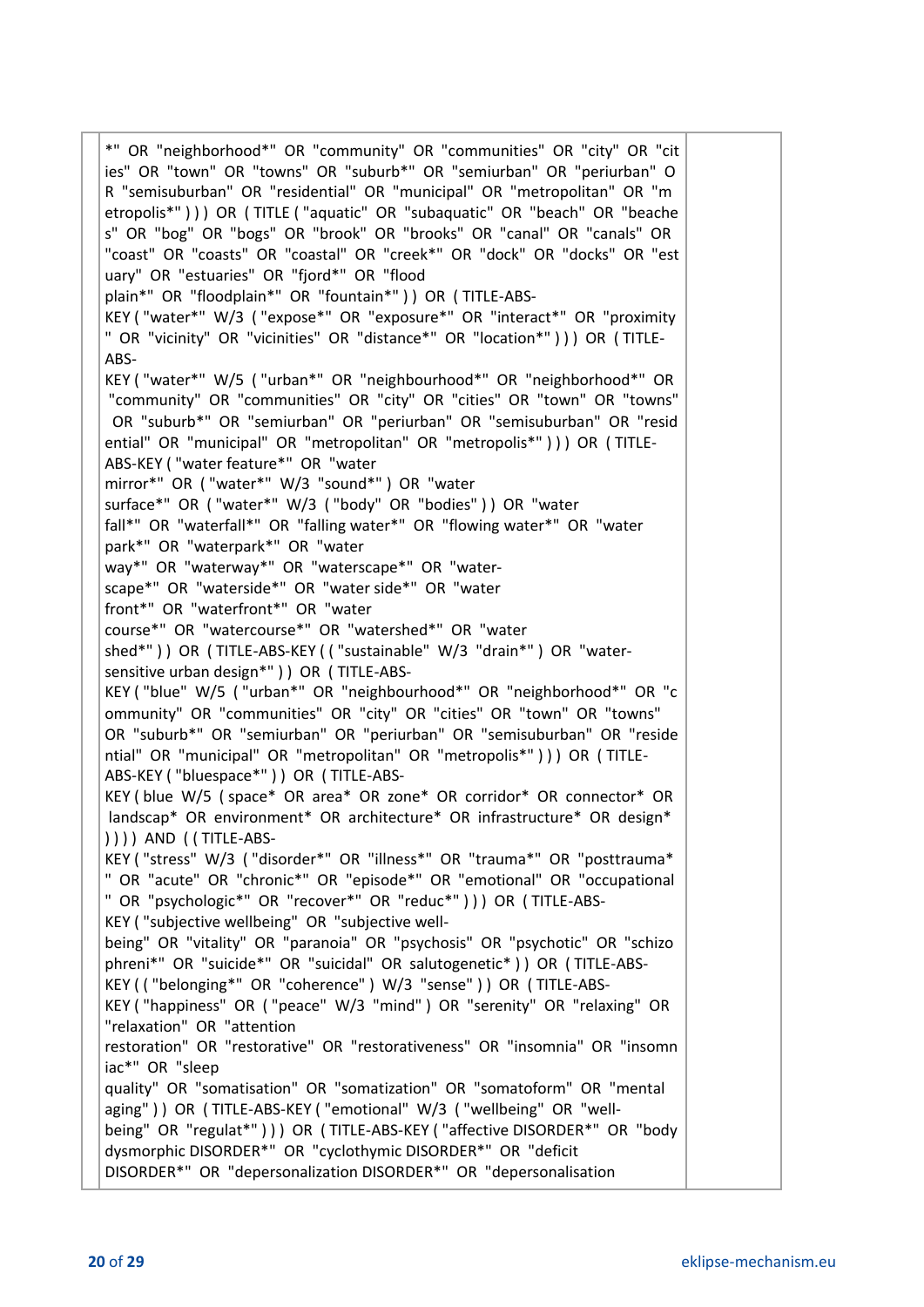| DISORDER*" OR "depressive DISORDER*" OR "developmental<br>DISORDER*" OR "dissociative DISORDER*" OR "dysthymic                                            |  |
|-----------------------------------------------------------------------------------------------------------------------------------------------------------|--|
| DISORDER*" OR "emotional DISORDER*" OR "factitious DISORDER*" OR "mood                                                                                    |  |
| DISORDER*" OR "obsessive-compulsive DISORDER*" OR "panic<br>DISORDER*" OR "sleep DISORDER*" OR "depression" OR "depressive                                |  |
| illness*" OR "anxiety" OR "anxieties" OR "anxious*" OR "agoraphobi*" OR "p                                                                                |  |
| hobia*" OR "phobic" OR "amnesia" OR "autism" OR "autistic" OR "bipolar" O                                                                                 |  |
| R "bi-polar" OR "manic depressive" OR "mania" OR "bore*                                                                                                   |  |
| out" OR "boreout*" OR "brown* out" OR "brownout*" OR "burn*                                                                                               |  |
| out" OR "burnout*" ) ) OR (TITLE-ABS-<br>KEY ("neurodegenerative" W/1 ("illness*" OR "disorder*" OR "disease*")))                                         |  |
| OR (TITLE-ABS-                                                                                                                                            |  |
| KEY (("cognitive*" OR "cognition" OR "neurocognit*" OR "mental") W/3 ("d                                                                                  |  |
| eclin*" OR "dysfunction*" OR "impair*" OR "disorder*" OR "deteriorate*" OR                                                                                |  |
| "function" ) ) ) OR ( TITLE-ABS-KEY ( "health state                                                                                                       |  |
| utilit*" OR "utilities" OR "HSUV*" OR "addiction" OR "adhd" OR "attention                                                                                 |  |
| deficit" OR "hyperactive" OR "aggression" OR "aggressive*" OR "aggressivity"<br>OR "dement*" OR "amentia*" OR "senile" OR "senility" OR "presenile" OR "p |  |
| resenility" OR "alzheimer*" ) ) OR (TITLE-ABS-                                                                                                            |  |
| KEY ("utility" W/3 ("score*" OR "valu*" OR "health*" OR "cost*" OR "measu                                                                                 |  |
| re*" OR "disease*" OR "mean" OR "gain" OR "gains" OR "index*"))) OR (TI                                                                                   |  |
| TLE-ABS-KEY ( ( "quality" W/2 "life" ) OR "quality adjusted                                                                                               |  |
| Life" OR "QOL" OR "QALY" OR "QALYs" OR "HRQOL" OR "disability adjusted                                                                                    |  |
| life" OR "DALY" OR "DALYS" ) ) OR (TITLE-ABS-<br>KEY ((("psychological*" OR "psychiatric" OR "psychotherapeutic") W/3 ("imp                               |  |
| act*" OR "outcome*" OR "effect*" OR "benefit*" OR "value*")) OR ("behavi                                                                                  |  |
| o?r*" W/1 ("disorder*" OR "illness*" OR "disease*")))) OR (TITLE-ABS-                                                                                     |  |
| KEY ((mental* OR psychological* OR psychiatric) W/3 (fatigue* OR disease*                                                                                 |  |
| OR disorder* OR illness* OR diagnos* OR wellbeing OR well-                                                                                                |  |
| being OR hygiene OR satisfy* OR stress* OR wellness* OR resilien*) OR ((                                                                                  |  |
| mental OR psychological OR psychiatric) W/1 health) OR (wellbeing OR well<br>-being OR mentally AND ill OR mentally AND unwell () ) ) ) OR ((((TITLE-     |  |
| ABS-                                                                                                                                                      |  |
| KEY ("water*" W/3 ("expose*" OR "exposure*" OR "interact*" OR "proximity                                                                                  |  |
| " OR "vicinity" OR "vicinities" OR "distance*" OR "location*" ) ) ) OR (TITLE-                                                                            |  |
| ABS-                                                                                                                                                      |  |
| KEY ("water*" W/5 ("urban*" OR "neighbourhood*" OR "neighborhood*" OR<br>"community" OR "communities" OR "city" OR "cities" OR "town" OR "towns"          |  |
| OR "suburb*" OR "semiurban" OR "periurban" OR "semisuburban" OR "resid                                                                                    |  |
| ential" OR "municipal" OR "metropolitan" OR "metropolis*" ) ) ) OR (TITLE-                                                                                |  |
| ABS-KEY ("water feature*" OR "water                                                                                                                       |  |
| mirror*" OR ("water*" W/3 "sound*") OR "water                                                                                                             |  |
| surface*" OR ("water*" W/3 ("body" OR "bodies")) OR "water                                                                                                |  |
| fall*" OR "waterfall*" OR "falling water*" OR "flowing water*" OR "water<br>park*" OR "waterpark*" OR "water                                              |  |
| way*" OR "waterway*" OR "waterscape*" OR "water-                                                                                                          |  |
| scape*" OR "waterside*" OR "water side*" OR "water                                                                                                        |  |
| front*" OR "waterfront*" OR "water                                                                                                                        |  |
| course*" OR "watercourse*" OR "watershed*" OR "water                                                                                                      |  |
| shed*")) OR (TITLE-ABS-KEY (("sustainable" W/3 "drain*") OR "water-                                                                                       |  |

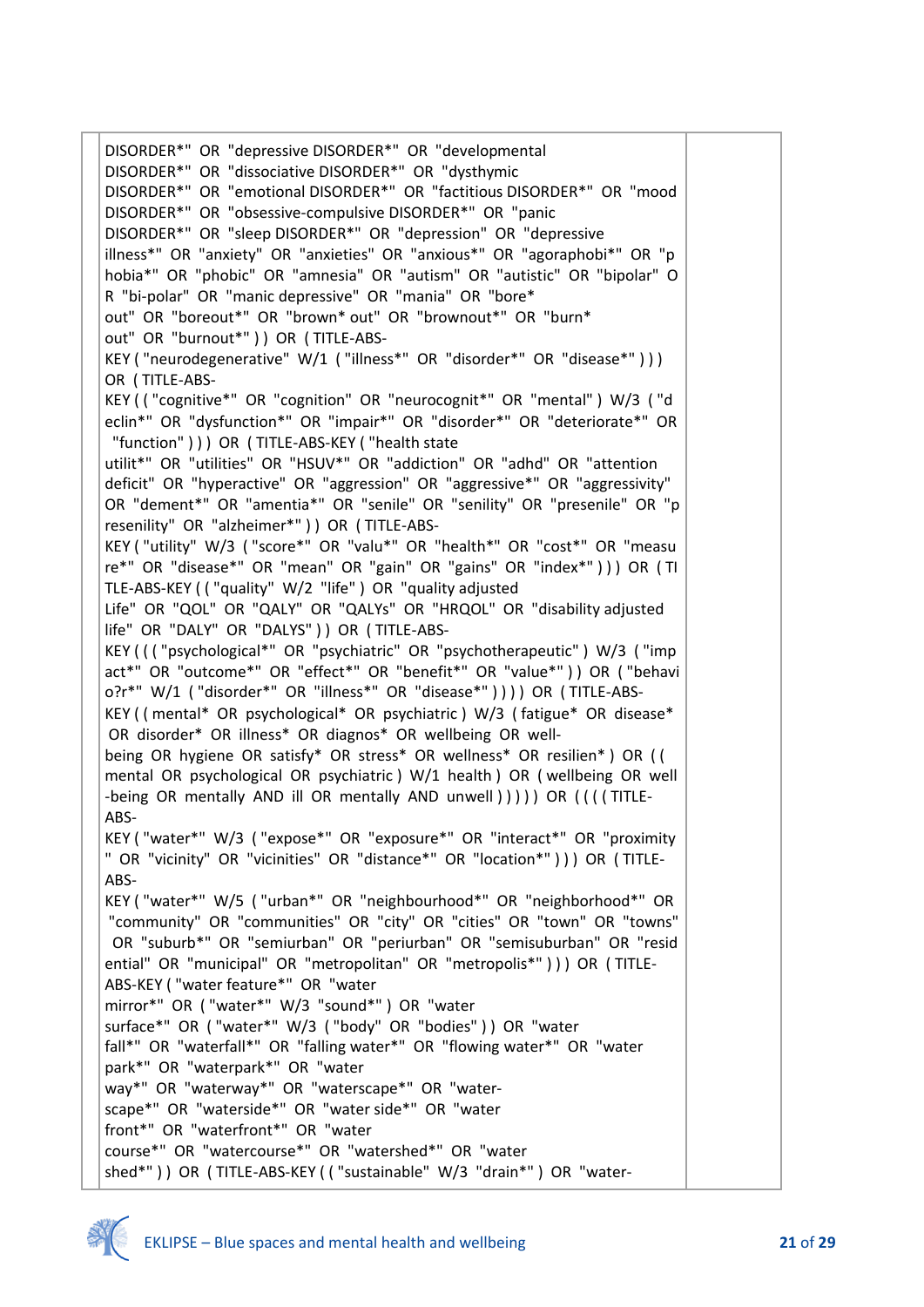| sensitive urban design*" ) ) OR (TITLE-ABS-<br>KEY ("blue" W/5 ("urban*" OR "neighbourhood*" OR "neighborhood*" OR "c<br>ommunity" OR "communities" OR "city" OR "cities" OR "town" OR "towns"<br>OR "suburb*" OR "semiurban" OR "periurban" OR "semisuburban" OR "reside<br>ntial" OR "municipal" OR "metropolitan" OR "metropolis*" ) ) ) OR (TITLE-<br>ABS-KEY ("bluespace*")) OR (TITLE-ABS-<br>KEY (blue W/5 (space* OR area* OR zone* OR corridor* OR connector* OR<br>landscap* OR environment* OR architecture* OR infrastructure* OR design*<br>$( ) )$ ) $)$ OR (TITLE-ABS-<br>KEY ("aquatic" OR "subaquatic" OR "beach" OR "beaches" OR "bog" OR "bog<br>s" OR "canal" OR "canals" OR "coast" OR "coasts" OR "coastal" OR "creek*"<br>OR "dock" OR "docks" OR "estuary" OR "estuaries" OR "fjord*" OR "flood<br>plain*" OR "floodplain*" OR "fountain*" OR "harbor<br>" OR "harbors" OR "harbour" OR "harbours" OR "hydrographic" OR "island*"<br>OR "lagoon*" OR "lake" OR "lakes" OR "marina" OR "marinas" OR "marsh"<br>OR "marshes" OR "marshland*" OR "ocean*" OR "pond*" OR "pool" OR "po<br>ols" OR "port" OR "ports" OR "riparian" OR "river" OR "rivers" OR "riverside<br>" OR "riverbank*" OR "riverfront*" OR "rockpool*" OR "rock<br>pool*" OR "sea" OR "seas" OR "seashore*" OR "stream" OR "streams" OR "<br>wetland*" OR "wet<br>land*"))) AND (TITLE ("mental" OR "psychological" OR "wellbeing" OR "well<br>being" OR "restoration" ) ) ) View Less                                                                                                                                                          |                               |
|------------------------------------------------------------------------------------------------------------------------------------------------------------------------------------------------------------------------------------------------------------------------------------------------------------------------------------------------------------------------------------------------------------------------------------------------------------------------------------------------------------------------------------------------------------------------------------------------------------------------------------------------------------------------------------------------------------------------------------------------------------------------------------------------------------------------------------------------------------------------------------------------------------------------------------------------------------------------------------------------------------------------------------------------------------------------------------------------------------------------------------------------------------------------------------------------------------------------------------------------------------------------------------------------------------------------------------------------------------------------------------------------------------------------------------------------------------------------------------------------------------------------------------------------------------------------------------------------------------------------------------------|-------------------------------|
| 8 (((TITLE-ABS-<br>KEY ("water*" W/3 ("expose*" OR "exposure*" OR "interact*" OR "proximity<br>" OR "vicinity" OR "vicinities" OR "distance*" OR "location*" ) ) ) OR (TITLE-<br>ABS-<br>KEY ("water*" W/5 ("urban*" OR "neighbourhood*" OR "neighborhood*" OR<br>"community" OR "communities" OR "city" OR "cities" OR "town" OR "towns"<br>OR "suburb*" OR "semiurban" OR "periurban" OR "semisuburban" OR "resid<br>ential" OR "municipal" OR "metropolitan" OR "metropolis*" ) ) ) OR (TITLE-<br>ABS-KEY ("water feature*" OR "water<br>mirror*" OR ("water*" W/3 "sound*") OR "water<br>surface*" OR ("water*" W/3 ("body" OR "bodies")) OR "water<br>fall*" OR "waterfall*" OR "falling water*" OR "flowing water*" OR "water<br>park*" OR "waterpark*" OR "water<br>way*" OR "waterway*" OR "waterscape*" OR "water-<br>scape*" OR "waterside*" OR "water side*" OR "water<br>front*" OR "waterfront*" OR "water<br>course*" OR "watercourse*" OR "watershed*" OR "water<br>shed*")) OR (TITLE-ABS-KEY (("sustainable" W/3 "drain*") OR "water-<br>sensitive urban design*" ) ) OR (TITLE-ABS-<br>KEY ("blue" W/5 ("urban*" OR "neighbourhood*" OR "neighborhood*" OR "c<br>ommunity" OR "communities" OR "city" OR "cities" OR "town" OR "towns"<br>OR "suburb*" OR "semiurban" OR "periurban" OR "semisuburban" OR "reside<br>ntial" OR "municipal" OR "metropolitan" OR "metropolis*" ) ) ) OR (TITLE-<br>ABS-KEY ("bluespace*")) OR (TITLE-ABS-<br>KEY (blue W/5 (space* OR area* OR zone* OR corridor* OR connector* OR<br>landscap* OR environment* OR architecture* OR infrastructure* OR design*<br>$))$ ) OR (TITLE-ABS- | 12,838<br>document<br>results |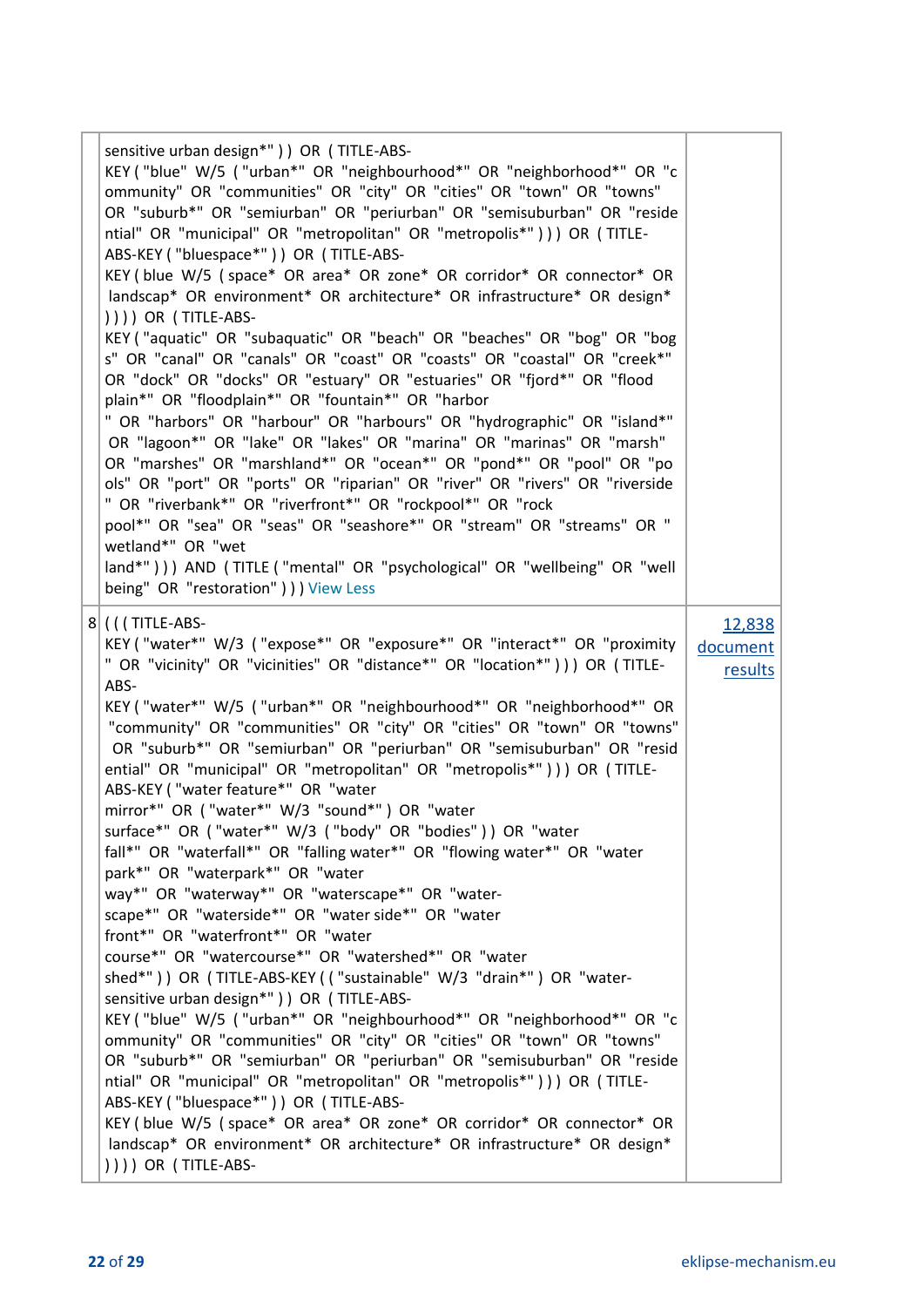| KEY ("aquatic" OR "subaquatic" OR "beach" OR "beaches" OR "bog" OR "bog<br>s" OR "canal" OR "canals" OR "coast" OR "coasts" OR "coastal" OR "creek*"<br>OR "dock" OR "docks" OR "estuary" OR "estuaries" OR "fjord*" OR "flood<br>plain*" OR "floodplain*" OR "fountain*" OR "harbor<br>" OR "harbors" OR "harbour" OR "harbours" OR "hydrographic" OR "island*"<br>OR "lagoon*" OR "lake" OR "lakes" OR "marina" OR "marinas" OR "marsh"<br>OR "marshes" OR "marshland*" OR "ocean*" OR "pond*" OR "pool" OR "po<br>ols" OR "port" OR "ports" OR "riparian" OR "river" OR "rivers" OR "riverside<br>" OR "riverbank*" OR "riverfront*" OR "rockpool*" OR "rock<br>pool*" OR "sea" OR "seas" OR "seashore*" OR "stream" OR "streams" OR "<br>wetland*" OR "wet<br>land*"))) AND (TITLE ("mental" OR "psychological" OR "wellbeing" OR "well<br>being" OR "restoration" ) ) View Less                                                                                                                                                                                                                                                                                                                                                                                                                                                                                                                                                                                                                                                                                                                                                                                                                                                                                                                                                                                                                                                                                                                        |                                  |
|-------------------------------------------------------------------------------------------------------------------------------------------------------------------------------------------------------------------------------------------------------------------------------------------------------------------------------------------------------------------------------------------------------------------------------------------------------------------------------------------------------------------------------------------------------------------------------------------------------------------------------------------------------------------------------------------------------------------------------------------------------------------------------------------------------------------------------------------------------------------------------------------------------------------------------------------------------------------------------------------------------------------------------------------------------------------------------------------------------------------------------------------------------------------------------------------------------------------------------------------------------------------------------------------------------------------------------------------------------------------------------------------------------------------------------------------------------------------------------------------------------------------------------------------------------------------------------------------------------------------------------------------------------------------------------------------------------------------------------------------------------------------------------------------------------------------------------------------------------------------------------------------------------------------------------------------------------------------------------------------------------------|----------------------------------|
| 7 TITLE ("mental" OR "psychological" OR "wellbeing" OR "well<br>being" OR "restoration")                                                                                                                                                                                                                                                                                                                                                                                                                                                                                                                                                                                                                                                                                                                                                                                                                                                                                                                                                                                                                                                                                                                                                                                                                                                                                                                                                                                                                                                                                                                                                                                                                                                                                                                                                                                                                                                                                                                    | 308,614<br>document<br>results   |
| 6 ((TITLE-ABS-<br>KEY ("water*" W/3 ("expose*" OR "exposure*" OR "interact*" OR "proximity<br>" OR "vicinity" OR "vicinities" OR "distance*" OR "location*" ) ) ) OR (TITLE-<br>ABS-<br>KEY ("water*" W/5 ("urban*" OR "neighbourhood*" OR "neighborhood*" OR<br>"community" OR "communities" OR "city" OR "cities" OR "town" OR "towns"<br>OR "suburb*" OR "semiurban" OR "periurban" OR "semisuburban" OR "resid<br>ential" OR "municipal" OR "metropolitan" OR "metropolis*" ) ) ) OR (TITLE-<br>ABS-KEY ("water feature*" OR "water<br>mirror*" OR ("water*" W/3 "sound*") OR "water<br>surface*" OR ("water*" W/3 ("body" OR "bodies")) OR "water<br>fall*" OR "waterfall*" OR "falling water*" OR "flowing water*" OR "water<br>park*" OR "waterpark*" OR "water<br>way*" OR "waterway*" OR "waterscape*" OR "water-<br>scape*" OR "waterside*" OR "water side*" OR "water<br>front*" OR "waterfront*" OR "water<br>course*" OR "watercourse*" OR "watershed*" OR "water<br>shed*")) OR (TITLE-ABS-KEY (("sustainable" W/3 "drain*") OR "water-<br>sensitive urban design*" ) ) OR (TITLE-ABS-<br>KEY ("blue" W/5 ("urban*" OR "neighbourhood*" OR "neighborhood*" OR "c<br>ommunity" OR "communities" OR "city" OR "cities" OR "town" OR "towns"<br>OR "suburb*" OR "semiurban" OR "periurban" OR "semisuburban" OR "reside<br>ntial" OR "municipal" OR "metropolitan" OR "metropolis*" ) ) ) OR (TITLE-<br>ABS-KEY ("bluespace*")) OR (TITLE-ABS-<br>KEY (blue W/5 (space* OR area* OR zone* OR corridor* OR connector* OR<br>landscap* OR environment* OR architecture* OR infrastructure* OR design*<br>$))$ ) OR (TITLE-ABS-<br>KEY ("aquatic" OR "subaquatic" OR "beach" OR "beaches" OR "bog" OR "bog<br>s" OR "canal" OR "canals" OR "coast" OR "coasts" OR "coastal" OR "creek*"<br>OR "dock" OR "docks" OR "estuary" OR "estuaries" OR "fjord*" OR "flood<br>plain*" OR "floodplain*" OR "fountain*" OR "harbor<br>" OR "harbors" OR "harbour" OR "harbours" OR "hydrographic" OR "island*" | 3,324,631<br>document<br>results |

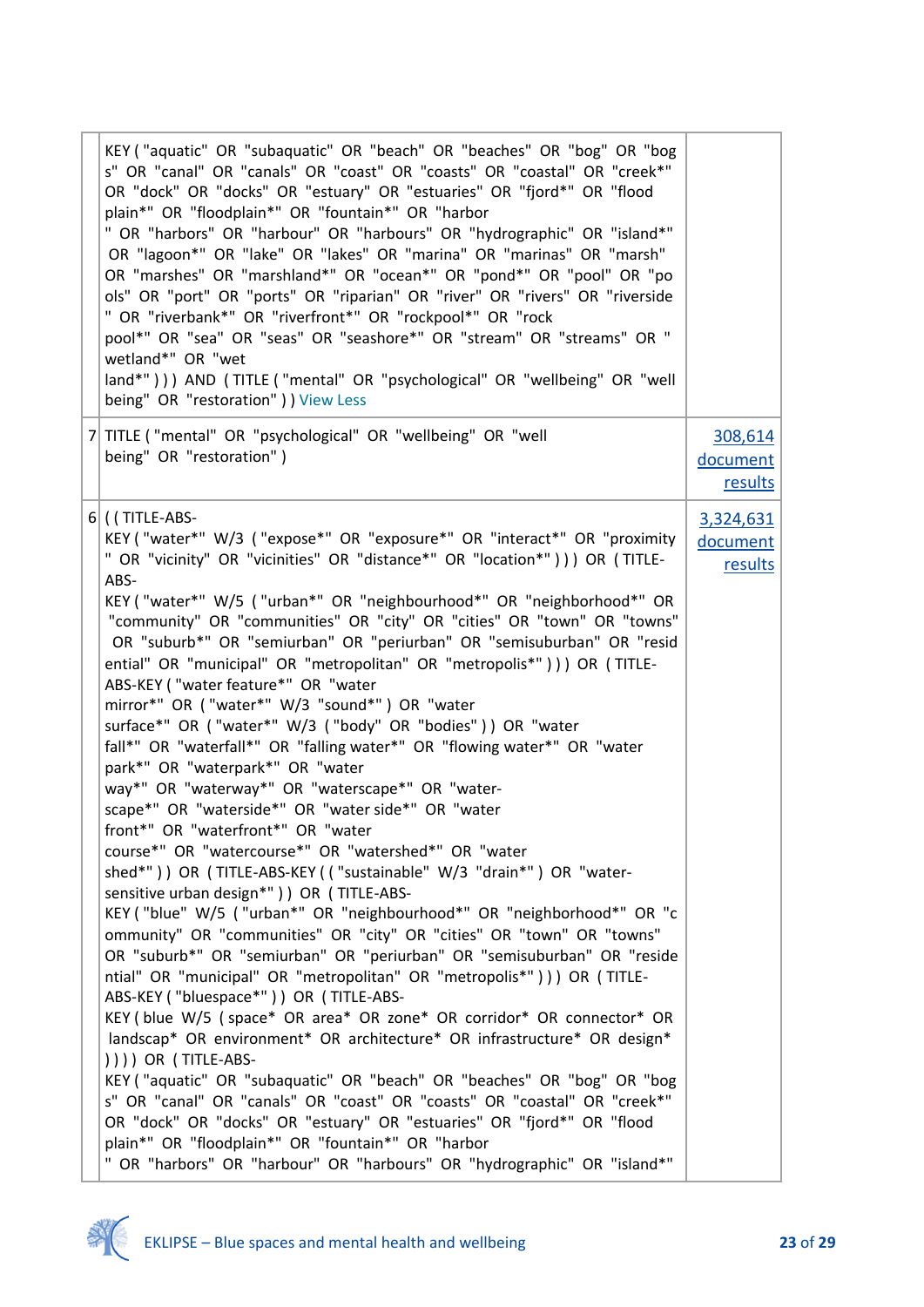| OR "lagoon*" OR "lake" OR "lakes" OR "marina" OR "marinas" OR "marsh"<br>OR "marshes" OR "marshland*" OR "ocean*" OR "pond*" OR "pool" OR "po<br>ols" OR "port" OR "ports" OR "riparian" OR "river" OR "rivers" OR "riverside<br>" OR "riverbank*" OR "riverfront*" OR "rockpool*" OR "rock<br>pool*" OR "sea" OR "seas" OR "seashore*" OR "stream" OR "streams" OR "<br>wetland*" OR "wet land*" ) )                                                                                                                                                                                                                                                                                                                                                                                                                                                                                                                                                                                                                                                                                                                                                                                                                                                                                                                                                                                                                                                                                                                                                                                                               |                                |
|---------------------------------------------------------------------------------------------------------------------------------------------------------------------------------------------------------------------------------------------------------------------------------------------------------------------------------------------------------------------------------------------------------------------------------------------------------------------------------------------------------------------------------------------------------------------------------------------------------------------------------------------------------------------------------------------------------------------------------------------------------------------------------------------------------------------------------------------------------------------------------------------------------------------------------------------------------------------------------------------------------------------------------------------------------------------------------------------------------------------------------------------------------------------------------------------------------------------------------------------------------------------------------------------------------------------------------------------------------------------------------------------------------------------------------------------------------------------------------------------------------------------------------------------------------------------------------------------------------------------|--------------------------------|
| 4 (TITLE-ABS-<br>KEY ("water*" W/3 ("expose*" OR "exposure*" OR "interact*" OR "proximity<br>" OR "vicinity" OR "vicinities" OR "distance*" OR "location*" ) ) ) OR (TITLE-<br>ABS-<br>KEY ("water*" W/5 ("urban*" OR "neighbourhood*" OR "neighborhood*" OR<br>"community" OR "communities" OR "city" OR "cities" OR "town" OR "towns"<br>OR "suburb*" OR "semiurban" OR "periurban" OR "semisuburban" OR "resid<br>ential" OR "municipal" OR "metropolitan" OR "metropolis*" ) ) ) OR (TITLE-<br>ABS-KEY ("water feature*" OR "water<br>mirror*" OR ("water*" W/3 "sound*") OR "water<br>surface*" OR ("water*" W/3 ("body" OR "bodies")) OR "water<br>fall*" OR "waterfall*" OR "falling water*" OR "flowing water*" OR "water<br>park*" OR "waterpark*" OR "water<br>way*" OR "waterway*" OR "waterscape*" OR "water-<br>scape*" OR "waterside*" OR "water side*" OR "water<br>front*" OR "waterfront*" OR "water<br>course*" OR "watercourse*" OR "watershed*" OR "water<br>shed*")) OR (TITLE-ABS-KEY (("sustainable" W/3 "drain*") OR "water-<br>sensitive urban design*" ) ) OR (TITLE-ABS-<br>KEY ("blue" W/5 ("urban*" OR "neighbourhood*" OR "neighborhood*" OR "c<br>ommunity" OR "communities" OR "city" OR "cities" OR "town" OR "towns"<br>OR "suburb*" OR "semiurban" OR "periurban" OR "semisuburban" OR "reside<br>ntial" OR "municipal" OR "metropolitan" OR "metropolis*" ) ) ) OR (TITLE-<br>ABS-KEY ("bluespace*")) OR (TITLE-ABS-<br>KEY (blue W/5 (space* OR area* OR zone* OR corridor* OR connector* OR<br>landscap* OR environment* OR architecture* OR infrastructure* OR design*<br>)) | 342,160<br>document<br>results |
| 3 ((ABS (("ocean*" OR "pond*" OR "pool" OR "pools" OR "port" OR "ports"<br>OR "riparian" OR "river" OR "rivers" OR "riverside" OR "riverbank*" OR "river<br>front*" OR "rockpool*" OR "rock<br>pool*" OR "sea" OR "seas" OR "seashore*" OR "stream" OR "streams" OR "<br>wetland*" OR "wet<br>land*") W/3 ("expose*" OR "exposure*" OR "interact*" OR "proximity" OR "<br>vicinity" OR "vicinities" OR "distance*" OR "location*" ) ) ) OR (ABS ( ( "ocean*<br>" OR "pond*" OR "pool" OR "pools" OR "port" OR "ports" OR "riparian" OR<br>"river" OR "rivers" OR "riverside" OR "riverbank*" OR "riverfront*" OR "rockp<br>ool*" OR "rock<br>pool*" OR "sea" OR "seas" OR "seashore*" OR "stream" OR "streams" OR "<br>wetland*" OR "wet<br>land*") W/5 ("urban*" OR "neighbourhood*" OR "neighborhood*" OR "com<br>munity" OR "communities" OR "city" OR "cities" OR "town" OR "towns" OR<br>"suburb*" OR "semiurban" OR "periurban" OR "semisuburban" OR "residentia                                                                                                                                                                                                                                                                                                                                                                                                                                                                                                                                                                                                                                              | 39,761<br>document<br>results  |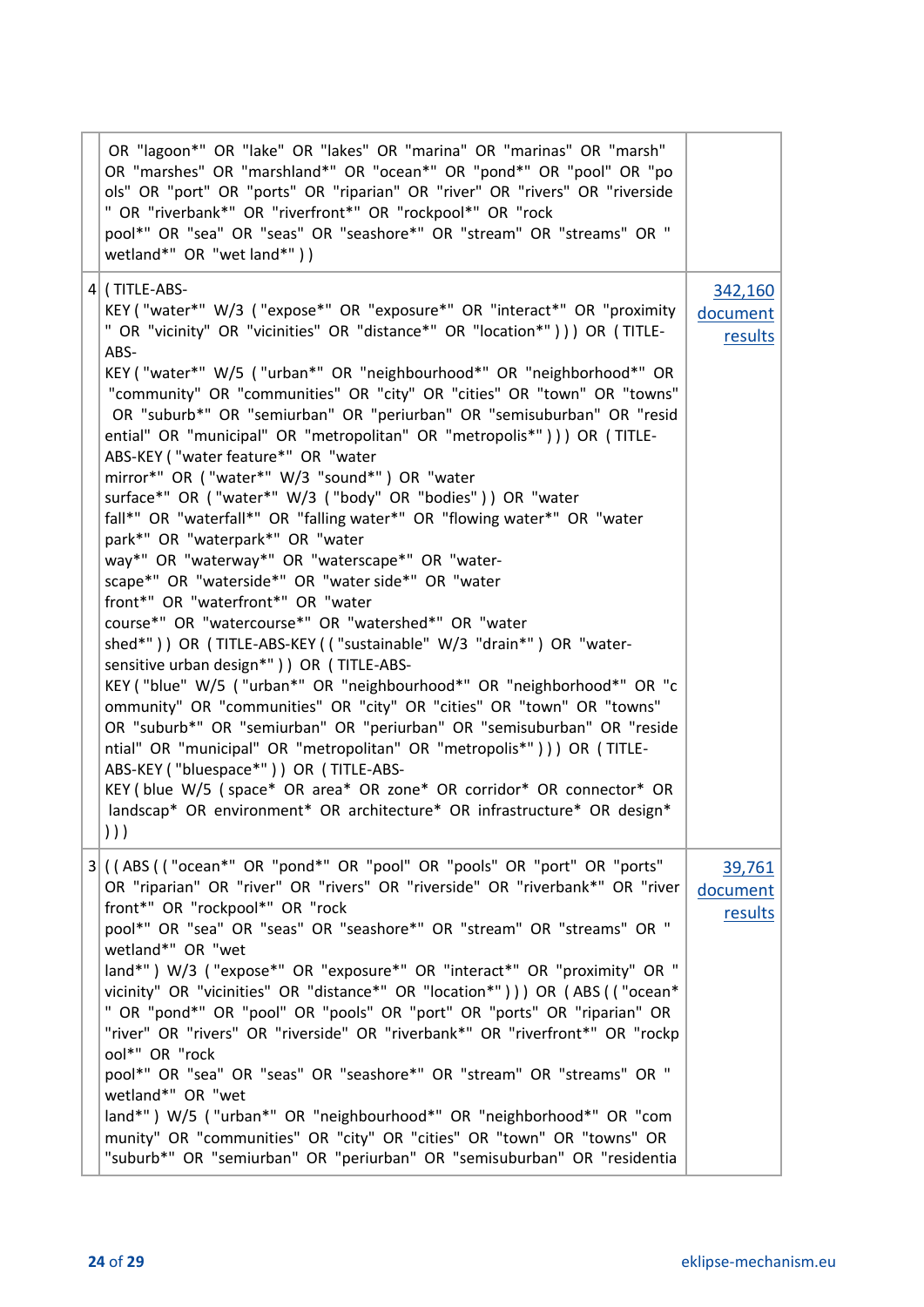- EKLIPSE Blue spaces and mental health and wellbeing **25** of 29
- pool\*" OR "rock pool\*" OR "sea" OR "seas" OR "seashore\*" OR "stream" OR "streams" OR " wetland\*" OR "wet land\*" ) ) OR (ABS ( ("harbOR" OR "harbors" OR "harbour" OR "harbours" OR "hYDrographic" OR "island\*" OR "lagoon\*" OR "lake" OR "lakes" OR "marina " OR "marinas" OR "marsh" OR "marshes" OR "marshland\*" ) W/3 ( "expose\* " OR "exposure\*" OR "interact\*" OR "proximity" OR "vicinity" OR "vicinities" OR "distance\*" OR "location\*" ) ) ) OR (ABS ( ( "harbor" OR "harbors" OR "har bour" OR "harbours" OR "hydrographic" OR "island\*" OR "lagoon\*" OR "lake " OR "lakes" OR "marina" OR "marinas" OR "marsh" OR "marshes" OR "mars hland\*") W/5 ("urban\*" OR "neighbourhood\*" OR "neighborhood\*" OR "co mmunity" OR "communities" OR "city" OR "cities" OR "town" OR "towns" O R "suburb\*" OR "semiurban" OR "periurban" OR "semisuburban" OR "residen tial" OR "municipal" OR "metropolitan" OR "metropolis\*" ) ) ) OR ( TITLE ( "har bor" OR "harbors" OR "harbour" OR "harbours" OR "hydrographic" OR "islan d\*" OR "lagoon\*" OR "lake" OR "lakes" OR "marina" OR "marinas" OR "mars h" OR "marshes" OR "marshland\*" ) ) OR (ABS (("aquatic" OR "subaquatic" OR "beach" OR "beaches" OR "bog" OR "bogs" OR "canal" OR "canals" OR " coast" OR "coasts" OR "coastal" OR "creek\*" OR "dock" OR "docks" OR "est uary" OR "estuaries" OR "fjord\*" OR "flood plain\*" OR "floodplain\*" OR "fountain\*" ) W/3 ( "expose\*" OR "exposure\*" O R "interact\*" OR "proximity" OR "vicinity" OR "vicinities" OR "distance\*" OR "location\*" ) ) ) OR ( ABS ( ( "aquatic" OR "subaquatic" OR "beach" OR "beache s" OR "bog" OR "bogs" OR "brook" OR "brooks" OR "canal" OR "canals" OR "coast" OR "coasts" OR "coastal" OR "creek\*" OR "dock" OR "docks" OR "est uary" OR "estuaries" OR "fjord\*" OR "flood plain\*" OR "floodplain\*" OR "fountain\*" ) W/5 ( "urban\*" OR "neighbourhood \*" OR "neighborhood\*" OR "community" OR "communities" OR "city" OR "cit ies" OR "town" OR "towns" OR "suburb\*" OR "semiurban" OR "periurban" O R "semisuburban" OR "residential" OR "municipal" OR "metropolitan" OR "m etropolis\*" ) ) ) OR ( TITLE ( "aquatic" OR "subaquatic" OR "beach" OR "beache s" OR "bog" OR "bogs" OR "brook" OR "brooks" OR "canal" OR "canals" OR "coast" OR "coasts" OR "coastal" OR "creek\*" OR "dock" OR "docks" OR "est uary" OR "estuaries" OR "fjord\*" OR "flood plain\*" OR "floodplain\*" OR "fountain\*" ) ) OR ( TITLE-ABS-KEY ( "water\*" W/3 ( "expose\*" OR "exposure\*" OR "interact\*" OR "proximity " OR "vicinity" OR "vicinities" OR "distance\*" OR "location\*" ) ) ) OR ( TITLE-ABS-KEY ( "water\*" W/5 ( "urban\*" OR "neighbourhood\*" OR "neighborhood\*" OR "community" OR "communities" OR "city" OR "cities" OR "town" OR "towns" OR "suburb\*" OR "semiurban" OR "periurban" OR "semisuburban" OR "resid ential" OR "municipal" OR "metropolitan" OR "metropolis\*" ) ) ) OR (TITLE-ABS-KEY ( "water feature\*" OR "water mirror\*" OR ( "water\*" W/3 "sound\*" ) OR "water surface\*" OR ( "water\*" W/3 ( "body" OR "bodies" ) ) OR "water fall\*" OR "waterfall\*" OR "falling water\*" OR "flowing water\*" OR "water park\*" OR "waterpark\*" OR "water

l" OR "municipal" OR "metropolitan" OR "metropolis\*" ) ) ) OR ( TITLE ( "ocean \*" OR "pond\*" OR "pool" OR "pools" OR "port" OR "ports" OR "riparian" OR "river" OR "rivers" OR "riverside" OR "riverbank\*" OR "riverfront\*" OR "rock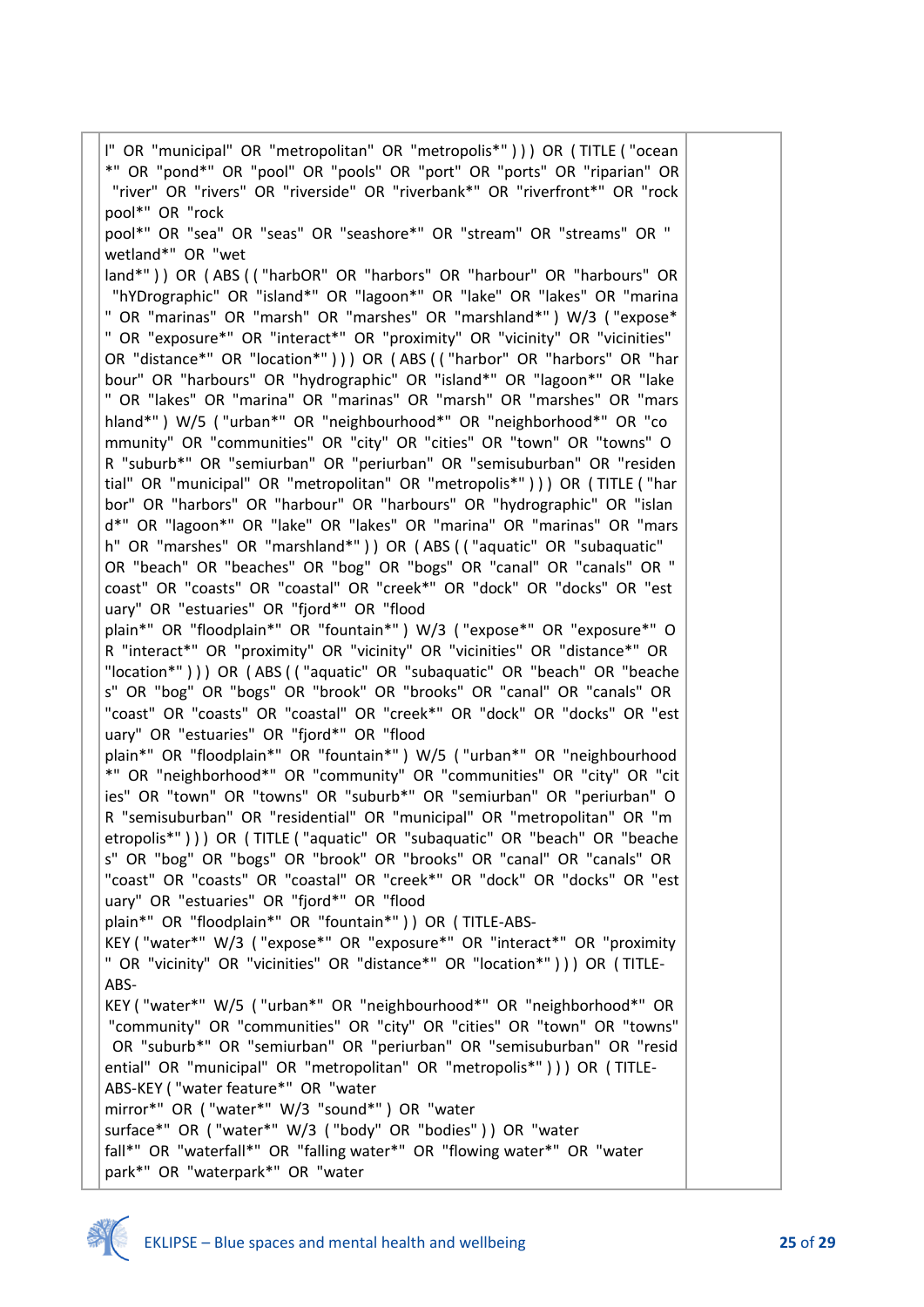| way*" OR "waterway*" OR "waterscape*" OR "water-                             |  |
|------------------------------------------------------------------------------|--|
| scape*" OR "waterside*" OR "water side*" OR "water                           |  |
| front*" OR "waterfront*" OR "water                                           |  |
| course*" OR "watercourse*" OR "watershed*" OR "water                         |  |
| shed*")) OR (TITLE-ABS-KEY (("sustainable" W/3 "drain*") OR "water-          |  |
|                                                                              |  |
| sensitive urban design*" ) ) OR (TITLE-ABS-                                  |  |
| KEY ("blue" W/5 ("urban*" OR "neighbourhood*" OR "neighborhood*" OR "c       |  |
| ommunity" OR "communities" OR "city" OR "cities" OR "town" OR "towns"        |  |
| OR "suburb*" OR "semiurban" OR "periurban" OR "semisuburban" OR "reside      |  |
| ntial" OR "municipal" OR "metropolitan" OR "metropolis*" ) ) ) OR (TITLE-    |  |
| ABS-KEY ("bluespace*")) OR (TITLE-ABS-                                       |  |
| KEY (blue W/5 (space* OR area* OR zone* OR corridor* OR connector* OR        |  |
| landscap* OR environment* OR architecture* OR infrastructure* OR design*     |  |
| ) ) ) ) AND ( (TITLE-ABS-                                                    |  |
| KEY ("stress" W/3 ("disorder*" OR "illness*" OR "trauma*" OR "posttrauma*    |  |
| " OR "acute" OR "chronic*" OR "episode*" OR "emotional" OR "occupational     |  |
| " OR "psychologic*" OR "recover*" OR "reduc*" ) ) OR (TITLE-ABS-             |  |
| KEY ("subjective wellbeing" OR "subjective well-                             |  |
| being" OR "vitality" OR "paranoia" OR "psychosis" OR "psychotic" OR "schizo  |  |
| phreni*" OR "suicide*" OR "suicidal" OR salutogenetic*)) OR (TITLE-ABS-      |  |
| KEY (("belonging*" OR "coherence") W/3 "sense")) OR (TITLE-ABS-              |  |
| KEY ("happiness" OR ("peace" W/3 "mind") OR "serenity" OR "relaxing" OR      |  |
| "relaxation" OR "attention                                                   |  |
| restoration" OR "restorative" OR "restorativeness" OR "insomnia" OR "insomn  |  |
| iac*" OR "sleep                                                              |  |
| quality" OR "somatisation" OR "somatization" OR "somatoform" OR "mental      |  |
| aging")) OR (TITLE-ABS-KEY ("emotional" W/3 ("wellbeing" OR "well-           |  |
| being" OR "regulat*"))) OR (TITLE-ABS-KEY ("affective DISORDER*" OR "body    |  |
| dysmorphic DISORDER*" OR "cyclothymic DISORDER*" OR "deficit                 |  |
| DISORDER*" OR "depersonalization DISORDER*" OR "depersonalisation            |  |
| DISORDER*" OR "depressive DISORDER*" OR "developmental                       |  |
| DISORDER*" OR "dissociative DISORDER*" OR "dysthymic                         |  |
| DISORDER*" OR "emotional DISORDER*" OR "factitious DISORDER*" OR "mood       |  |
| DISORDER*" OR "obsessive-compulsive DISORDER*" OR "panic                     |  |
| DISORDER*" OR "sleep DISORDER*" OR "depression" OR "depressive               |  |
| illness*" OR "anxiety" OR "anxieties" OR "anxious*" OR "agoraphobi*" OR "p   |  |
| hobia*" OR "phobic" OR "amnesia" OR "autism" OR "autistic" OR "bipolar" O    |  |
| R "bi-polar" OR "manic depressive" OR "mania" OR "bore*                      |  |
| out" OR "boreout*" OR "brown* out" OR "brownout*" OR "burn*                  |  |
| out" OR "burnout*" ) ) OR (TITLE-ABS-                                        |  |
| KEY ("neurodegenerative" W/1 ("illness*" OR "disorder*" OR "disease*")))     |  |
| OR (TITLE-ABS-                                                               |  |
| KEY (("cognitive*" OR "cognition" OR "neurocognit*" OR "mental") W/3 ("d     |  |
| eclin*" OR "dysfunction*" OR "impair*" OR "disorder*" OR "deteriorate*" OR   |  |
| "function"))) OR (TITLE-ABS-KEY ("health state                               |  |
| utilit*" OR "utilities" OR "HSUV*" OR "addiction" OR "adhd" OR "attention    |  |
| deficit" OR "hyperactive" OR "aggression" OR "aggressive*" OR "aggressivity" |  |
| OR "dement*" OR "amentia*" OR "senile" OR "senility" OR "presenile" OR "p    |  |
| resenility" OR "alzheimer*" ) ) OR (TITLE-ABS-                               |  |
| KEY ("utility" W/3 ("score*" OR "valu*" OR "health*" OR "cost*" OR "measu    |  |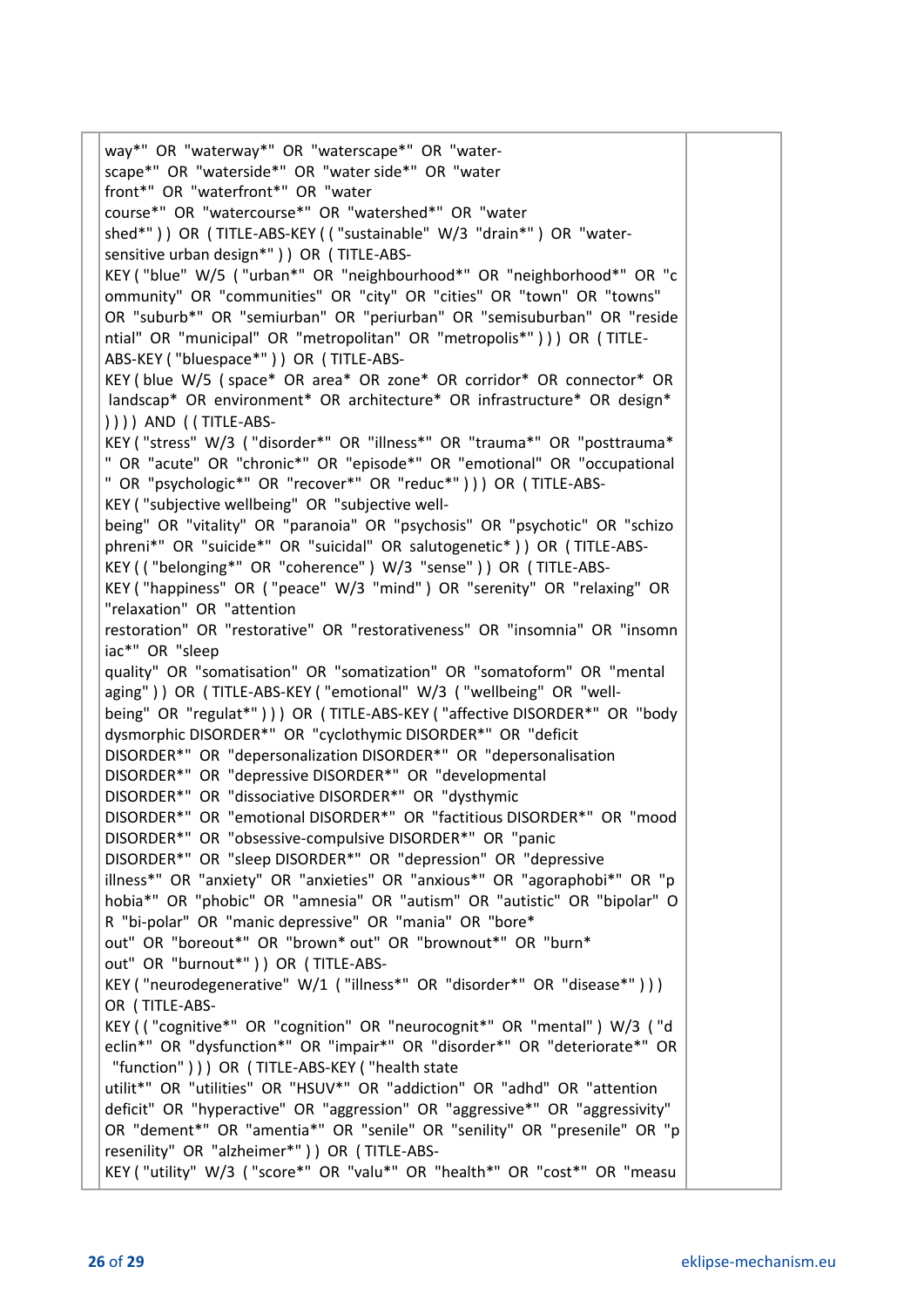| re*" OR "disease*" OR "mean" OR "gain" OR "gains" OR "index*"))) OR (TI<br>TLE-ABS-KEY (("quality" W/2 "life") OR "quality adjusted<br>Life" OR "QOL" OR "QALY" OR "QALYs" OR "HRQOL" OR "disability adjusted<br>life" OR "DALY" OR "DALYS" ) ) OR (TITLE-ABS-<br>KEY ((("psychological*" OR "psychiatric" OR "psychotherapeutic") W/3 ("imp<br>act*" OR "outcome*" OR "effect*" OR "benefit*" OR "value*")) OR ("behavi<br>o?r*" W/1 ("disorder*" OR "illness*" OR "disease*")))) OR (TITLE-ABS-<br>KEY ((mental* OR psychological* OR psychiatric) W/3 (fatigue* OR disease*<br>OR disorder* OR illness* OR diagnos* OR wellbeing OR well-<br>being OR hygiene OR satisfy* OR stress* OR wellness* OR resilien*) OR ((<br>mental OR psychological OR psychiatric) W/1 health) OR (wellbeing OR well<br>-being OR mentally AND ill OR mentally AND unwell () () ()                                                                                                                                                                                                                                                                                                                                                                                                                                                                                                                                                                                                                                                                                                                                                                                                                                                                                                                                                                                                                                                                                                                                                                                                                                                                                                                                                                                                                                                                                                                                                                                         |                                  |
|-------------------------------------------------------------------------------------------------------------------------------------------------------------------------------------------------------------------------------------------------------------------------------------------------------------------------------------------------------------------------------------------------------------------------------------------------------------------------------------------------------------------------------------------------------------------------------------------------------------------------------------------------------------------------------------------------------------------------------------------------------------------------------------------------------------------------------------------------------------------------------------------------------------------------------------------------------------------------------------------------------------------------------------------------------------------------------------------------------------------------------------------------------------------------------------------------------------------------------------------------------------------------------------------------------------------------------------------------------------------------------------------------------------------------------------------------------------------------------------------------------------------------------------------------------------------------------------------------------------------------------------------------------------------------------------------------------------------------------------------------------------------------------------------------------------------------------------------------------------------------------------------------------------------------------------------------------------------------------------------------------------------------------------------------------------------------------------------------------------------------------------------------------------------------------------------------------------------------------------------------------------------------------------------------------------------------------------------------------------------------------------------------------------------------------------------------------------|----------------------------------|
| 2 (TITLE-ABS-<br>KEY ("stress" W/3 ("disorder*" OR "illness*" OR "trauma*" OR "posttrauma*<br>" OR "acute" OR "chronic*" OR "episode*" OR "emotional" OR "occupational<br>" OR "psychologic*" OR "recover*" OR "reduc*" ) ) ) OR (TITLE-ABS-<br>KEY ("subjective wellbeing" OR "subjective well-<br>being" OR "vitality" OR "paranoia" OR "psychosis" OR "psychotic" OR "schizo<br>phreni*" OR "suicide*" OR "suicidal" OR salutogenetic*)) OR (TITLE-ABS-<br>KEY (("belonging*" OR "coherence") W/3 "sense")) OR (TITLE-ABS-<br>KEY ("happiness" OR ("peace" W/3 "mind") OR "serenity" OR "relaxing" OR<br>"relaxation" OR "attention<br>restoration" OR "restorative" OR "restorativeness" OR "insomnia" OR "insomn<br>iac*" OR "sleep<br>quality" OR "somatisation" OR "somatization" OR "somatoform" OR "mental<br>aging")) OR (TITLE-ABS-KEY ("emotional" W/3 ("wellbeing" OR "well-<br>being" OR "regulat*"))) OR (TITLE-ABS-KEY ("affective DISORDER*" OR "body<br>dysmorphic DISORDER*" OR "cyclothymic DISORDER*" OR "deficit<br>DISORDER*" OR "depersonalization DISORDER*" OR "depersonalisation<br>DISORDER*" OR "depressive DISORDER*" OR "developmental<br>DISORDER*" OR "dissociative DISORDER*" OR "dysthymic<br>DISORDER*" OR "emotional DISORDER*" OR "factitious DISORDER*" OR "mood<br>DISORDER*" OR "obsessive-compulsive DISORDER*" OR "panic<br>DISORDER*" OR "sleep DISORDER*" OR "depression" OR "depressive<br>illness*" OR "anxiety" OR "anxieties" OR "anxious*" OR "agoraphobi*" OR "p<br>hobia*" OR "phobic" OR "amnesia" OR "autism" OR "autistic" OR "bipolar" O<br>R "bi-polar" OR "manic depressive" OR "mania" OR "bore*<br>out" OR "boreout*" OR "brown* out" OR "brownout*" OR "burn*<br>out" OR "burnout*" ) ) OR (TITLE-ABS-<br>KEY ("neurodegenerative" W/1 ("illness*" OR "disorder*" OR "disease*")))<br>OR (TITLE-ABS-<br>KEY (("cognitive*" OR "cognition" OR "neurocognit*" OR "mental") W/3 ("d<br>eclin*" OR "dysfunction*" OR "impair*" OR "disorder*" OR "deteriorate*" OR<br>"function" ) ) ) OR ( TITLE-ABS-KEY ( "health state<br>utilit*" OR "utilities" OR "HSUV*" OR "addiction" OR "adhd" OR "attention<br>deficit" OR "hyperactive" OR "aggression" OR "aggressive*" OR "aggressivity"<br>OR "dement*" OR "amentia*" OR "senile" OR "senility" OR "presenile" OR "p<br>resenility" OR "alzheimer*" ) ) OR (TITLE-ABS-<br>KEY ("utility" W/3 ("score*" OR "valu*" OR "health*" OR "cost*" OR "measu | 4,226,965<br>document<br>results |

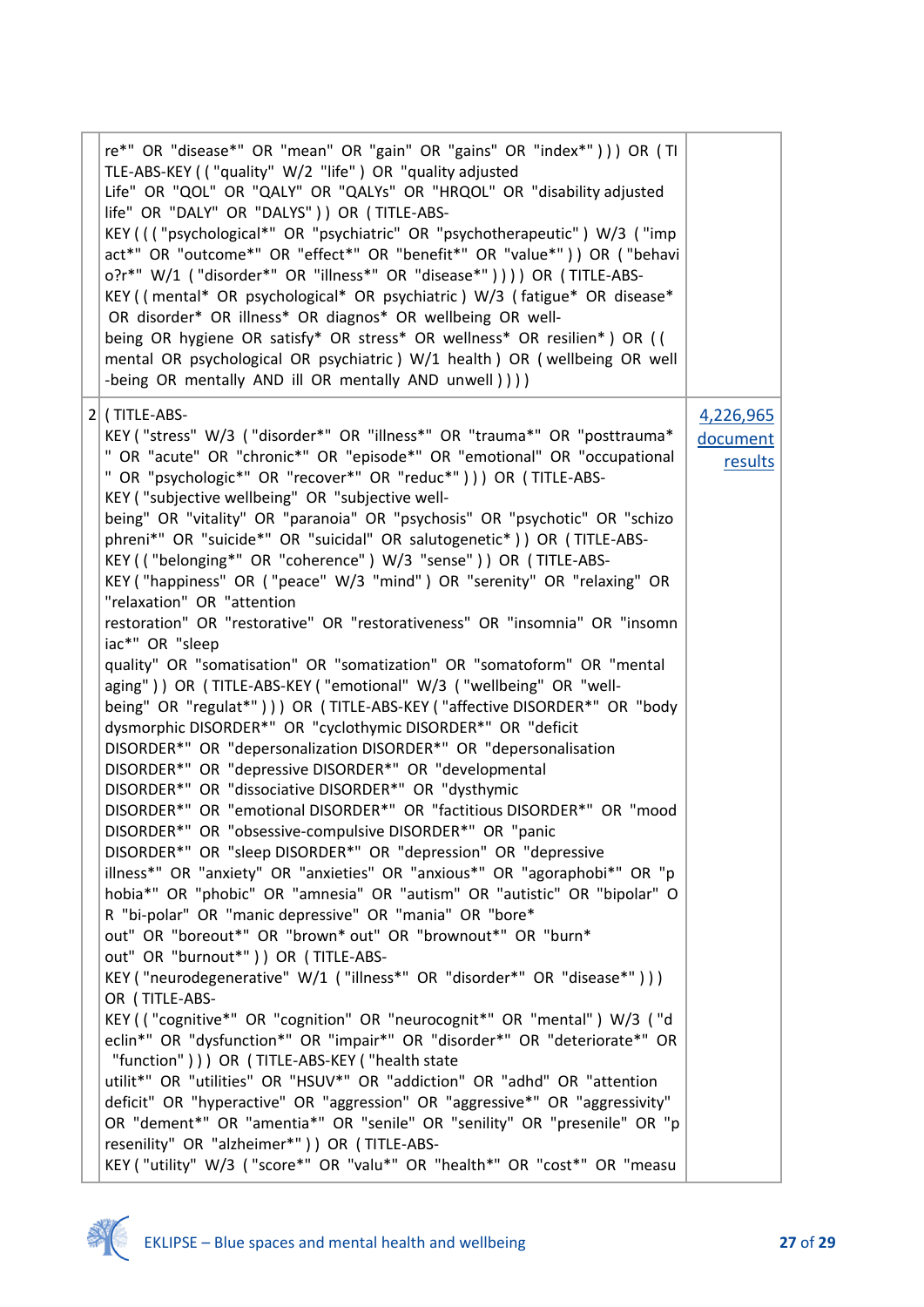| ۰. | ٧ | ۰, |
|----|---|----|
|----|---|----|

| re*" OR "disease*" OR "mean" OR "gain" OR "gains" OR "index*"))) OR (TI<br>TLE-ABS-KEY (("quality" W/2 "life") OR "quality adjusted<br>Life" OR "QOL" OR "QALY" OR "QALYs" OR "HRQOL" OR "disability adjusted<br>life" OR "DALY" OR "DALYS" ) ) OR (TITLE-ABS-<br>KEY ((("psychological*" OR "psychiatric" OR "psychotherapeutic") W/3 ("imp<br>act*" OR "outcome*" OR "effect*" OR "benefit*" OR "value*" ) ) OR ("behavi<br>o?r*" W/1 ("disorder*" OR "illness*" OR "disease*")))) OR (TITLE-ABS-<br>KEY ((mental* OR psychological* OR psychiatric) W/3 (fatigue* OR disease*<br>OR disorder* OR illness* OR diagnos* OR wellbeing OR well-<br>being OR hygiene OR satisfy* OR stress* OR wellness* OR resilien*) OR ((<br>mental OR psychological OR psychiatric) W/1 health) OR (wellbeing OR well<br>-being OR mentally AND ill OR mentally AND unwell ) ) )<br>1 (ABS (("ocean*" OR "pond*" OR "pool" OR "pools" OR "port" OR "ports" O<br>1,387,219<br>R "riparian" OR "river" OR "rivers" OR "riverside" OR "riverbank*" OR "riverfr<br>document<br>ont*" OR "rockpool*" OR "rock<br>results<br>pool*" OR "sea" OR "seas" OR "seashore*" OR "stream" OR "streams" OR "<br>wetland*" OR "wet<br>land*") W/3 ("expose*" OR "exposure*" OR "interact*" OR "proximity" OR "<br>vicinity" OR "vicinities" OR "distance*" OR "location*" ) ) ) OR (ABS (("ocean*<br>" OR "pond*" OR "pool" OR "pools" OR "port" OR "ports" OR "riparian" OR<br>"river" OR "rivers" OR "riverside" OR "riverbank*" OR "riverfront*" OR "rockp<br>ool*" OR "rock<br>pool*" OR "sea" OR "seas" OR "seashore*" OR "stream" OR "streams" OR "<br>wetland*" OR "wet<br>land*") W/5 ("urban*" OR "neighbourhood*" OR "neighborhood*" OR "com<br>munity" OR "communities" OR "city" OR "cities" OR "town" OR "towns" OR<br>"suburb*" OR "semiurban" OR "periurban" OR "semisuburban" OR "residentia<br>I" OR "municipal" OR "metropolitan" OR "metropolis*" ) ) ) OR (TITLE ("ocean<br>*" OR "pond*" OR "pool" OR "pools" OR "port" OR "ports" OR "riparian" OR<br>"river" OR "rivers" OR "riverside" OR "riverbank*" OR "riverfront*" OR "rock<br>pool*" OR "rock<br>pool*" OR "sea" OR "seas" OR "seashore*" OR "stream" OR "streams" OR "<br>wetland*" OR "wet<br>land*")) OR (ABS (("harbOR" OR "harbors" OR "harbour" OR "harbours" OR<br>"hYDrographic" OR "island*" OR "lagoon*" OR "lake" OR "lakes" OR "marina<br>" OR "marinas" OR "marsh" OR "marshes" OR "marshland*" ) W/3 ("expose*<br>" OR "exposure*" OR "interact*" OR "proximity" OR "vicinity" OR "vicinities"<br>OR "distance*" OR "location*" ) ) OR (ABS (("harbor" OR "harbors" OR "har<br>bour" OR "harbours" OR "hydrographic" OR "island*" OR "lagoon*" OR "lake<br>" OR "lakes" OR "marina" OR "marinas" OR "marsh" OR "marshes" OR "mars<br>hland*") W/5 ("urban*" OR "neighbourhood*" OR "neighborhood*" OR "co<br>mmunity" OR "communities" OR "city" OR "cities" OR "town" OR "towns" O<br>R "suburb*" OR "semiurban" OR "periurban" OR "semisuburban" OR "residen<br>tial" OR "municipal" OR "metropolitan" OR "metropolis*" ) ) OR (TITLE ("har<br>bor" OR "harbors" OR "harbour" OR "harbours" OR "hydrographic" OR "islan<br>d*" OR "lagoon*" OR "lake" OR "lakes" OR "marina" OR "marinas" OR "mars<br>h" OR "marshes" OR "marshland*")) OR (ABS (("aquatic" OR "subaquatic"<br>OR "beach" OR "beaches" OR "bog" OR "bogs" OR "canal" OR "canals" OR " |                                                                          |  |
|-----------------------------------------------------------------------------------------------------------------------------------------------------------------------------------------------------------------------------------------------------------------------------------------------------------------------------------------------------------------------------------------------------------------------------------------------------------------------------------------------------------------------------------------------------------------------------------------------------------------------------------------------------------------------------------------------------------------------------------------------------------------------------------------------------------------------------------------------------------------------------------------------------------------------------------------------------------------------------------------------------------------------------------------------------------------------------------------------------------------------------------------------------------------------------------------------------------------------------------------------------------------------------------------------------------------------------------------------------------------------------------------------------------------------------------------------------------------------------------------------------------------------------------------------------------------------------------------------------------------------------------------------------------------------------------------------------------------------------------------------------------------------------------------------------------------------------------------------------------------------------------------------------------------------------------------------------------------------------------------------------------------------------------------------------------------------------------------------------------------------------------------------------------------------------------------------------------------------------------------------------------------------------------------------------------------------------------------------------------------------------------------------------------------------------------------------------------------------------------------------------------------------------------------------------------------------------------------------------------------------------------------------------------------------------------------------------------------------------------------------------------------------------------------------------------------------------------------------------------------------------------------------------------------------------------------------------------------------------------------------------------------------------------------------------------------------------------------------------------------------------------------------------------------------------------------------------------------------------------------------------------------------------------------------------------------------------------------------------------------------------------------------------------------------|--------------------------------------------------------------------------|--|
|                                                                                                                                                                                                                                                                                                                                                                                                                                                                                                                                                                                                                                                                                                                                                                                                                                                                                                                                                                                                                                                                                                                                                                                                                                                                                                                                                                                                                                                                                                                                                                                                                                                                                                                                                                                                                                                                                                                                                                                                                                                                                                                                                                                                                                                                                                                                                                                                                                                                                                                                                                                                                                                                                                                                                                                                                                                                                                                                                                                                                                                                                                                                                                                                                                                                                                                                                                                                                       |                                                                          |  |
|                                                                                                                                                                                                                                                                                                                                                                                                                                                                                                                                                                                                                                                                                                                                                                                                                                                                                                                                                                                                                                                                                                                                                                                                                                                                                                                                                                                                                                                                                                                                                                                                                                                                                                                                                                                                                                                                                                                                                                                                                                                                                                                                                                                                                                                                                                                                                                                                                                                                                                                                                                                                                                                                                                                                                                                                                                                                                                                                                                                                                                                                                                                                                                                                                                                                                                                                                                                                                       | coast" OR "coasts" OR "coastal" OR "creek*" OR "dock" OR "docks" OR "est |  |